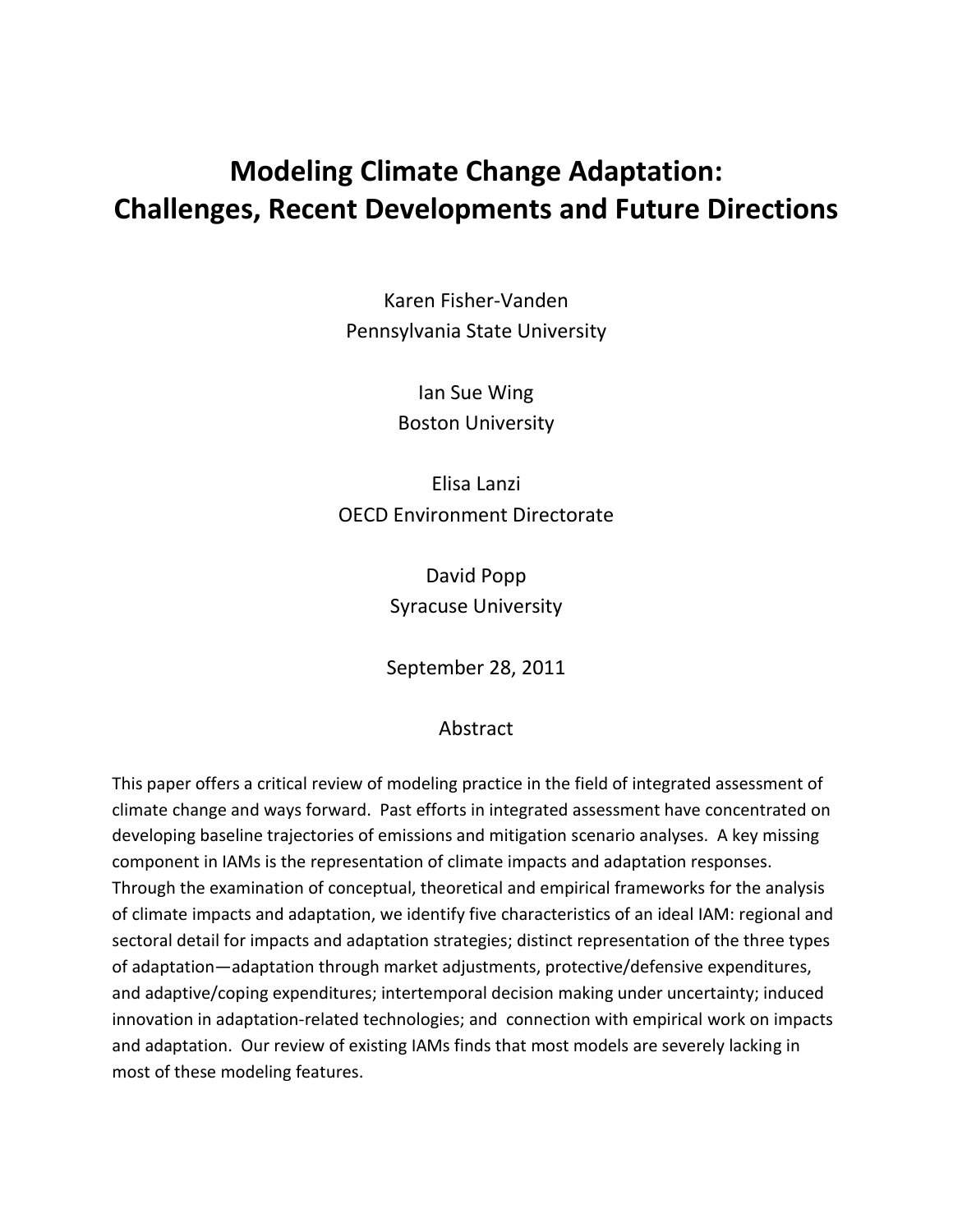#### **I. Introduction**

The vast majority of integrated assessments of climate change have concentrated on developing baseline emissions scenarios and analyzing the economic consequences of emission mitigation policies. A serious shortcoming of many existing integrated assessment models (IAMs) is the omission of climate impacts and the economic responses thereto, in particular investments related to climate change adaptation. This state of affairs originates in our limited understanding of how anthropogenic radiative forcing induces changes in temperature, precipitation and various other biophysical impact endpoints at regional scales, and what the concomitant damages to the various economic sectors within these regions might be. The good news is that this situation is slowly improving, with several advances made over the past decade to introduce impacts and adaptation into IAMs. The purpose of this paper is to provide a survey of these approaches and identify promising directions for future research in this domain.

The paper is organized as follows. Section II provides the motivation for the paper, discussing the special challenges that attend modeling the processes of adapting to climate change. In Section III we present conceptual, theoretical and empirical frameworks for understanding and analyzing climate impacts and adaptation, and highlight the disconnects between recent econometric research and modeling practice using the device of a stylized IAM. Section IV employs the insights thus generated to critically survey IAM studies of impacts and adaptation. Section V concludes by offering new directions for future research.

## **II. Confronting the Challenges of Modeling Adaptation**

It is instructive to begin by addressing two questions: what are the unique features of climate adaptation, and what special challenges do they pose to integrated assessment modeling?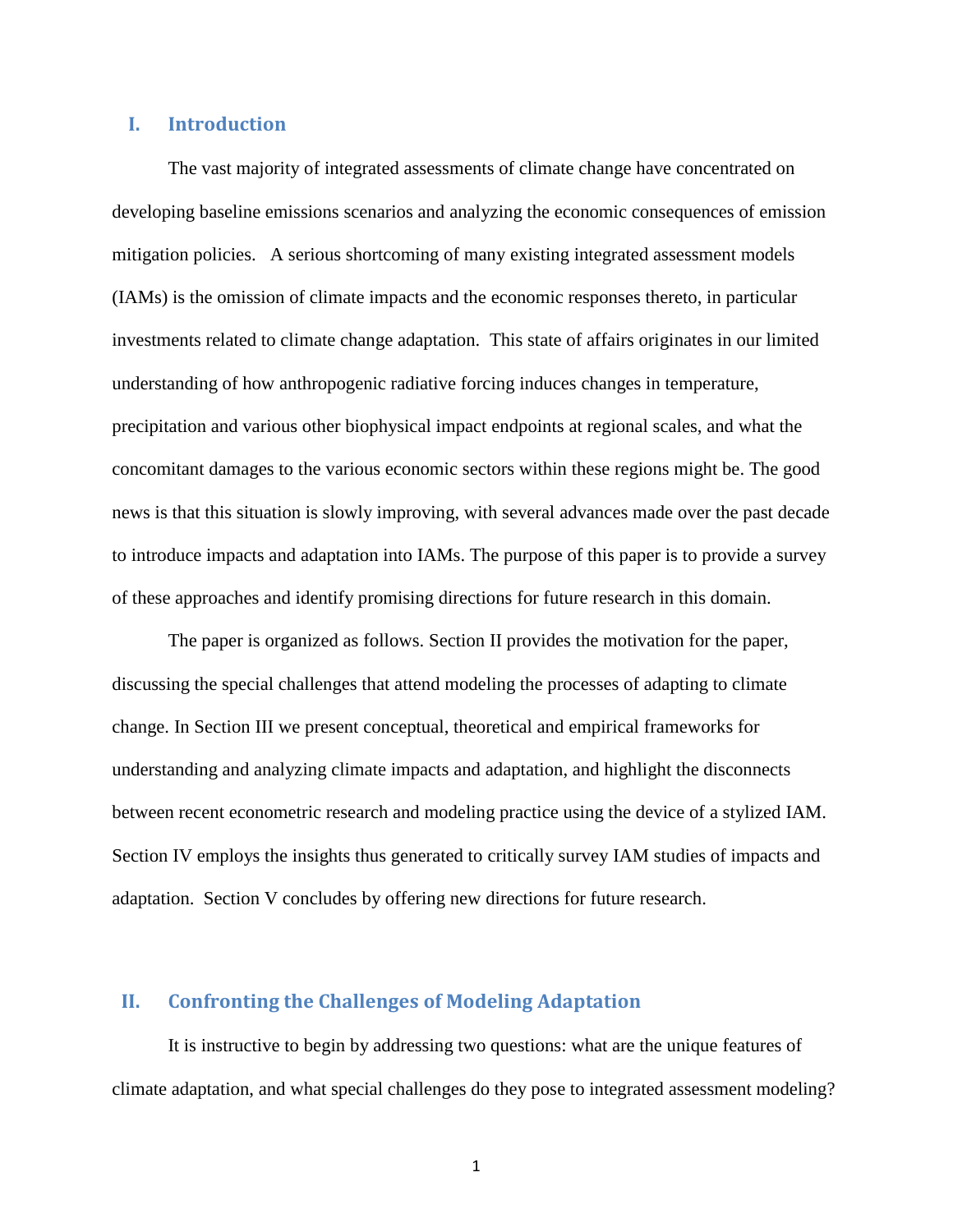The fundamental premise of this paper is that the biophysical impacts of climate change will be spatially heterogenous, resulting in shocks to natural and human systems that differ in character and magnitude across regions.<sup>1</sup> Climate damages are also likely to be sector-specific, with particular categories of economic activity (e.g., agriculture, coastal settlements) being more severely impacted than others. Furthermore, because adaptation strategies tend to involve the targeting of defensive expenditures to these exposed sectors—and more intensively in regions where the latter are expected to be especially vulnerable—the adaptation process is likely to be regionally and sectorally differentiated as well. An ideal IAM would therefore contain sufficient regional and sectoral detail to resolve the variation in climate impacts and responses, or at least consistently aggregate these fine-scale artifacts up to a coarser representation.

A second key point is that adaptation comes in different forms: passive general market reactions—e.g., changing heating and cooling expenditures or shifts in choice of tourism destinations; specific reactive adaptation investments—e.g., treatment of vector-borne disease; and specific proactive adaptation investments—the hardening of vulnerable infrastructure, development of early warning systems, and expansion of capacity for climate-related disaster preparedness and response. Virtually all IAMs already embody the capability to simulate passive adaptation as the endogenous market responses to climate-induced changes in prices; for example, increases in electric generation in response to higher demand for cooling due to summer heat waves; or reductions in rain-fed crop production induced by declining productivity of land due to lower precipitation. In such cases all that is necessary to simulate adaptation is to introduce a region-by-sector array of climate impacts into existing IAMs. Although the process

l

 $^1$  Geographic variation in current climates translates into different initial conditions from which regions' climates will change. The areas that are likely to experience the largest changes are those that are already near the boundaries between climatic regimes—whose locus will shift as a consequence of global warming. With moderate climate change, areas which are more distant from these boundaries will be less affected by these spatial regime shifts, and will likely experience impacts of a much smaller magnitude.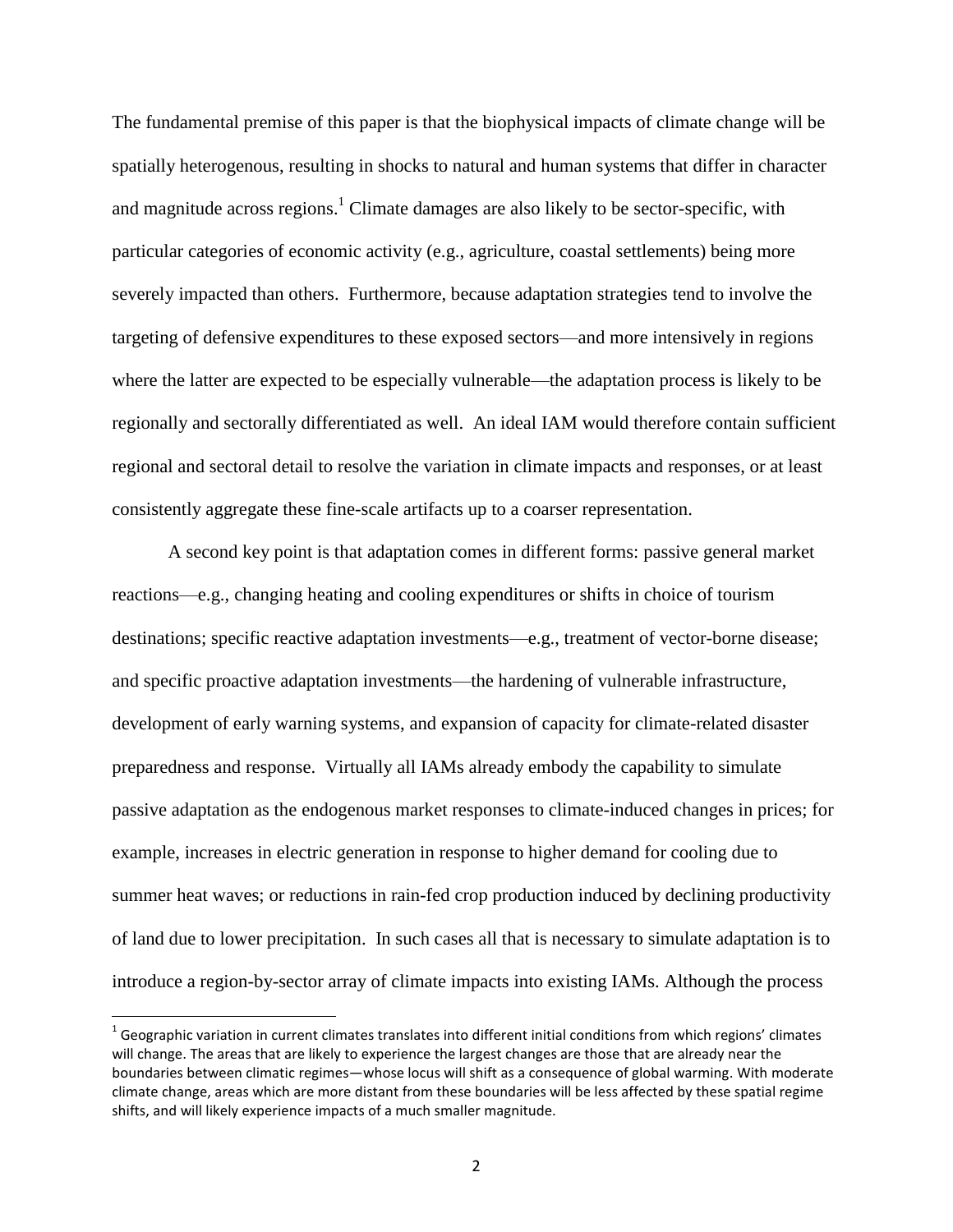of specifying impacts as shocks to the economy can be quite involved (cf. section III), modeling reactive adaptation is comparatively straightforward, which explains why it has been the focus of modeling studies over the past decade. But the corollary is that the extraordinarily difficulty of representing the effects of specific investments with any precision has proven a high barrier to introducing them into IAMs.

Thirdly, IAMs still have great difficulty in simulating proactive measures such as coastal protection without an explicit representation of the inducement of current investments by expected future climate damages. Unlike climate mitigation, where actions to abate greenhouse gases result in contemporaneous emission reductions, proactive adaptation investments are designed to protect against future impacts whose timing and magnitude are far from certain. Adaptation investments are inherently intertemporal, which implies that if IAMs are to have any chance of correctly simulating the trajectory of investment, they need to be able to capture the tradeoff between future damages and the mitigating influence of current defensive expenditures. Furthermore, the fact that economic actors' investment decisions are conditional on their expectations of impacts and their rate of time preference means that the former are inextricably linked to decisions to emit or abate greenhouse gases (GHGs) in the near term. To properly capture this web of influences we require models that allow for intertemporal decision-making under uncertainty.

Fourth, increases in the demand for adaptation will likely induce technological improvements in adaptation-related activities. An unresolved question is the degree to which such innovation differs significantly from mitigation-related technological change. Adaptation's comparative regional and sectoral specificity, coupled with the risk to public infrastructure from climate-related damage, may limit the market for new adaptation techniques and reduce the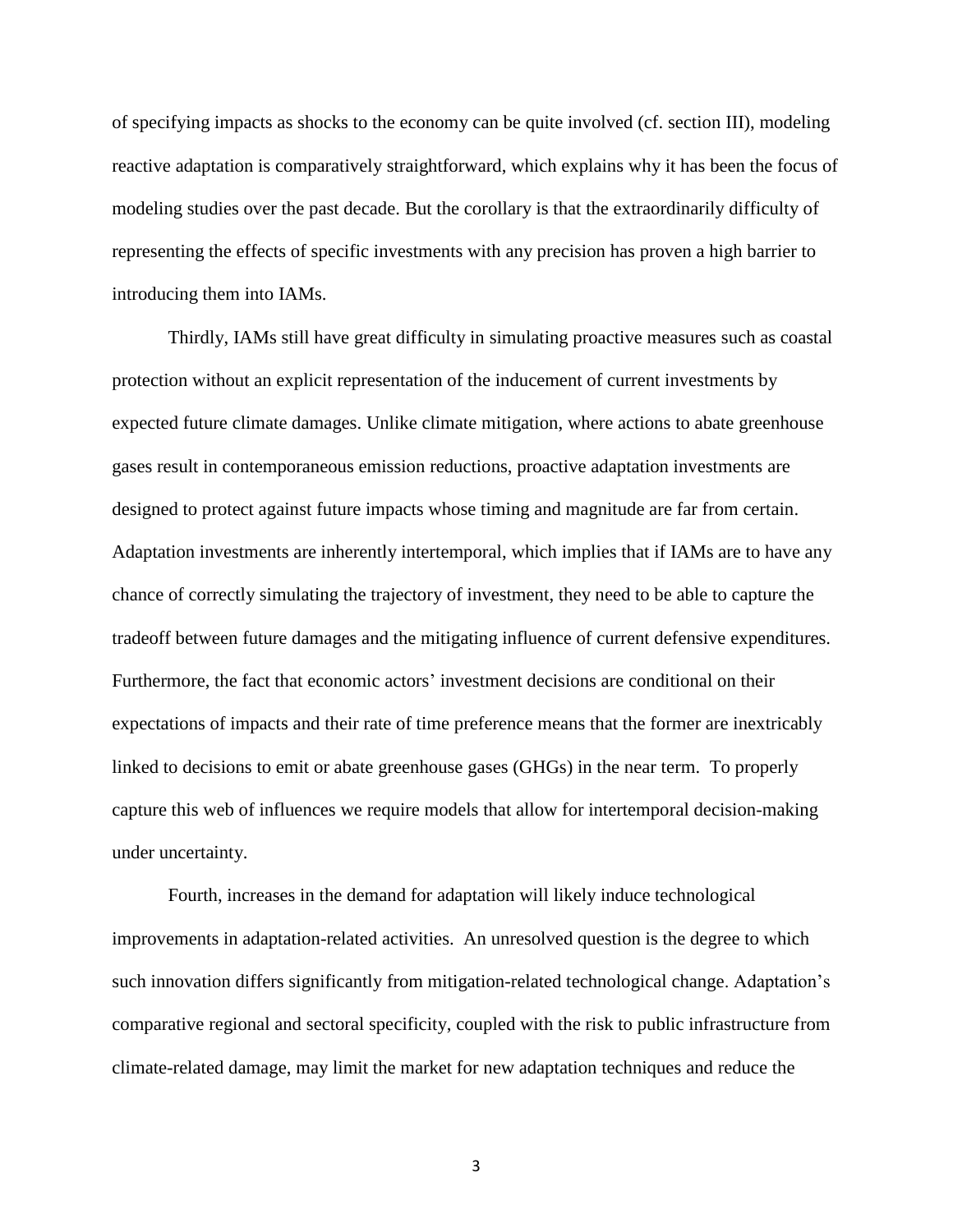attractiveness of private R&D. Distinguishing between public and private innovation may be important. Note that this is more than a question of simply basic versus applied science, but driven by the nature of demand for the final product, much in the same way that the government finances most R&D for national defense. Thus, the model needs to be capable of distinguishing between private and public investments and include mechanisms of public revenue raising to fund these projects.

Lastly, despite a recent flurry of empirical research in the economics literature on impacts and adaptation, these investigations concentrate on a comparatively small set of regions and sectors, and moreover often tend to focus on the direct influence of climate parameters on economic outcomes, glossing over the fine details of climatic drivers or productivity consequences of specific biophysical impact endpoints. The upshot is a disconnect between empirical results and IAMs that necessitates heroic efforts to translate the former into representations of climate damages that are suitable for incorporation within the latter. Additionally, there are only a few empirical assessments of adaptation-related technological improvements that have been widely recognized to have significantly lowered the cost of responding to—or defending against—climate damages.<sup>2</sup> This deficit stems from a general lack of understanding of the ways in which this type of technological change proceeds, especially in so far as innovations are targeted toward improving the mitigation of specific impact endpoints. Thus, we need empirical research that not only covers a broader regional and sectoral scope, but is also subtly different in character, emphasizing elucidation of specific channels through which climate variables' economic impacts manifest themselves.

l

 $2$  E.g., Landon-Lane et al (2011) conclude that banking system innovations post-1940 reduced the correlation between climate impacts on agricultural production and financial distress in the U.S. Midwest; Fishback et al (2011) find access to information to be a significant attenuator of temperature's influence on mortality, suggesting the beneficial effect of past U.S. public health camapaigns; and Hansen et al (2011) find that irrigation and dam infrastructure mitigated the impacts of drought or excessive precipitation.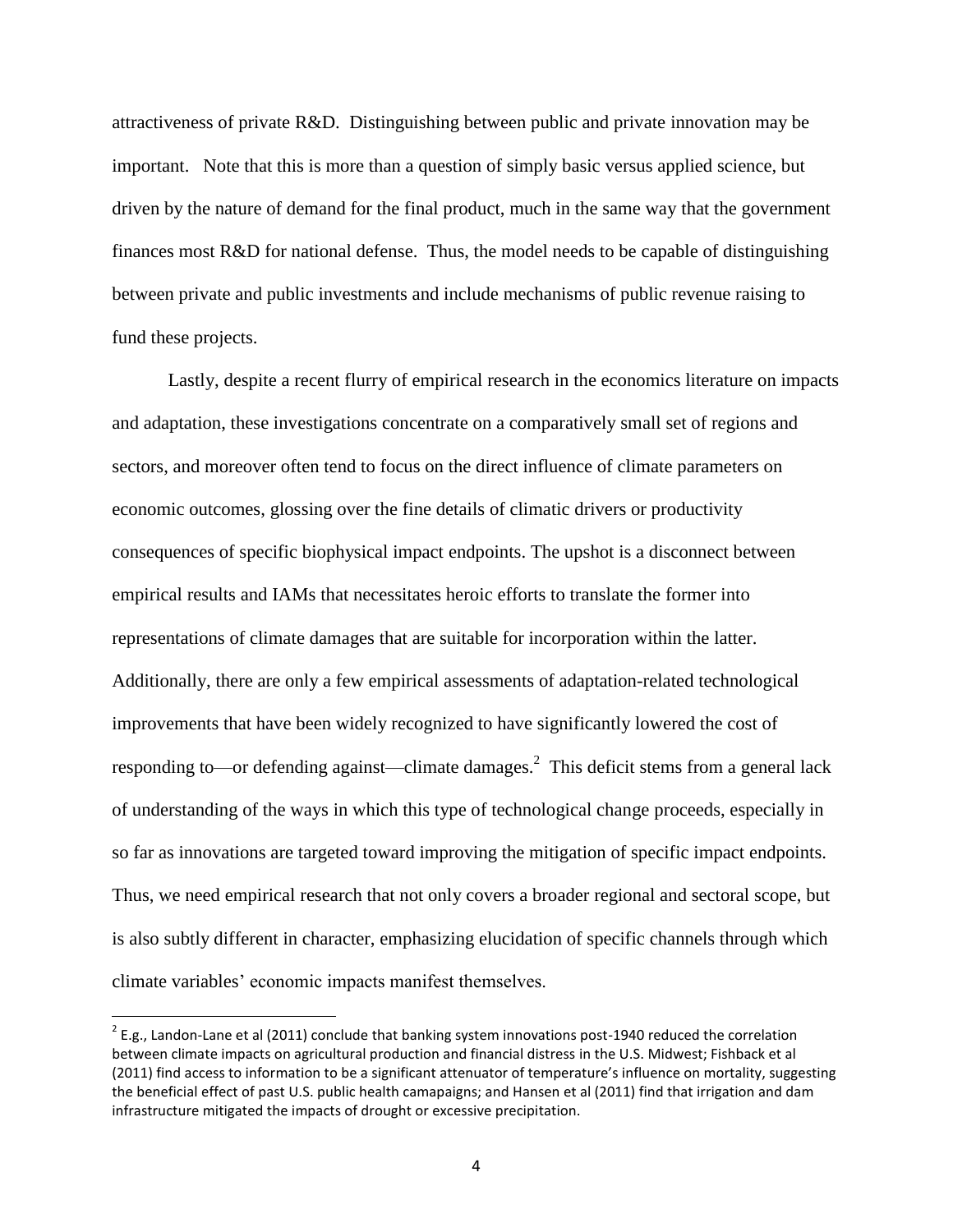#### **III. Conceptual, Theoretical and Empirical Frameworks**

In this section we examine three frameworks for the analysis of impacts and adaptation. We begin by offering a simple conceptual framework, before going on to illustrate its practical elaboration in the form of a stylized impact-centric IAM, the results of which highlight the crucial disconnect between empirical and model-based studies of climate impacts and adaptation.

#### **A. A Bottom-Up Conceptual Model**

Our conceptual model is illustrated schematically in Figure 1. It is deliberately simple, following the straightforward causal chain from GHGs to climate damages. Working downward from the top of the diagram, changes in atmospheric GHG concentrations as a result of human activities (i) drive changes in climate variables such as temperature and precipitation at the regional scale (ii). In turn, climatic changes give rise to impacts (iii) which influence the productivity of various sectors of the regional economies where the impacts occur (iv), giving rise to climate damages to the economy (v).

Less straightforward is adaptation induced by the threat, or the onset, of economic damages. The response of sectoral productivities to the character and magnitude of the initiating impacts is moderated by specific protective or defensive measures, which henceforth we refer to as Type II adaptations. A qualitatively different type of adaptation reduces the extent to which the productivity effects of impacts that do manifest themselves end up causing damage to economic sectors. We refer to specific investments of this kind as Type III adaptations. Lastly, for given levels of these specific adaptations (or no adaptation), the magnitude of the damages that do ultimately befall the economy also depend upon price changes and substitution responses across many markets. These passive general equilibrium adjustments may be thought of as a sort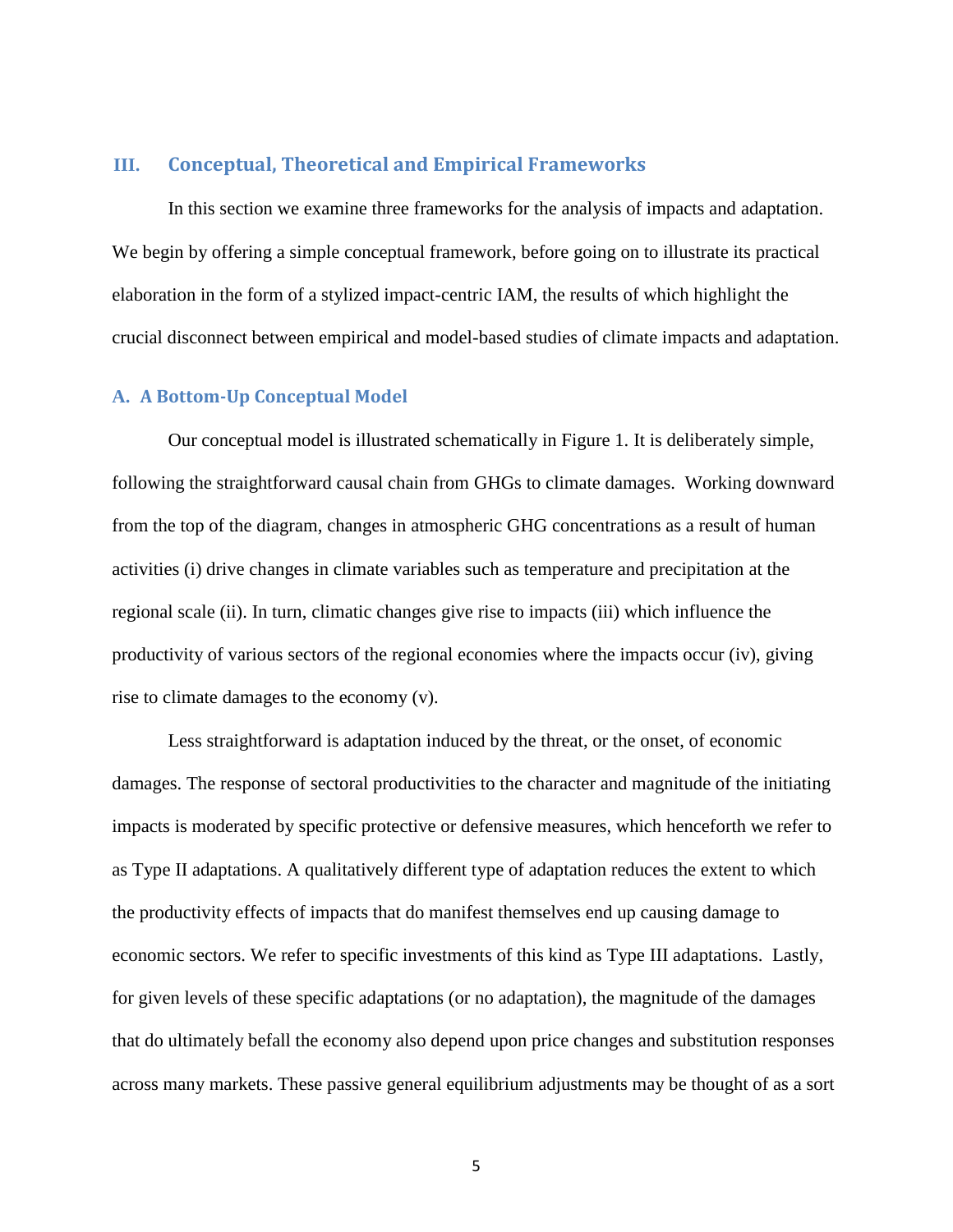of adaptation in its own right, which we label Type I. The dashed lines in the figure are meant to emphasize that all three kinds of adaptation are themselves endogenous responses to expectations of economic damage wrought by climate impacts.

The fundamental insight of the diagram is that adaptation cannot be considered in isolation: it is inseparable from the overarching context of magnitude, and, crucially, the character of the climate impacts that generate the demand for adaptation responses in the first place. This suggests that quantification of the economic consequences of climate impacts rests critically on estimates of the responses of both key impact endpoints with respect to changes in climate variables at the regional scale (B) and sectoral productivity shocks with respect to these endpoints (C). Without these two key pieces of information, estimating the potential for adaptation to mitigate the economic damages from climate change will continue to be a matter of guesswork.

Formally, let the indexes  $m$ ,  $j$ ,  $\ell$ , and i denote he sets of climatic characteristics, economic sectors, geographic locations and impact endpoints, respectively. Then, (B) can be thought of as a set of mathematical response functions,  $\zeta_{i,\ell}^i$ , which translate climate variables  $(M_\ell^m)$  into biophysical impact endpoints  $(b_{i,\ell}^i)$ . Likewise, (C) denotes a set of functions,  $\lambda_{i,\ell}^i$ , that translate impacts into shocks to productivity  $(\Lambda_{i,\ell})$ . The regional and sectoral specificity of impacts discussed earlier suggests that (B) and (C) are multidimensional response surfaces in the form of Table 1. This in turn implies that IAMs will only be able to fully exploit such disaggregate information if they incorporate a multi-sectoral representation of economic activity on which climate shocks can exert their economic impacts (e.g., via production functions denominated by region and sector, say  $\psi_{i,\ell}$ ).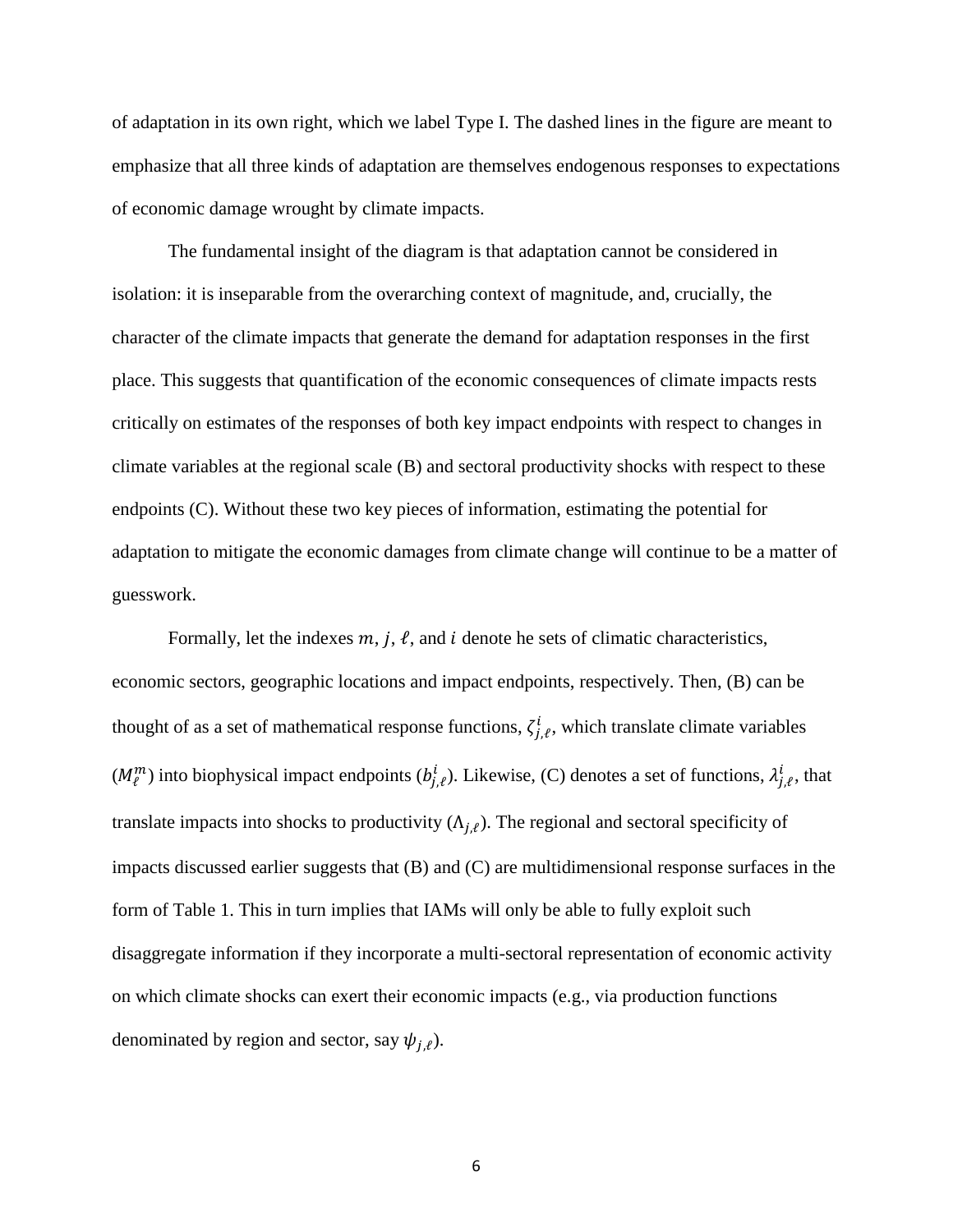The key problem that besets the foregoing process-based approach is that current empirical research is unable to support parameterization of the detailed one-to-one relationships implied by Table 1. As we elaborate in section III.C below, econometric estimates of climate impacts' consequences cannot be easily translated into the form of Table 1, because of inadequate regional and sectoral coverage, and, frequently, the latent character of many individual biophysical endpoints of interest.

With regard to adaptation, Figure 1 demonstrates that measures to alleviate the effects of climate change can be classified in terms of investments designed to shield economic sectors from impacts (e.g., coastal protection infrastructure to defend against rising seas, or the development of drought- and heat-tolerant varieties of staple crops), and those intended to lessen the economic losses that arise once impacts actually exert their effects on the sectors in question (e.g., redundant or flexible production capacity, or investments in disaster preparedness, response and recovery). Although the reader might be tempted to interpret the former as proactive stock adaptation and the latter as reactive flow adaptation, this would not be strictly correct, as each category will in general include a mix of proactive and reactive measures. The essential difference between the two kinds of adaptation is the mechanism through which each exerts its moderating effect. Protective investments lessen sectors' exposure by reducing the marginal effects of climate impact endpoints on productivity changes  $\left(\frac{\partial \zeta_{i,\ell}^i}{\partial M_{\ell}^m}\right)$ , while adaptive expenditures increase resilience by lowering the marginal effects of productivity shocks on economic losses  $(\partial \lambda_{i,\ell}/ \partial b_{i,\ell}^i)$ .

This distinction has potentially important implications for the allocation of adaptation investments under uncertainty. A fundamental prerequisite to limiting a particular sector's exposure to climate damage is an understanding of the influence of specific impact endpoints on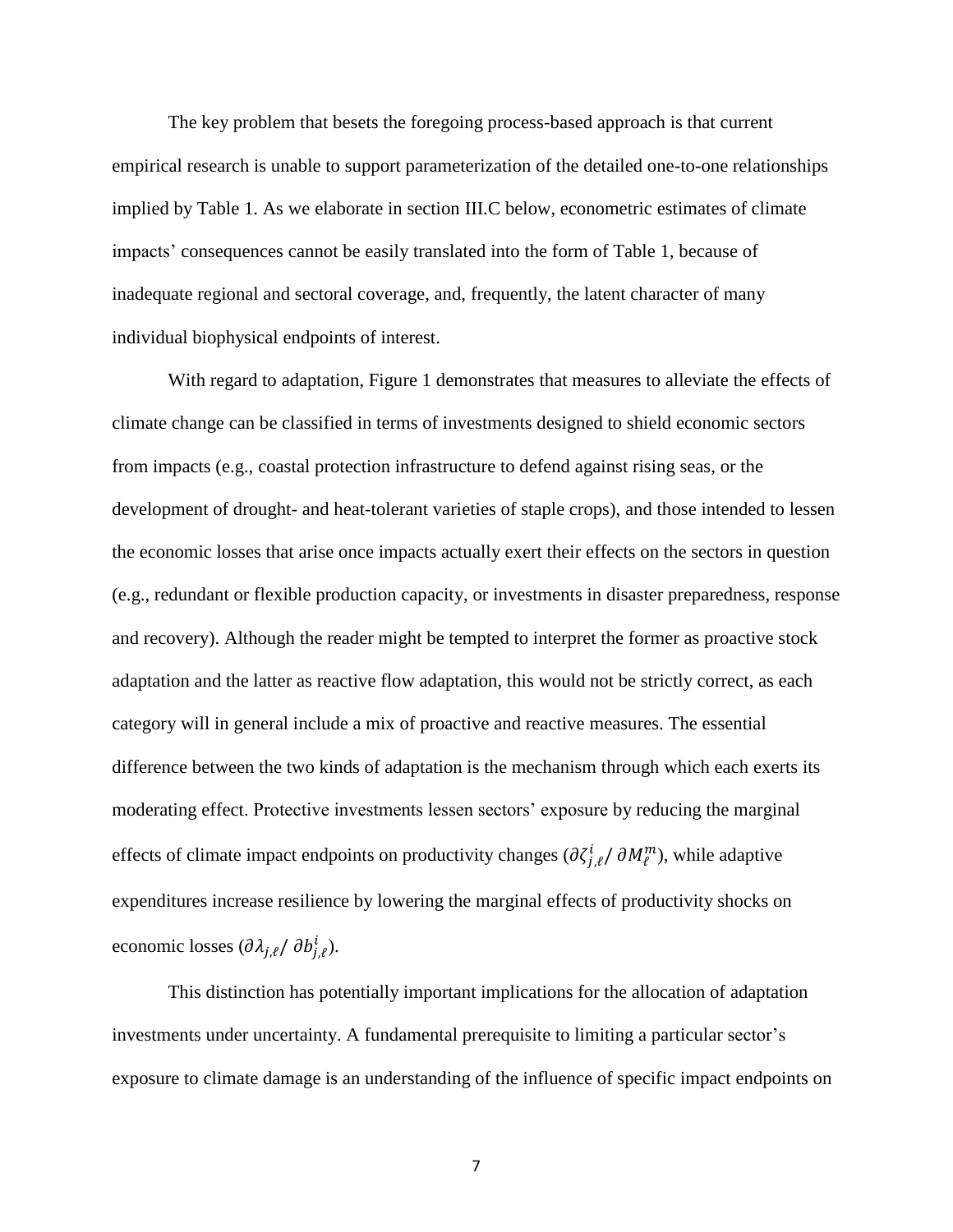its productivity. On the other hand, there are likely to be other types of expenditure that are "general purpose" in nature, in the sense that they lower the economy's costs of adjustment costs to shocks generally—regardless of the latter's origin in one or another endpoint, or whether they are even climate-related. If it is indeed the case that adaptive investments are more generic and fungible, while defensive investments are more impact- and sector-specific, then we would expect to see more of the adaptive and less of the defensive variety. But conjectures such as these can only be decided by empirical investigation. A potentially fruitful direction for future research is to improve our understanding of the distribution of investment by examining historical analogues from past changes in climate (see, e.g., Libecap and Steckel, 2011), and perhaps other natural hazards.

In terms of the implications for modeling practice, it is far more straightforward to separate adaptation investments into proactive and reactive components ( $\pi_{i,\ell}^i$  and  $\rho_{i,\ell}^i$ ), and model the accumulation of the former into a stock of adaptation capital  $(a_{i,\ell}^i)$ . The challenge is then to specify the moderating effects of  $a$  and  $\rho$  on impacts and adverse productivity shocks wrought through their incorporation into region  $\times$  sector impact and damage functions:

$$
b_{j,\ell}^i = \zeta_{j,\ell}^i \left[ \mathbf{M}_{j,\ell}; \rho_{j,\ell}^i, a_{j,\ell}^i \right]
$$
 (1a)

and

$$
\Lambda_{j,\ell} = \lambda_{j,\ell} \left[ \mathbf{b}_{j,\ell}, \mathbf{\rho}_{j,\ell}, \mathbf{a}_{j,\ell} \right] \tag{1b}
$$

#### **B. Theory: IAMs and the Social Cost of Carbon**

Eqs. (1) are the core of a stylized, impacts- and adaptation-centric IAM presented in Figure 2. Its major feedback is the influence of current global fossil energy use on the regional and sectoral distribution of future productivities via the climate system (2j-k), the biophysical impacts of climate change (2l) and consequent shocks to the economy (2m). What is novel about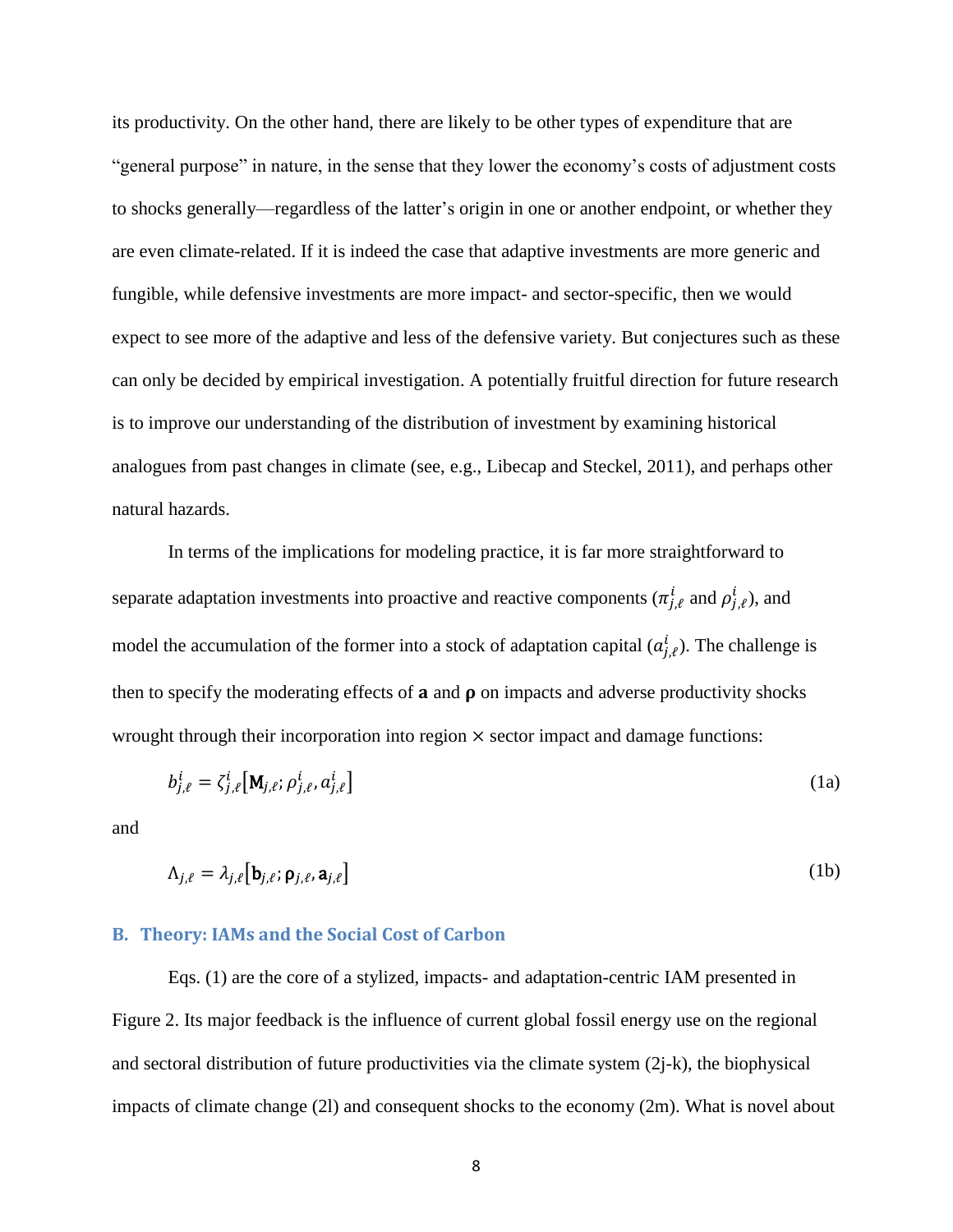our representation of this process is the detailed, one-to-one enumeration of endpoint-sector linkages. When climate damages bite, each regional social planner invests in reactive adaptation up to the point where its marginal opportunity cost in eq. (2f) just outweighs the contemporaneous marginal savings from damage reduction in (2c) and (2m). But the advantage of this model is its intertemporal structure, which permits the balance between discounted marginal future savings from proactive measures and the current marginal opportunity cost of the corresponding expenditure in (2f) to determine the incentive for accumulation of stock adaptation capacity in (2i) prior to the onset of damages.

The "social cost of carbon" (SCC) and the implications of adaptation for its value both readily fall out of this framework. For location  $l'$  in some reference period  $t'$ , the condition for optimal extraction of carbon-energy is  $\frac{\partial W}{\partial Q_{p_1, p_2}}$ д  $\frac{\partial w}{\partial q_{\rho}^C} = 0$ , which yields the equilibrium condition:

$$
\frac{\sum_{j=1}^{N} \left( \frac{\partial \Phi_{\ell'}}{\partial q_{j,\ell',t'}^Y} \cdot \frac{\partial q_{j,\ell',t'}^E}{\partial q_{j,\ell',t'}^E} \cdot \frac{\partial q_{\ell',t'}^E}{\partial Q_{\ell',t'}^E} \right)}{\text{Current marginal benefit}} = \underbrace{P_{\ell'}^E}_{\text{current marginal distribution cost}} + \sum_{\ell=1}^{T} \beta^{(t-t')} \sum_{\ell=1}^{L} \left( \frac{\partial \Sigma}{\partial U_{\ell'}} \cdot \frac{\partial U_{\ell}}{\partial Q_{\ell,t}^C} \cdot \frac{\partial \Theta}{\partial Q_{\ell',t'}^E} \cdot Q_{\ell,t}^E \right) / \left( \frac{\partial \Sigma}{\partial U_{\ell'}} \cdot \frac{\partial U_{\ell'}}{\partial Q_{\ell',t'}^E} \right)}_{\text{Resource stock effect of contemporaneous energy use}} - \sum_{t=t'+1}^{T} \beta^{(t-t')} \frac{\partial \mathcal{E}}{\partial Q_{\ell',t'}^E} / \left( \frac{\partial \Sigma}{\partial U_{\ell'}} \cdot \frac{\partial U_{\ell'}}{\partial Q_{\ell',t'}^C} \right) \\
\times \sum_{\ell=1}^{L} \left( \frac{\partial \Sigma}{\partial U_{\ell'}} \cdot \frac{\partial U_{\ell}}{\partial Q_{\ell,t}^C} \cdot \sum_{j=1}^{N} \left( \frac{\partial \Phi_{\ell}}{\partial q_{j,\ell,t}^Y} \cdot \psi_{j,\ell,t} \cdot \sum_{i=1}^{j} \left[ \frac{\partial \lambda_{j,\ell}}{\partial b_{j,\ell,t}^i} \cdot \sum_{m=1}^{M} \left( \frac{\partial \zeta_{j,\ell}^i}{\partial M_{\ell,t}^m} \cdot \frac{\partial Y_{\ell}^m}{\partial G_{\ell}} \right) \right] \right) \tag{3a}
$$

Present value of future marginal climate damages

The right-hand side of this expression is the SCC. Our interest is in the last term, the marginal externality cost of carbon-energy consumption, which, because it emanates from a globally well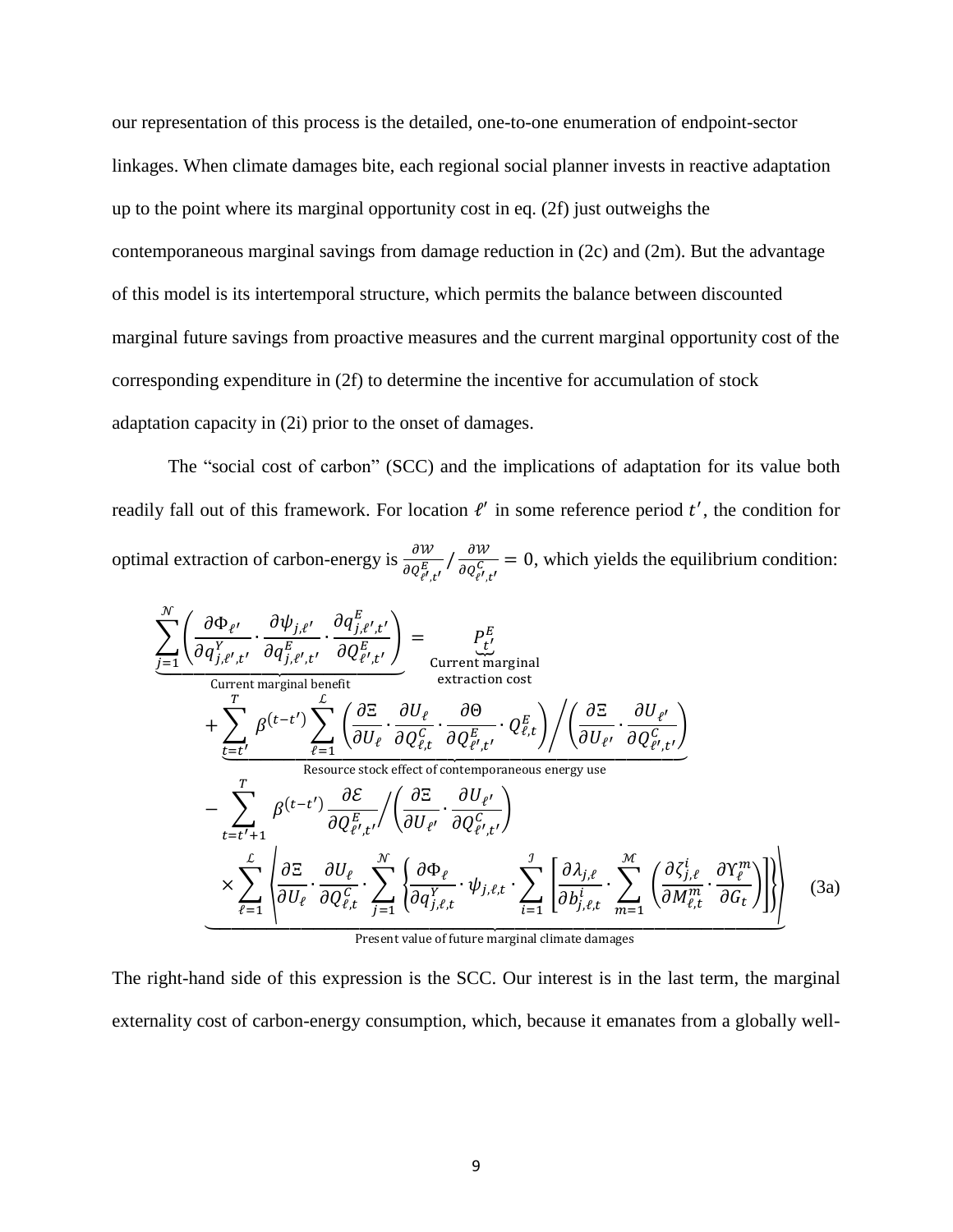mixed pollutant, turns out to be independent of the location in which the energy is consumed.<sup>3</sup>

As NRC (2010) emphasized, what makes the SCC difficult to calculate is the terms in curly braces. Carbon cycle science is sufficiently advanced to enable us to simulate with a fair degree of confidence the effect of the marginal ton of carbon on the time-path of future atmospheric GHGs  $(\partial \mathcal{E}/\partial Q^E)$ . Similarly, global climate models have substantially improved their ability to simulate the future trajectory of consequent changes in temperature and sea levels at regional scales, though precipitation and ice/snow cover are still problematic (Bader et al., 2008). The key uncertainties are the future trajectory of emissions and the corresponding sequence of marginal climate responses to the accumulating stock of atmospheric GHGs  $(\partial Y_l^m / \partial G)$ , the detailed marginals of the biophysical impact endpoints and productivity shocks (Table 1), and the projected output at risk in terms of regions' and sectors' contributions to future gross world product  $(\partial \Phi_{\ell}/\partial q_{i,\ell,t}^Y \cdot \psi_{i,\ell,t}).$ 

An additional complication is that marginal impacts depend on the levels of stock and flow adaptation. This suggests that any value for the SCC must be predicated on assumptions made about adaptation investments in the future. In our canonical IAM the optimal levels of investment in a sector j' are determined implicitly from the first-order conditions  $\frac{\partial W}{\partial \rho_{j,\ell',t'}}$ 

$$
\frac{\partial W}{\partial Q_{\ell',t'}^C} = 0 \text{ and } \frac{\partial W}{\partial \rho_{j,\ell',t'}^i} / \frac{\partial W}{\partial Q_{\ell',t'}^C} = 0 \text{, which yield in equilibrium:}
$$

$$
\frac{\partial \Phi_{\ell'}}{\partial q_{j',\ell',t'}^{Y}} \cdot \psi_{j',\ell',t'} \cdot \left( \frac{\partial \lambda_{j',\ell'}}{\partial \rho_{j',\ell',t'}^{i}} + \frac{\partial \lambda_{j',\ell'}}{\partial b_{j',\ell',t'}^{i}} \cdot \frac{\partial \zeta_{j',\ell'}^{i}}{\partial \rho_{j',\ell',t'}^{i}} \right) = 1
$$
\n(3b)

and

 $\overline{\phantom{a}}$ 

<sup>&</sup>lt;sup>3</sup> We subtract the last term in eq. (3a) since the marginal effect of impact endpoints on productivity, i.e.,  $\frac{\partial}{\partial x}$  $\frac{\partial h_{j,t}^i}{\partial b_{i,\ell}^i}$ , is negative, resulting in a negative present value of future marginal climate damages.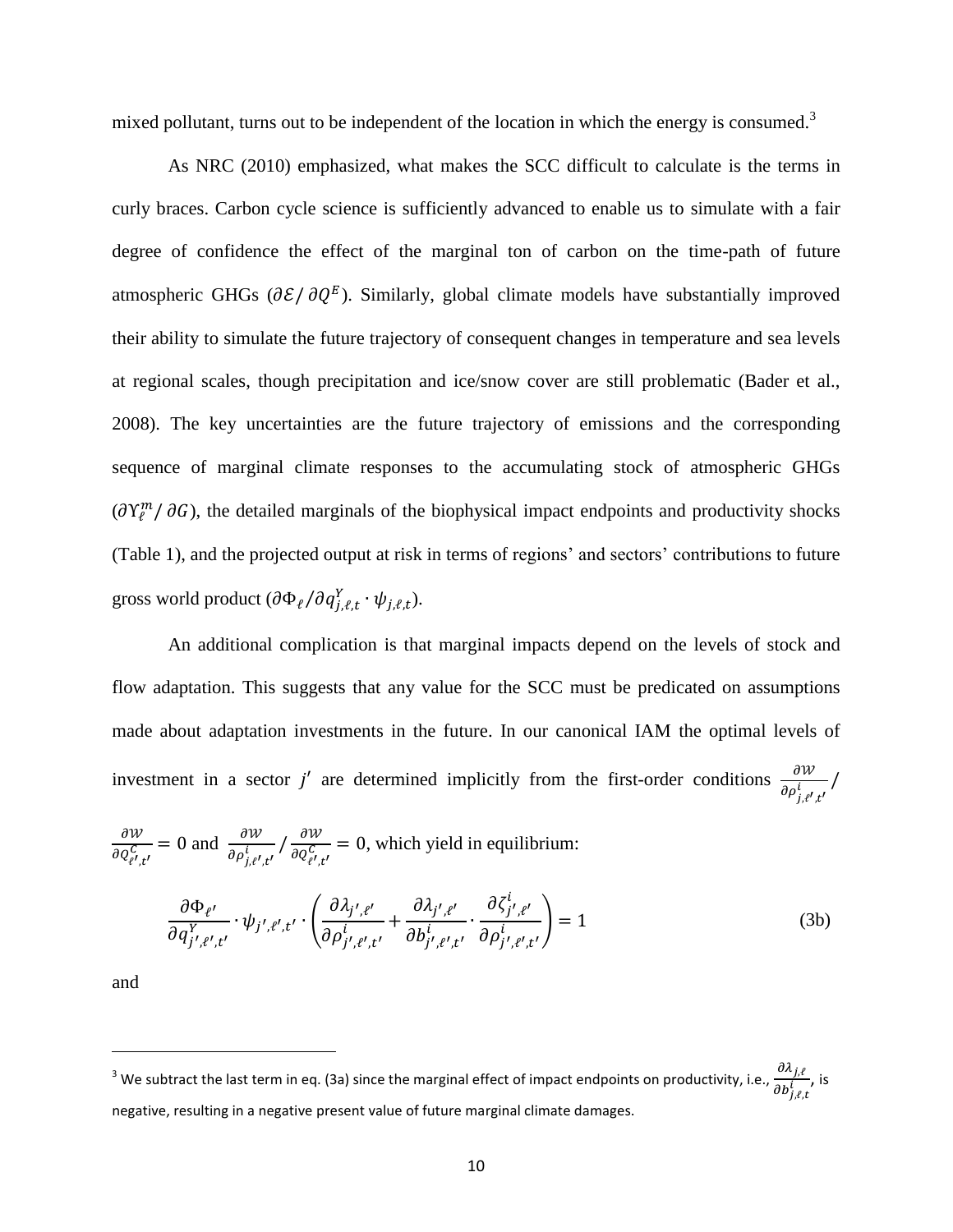$$
\sum_{t=t'+1}^{T} \beta^{(t-t')} \frac{\partial U_{\ell'}}{\partial Q_{\ell',t}^C} / \frac{\partial U_{\ell'}}{\partial Q_{\ell',t'}^C} (1 - \vartheta^i)^{(t-t')} \times \left[ \frac{\partial \Phi_{\ell'}}{\partial q_{j',\ell',t}^{Y}} \cdot \psi_{j',\ell',t} \cdot \left( \frac{\partial \lambda_{j',\ell'}}{\partial a_{j',\ell',t}^{i}} + \frac{\partial \lambda_{j',\ell'}}{\partial b_{j',\ell',t}^{i}} \cdot \frac{\partial \zeta_{j',\ell'}}{\partial a_{j',\ell',t}^{i}} \right) \right] = 1
$$
\n(3c)

Eq. (3b) shows that in the target period, the marginal benefit of flow adaptation on the left-hand side is equal to the marginal opportunity cost of foregone consumption of a unit of the final good. The first and second terms in brackets are the marginal productivity savings due to adaptive and defensive components of expenditure, respectively. Eq. (3c) has a similar form, but with the left hand side indicating the discounted stream of marginal benefits from the period- $t'$ increment to the stock of adaptation capital.

We note that the system of equations (3) is a fixed point problem, as the implicitlydefined levels of carbon-energy consumption and adaptation investment themselves affect the values of the constituent derivatives. The implication is that the decisions to mitigate and adapt to climate change are generally not separable and should be considered jointly. In order to establish the optimal level of a carbon tax today we would need to solve the entire IAM in Figure 2 and compute the tax using the marginal externality component in eq. (3a), at  $t' = 0$ . In general, the initial value of the tax will be lower because of adaptation, but the further into the future impacts begin to bite, and the smaller the influence of adaptation, the less consequential this effect is likely to be.

#### **C. Empirical Frameworks: Origins of the Disconnect with IAMs**

Table 2 indicates that there has been a flurry of recent activity in the econometric analysis of the impacts of climate change. The typical approach, shown below, is a cross section-time series regression of a geographically and temporally varying indicator in a particular sector,  $V_{i'}$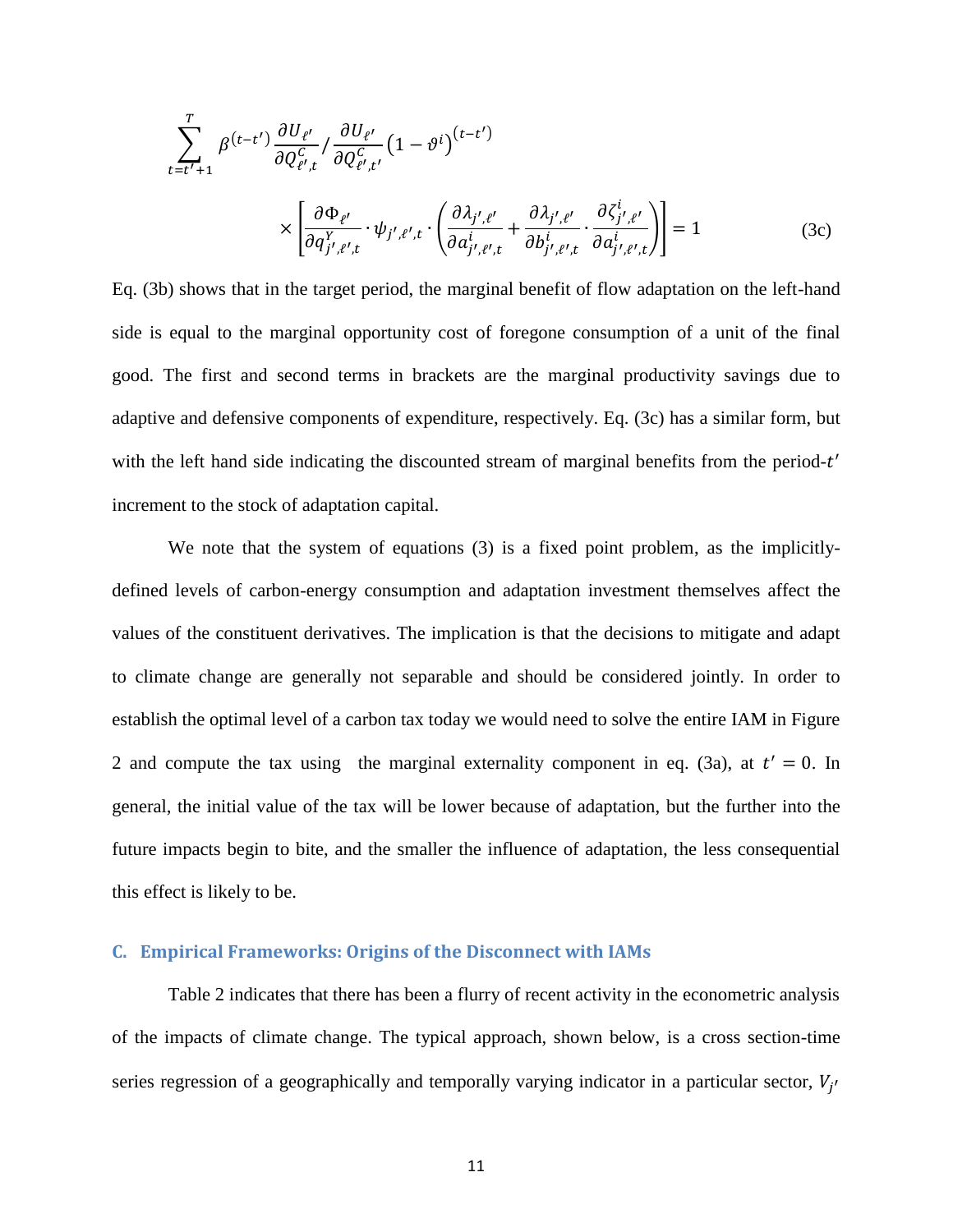(e.g., profits, land values, crop yields), on fixed effects  $\alpha$ ) to control for idiosyncratic influences associated with location, a time-trend or a vector of time dummies  $(\chi)$  to capture the influence of unmeasured time-varying factors, polynomials of temperature  $(T)$ , and, in some studies, precipitation ( $P$ ) or other climate variables ( $C$ ), in addition to a vector of statistical controls ( $Z$ ):

$$
V_{j',\ell,t} = \alpha_{\ell} + \chi[t] + \underbrace{\eta_1^T T_{\ell,t} + \eta_2^T T_{\ell,t}^2 + \eta_1^P P_{\ell,t} + \eta_2^P P_{\ell,t}^2 + C_{\ell,t} \eta^C}_{\text{Climate Response Surface}} + Z\gamma
$$
\n
$$
\tag{4}
$$

The parameter vector  $\eta$  is interpreted as the spatially-averaged marginal effect of the historical values of the climate variable on the sector in question. Once eq. (4) has been estimated, studies typically use the fitted values of the coefficients as a reduced-form response surface through which climate-model predictions of future temperature and precipitation can be run to obtain counterfactual values of  $V$ .

The crucial issue is the extent to which (4) adequately represents the behavior of the structural system of endpoint responses (1a) and productivity shocks (1b). One shortcoming is that climate tends to be represented simply in terms of temperature and precipitation, with some focus on tropical cyclones (Strobl 2008, 2009; Strobl and Walsh, 2008; Murphy and Strobl, 2010; Hsiang, 2010), but comparatively little attention to humidity (Barreca, 2011) or extratropical storms. Another limitation that is evident from Table 2 is the sparsity of geographic and sectoral coverage, with the vast majority of estimates being for the US, and the overrepresentation of aggregate income or output, or the agriculture and health sectors. However, the most fundamental problem is the conceptual disconnect with our process model and Table 1, in terms of whether the indicator in a particular study can be considered in the model as an impact endpoint, a follow-on productivity shock, or the ultimate economic damage from changes in climate.

Estimates of how changes in  $T$  and  $P$  directly impact income or output for entire national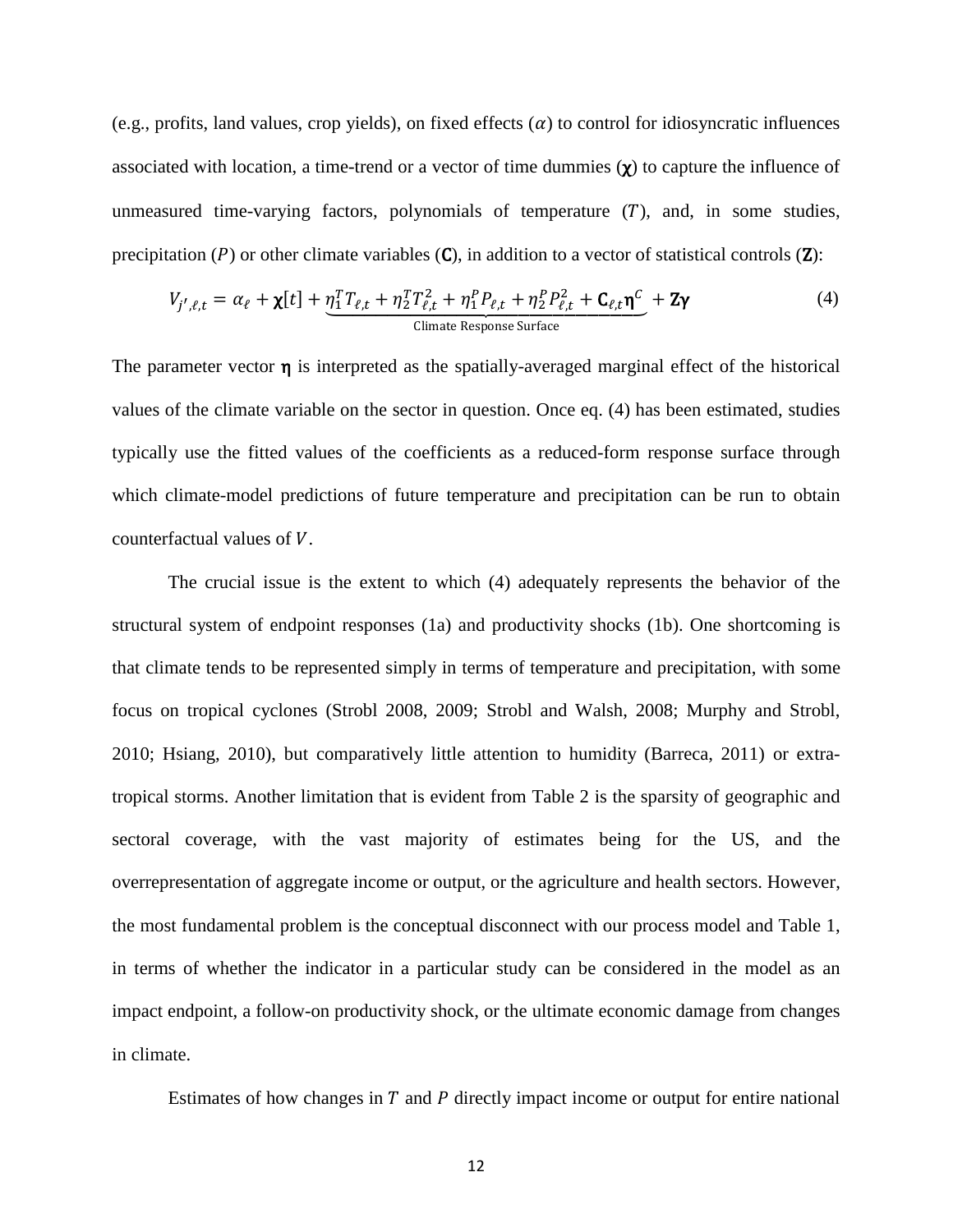or regional economies, or coarse sectoral groupings, are analogous to aggregate damage functions which subsume a wide range of biophysical endpoints and sectors' responses to them (Dell et al 2008, 2009; Hsiang 2010). Estimates of the impacts on farm land values (Mendelsohn, Nordhaus and Shaw, 1994; Schlenker et al, 2006; Massetti and Mendelsohn, 2011) or profits (Deschenes and Greenstone, 2011) can be thought of as cross-impact, sector-specific damage functions which encompass a narrower range of endpoints to which a particular industry—in this case agriculture—may be exposed. Still other estimates of the income, price and employment impacts of an individual endpoint—most commonly, wind destruction from hurricanes (Strobl 2008, 2009; Strobl and Walsh, 2008; Murphy and Strobl, 2010)—can be thought of as crosssectoral, impact-specific damage functions.

Only in a few studies does  $V$  appear to come close to our conception of a productivity index (crop yields—Schlenker and Roberts, 2008; Lobell et al., 2011; secular shifts in electricity demand—Aroonruengsawat and Auffhammer, 2011) or biophysical endpoint (the health outcomes of birth weight and mortality—Deschenes et al, 2009, Deschenes and Greenstone, 2011; Deschenes and Moretti, 2009; Barreca, 2011). But even so, yields are determined by the unobserved endpoints of soil moisture, evapotranspiration, and, where  $T$  and  $P$  lead to extreme weather events, storms or snowmelt resulting in runoff pulses that cause flood damage. Similarly, birth weight and mortality depend on underlying heat stress, and most likely its interaction with other unobserved co-morbidities, while residential and commercial electricity use are affected by temperature's influence on the latent demand for cooling services.

The elusive nature of the endpoints that constitute the channels through which  $T$  and  $P$ influence productivity suggests that (4) plays the role of a composite response function that collapses together (1a) and (1b). Given this state of affairs, it is worth asking how our IAM in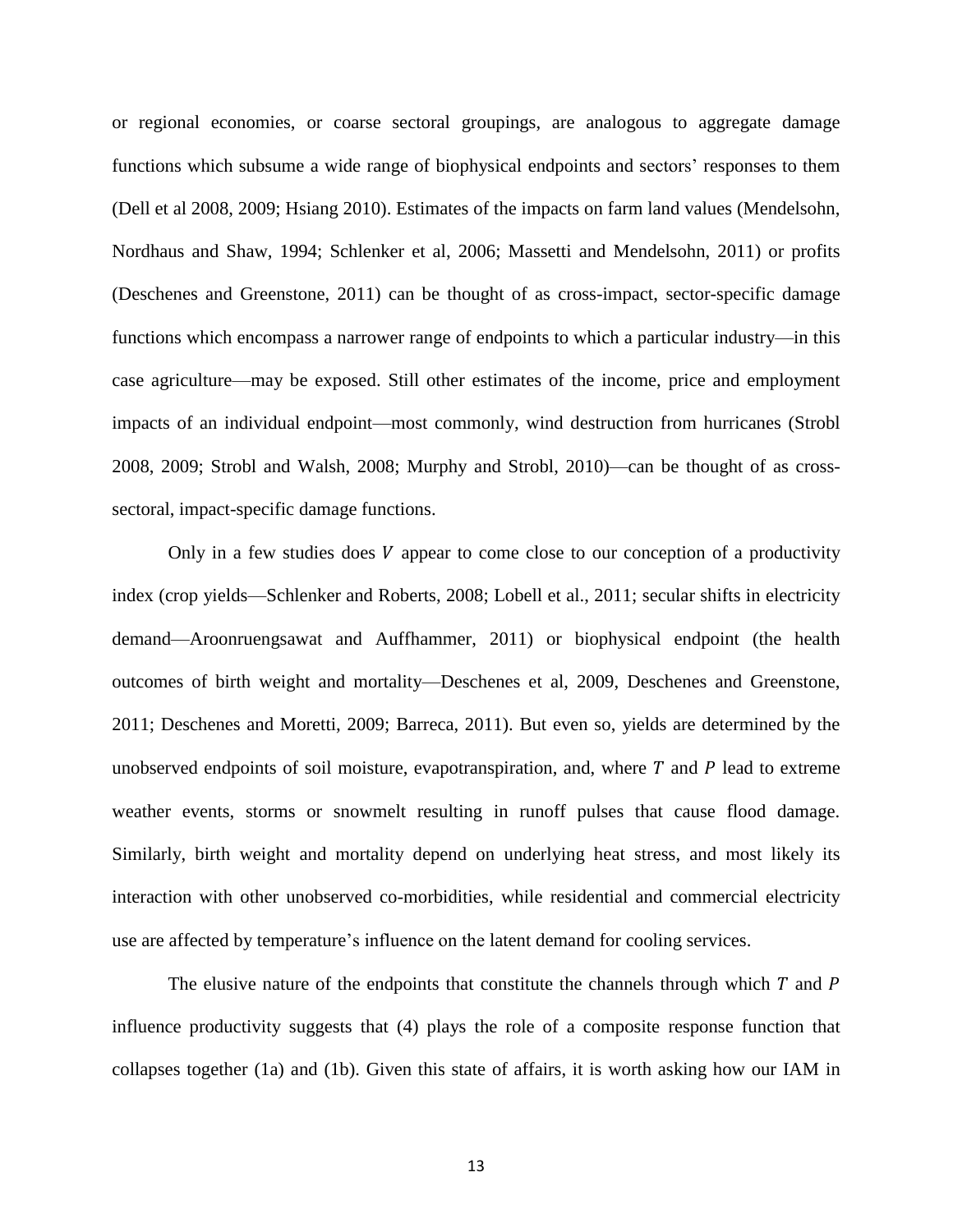Figure 2 might be modified to take advantage of the types of empirical estimates that are forthcoming. A simple solution would seem to be to forgo the indexation of impacts by endpoint in favor of specifying region  $\times$  sector trajectories of aggregate adaptation investments ( $\tilde{\rho}_{i,\ell}$  and  $\tilde{\pi}_{j,\ell}$ ) stocks  $(\tilde{a}_{j,\ell})$ , their opportunity cost and accumulation:

$$
Q_{\ell,t}^C = Q_{\ell,t}^Y - X_{\ell,t}^K - P_t^E Q_{\ell,t}^E - \sum_{j=1}^{\mathcal{N}} (\tilde{\rho}_{j,\ell,t} + \tilde{\pi}_{j,\ell,t})
$$
 (2f')

$$
\tilde{a}_{j,\ell,t+1} = \tilde{\pi}_{j,\ell,t} + (1 - \tilde{\vartheta})\tilde{a}_{j,\ell,t} \tag{2i'}
$$

and merging (2l) and (2m) into reduced form damage functions that translate climate variables directly into productivity shocks:

$$
\Lambda_{j,\ell,t} = \omega_{j,\ell} \left[ M_{\ell,t}^1, \dots, M_{\ell,t}^{\mathcal{M}}; \tilde{\rho}_{j,\ell,t}; \tilde{a}_{j,\ell,t} \right]
$$
\n
$$
\tag{5}
$$

Two vital issues arise out of this new framework. The first is the question of what is lost by not considering detailed impact endpoints, and what biases might thereby introduced into projections of impacts economic and adaptational consequences. We feel it is important to ask this question, but currently have no means of providing an answer. One thing seems certain, however: our aforementioned adjustments leave little room to incorporate the findings of natural science process models on the climate's effects on impact endpoints. The bigger implication is that, in regard to strengthening the empirical basis of impact- and adaptation-centric IAMs, the current crop of econometric studies appears to be more of a substitute for than a complement to scientific investigations of impacts.

A final issue facing the empirical studies in Table 2 is the problem of controlling statistically for past adaptation. Precisely what component of firms' reallocation of inputs to production or individuals' behavioral or expenditure changes constitutes adaptation is unobservable, and must be inferred from secular trends or ancillary variables in **Z**. The term  $\chi[t]$ in eq. (4) plays an especially important role in this regard. For example, Hsiang (2010), Schlenker and Roberts (2008) and Lobell et al (2011) model adaptation as region-specific time-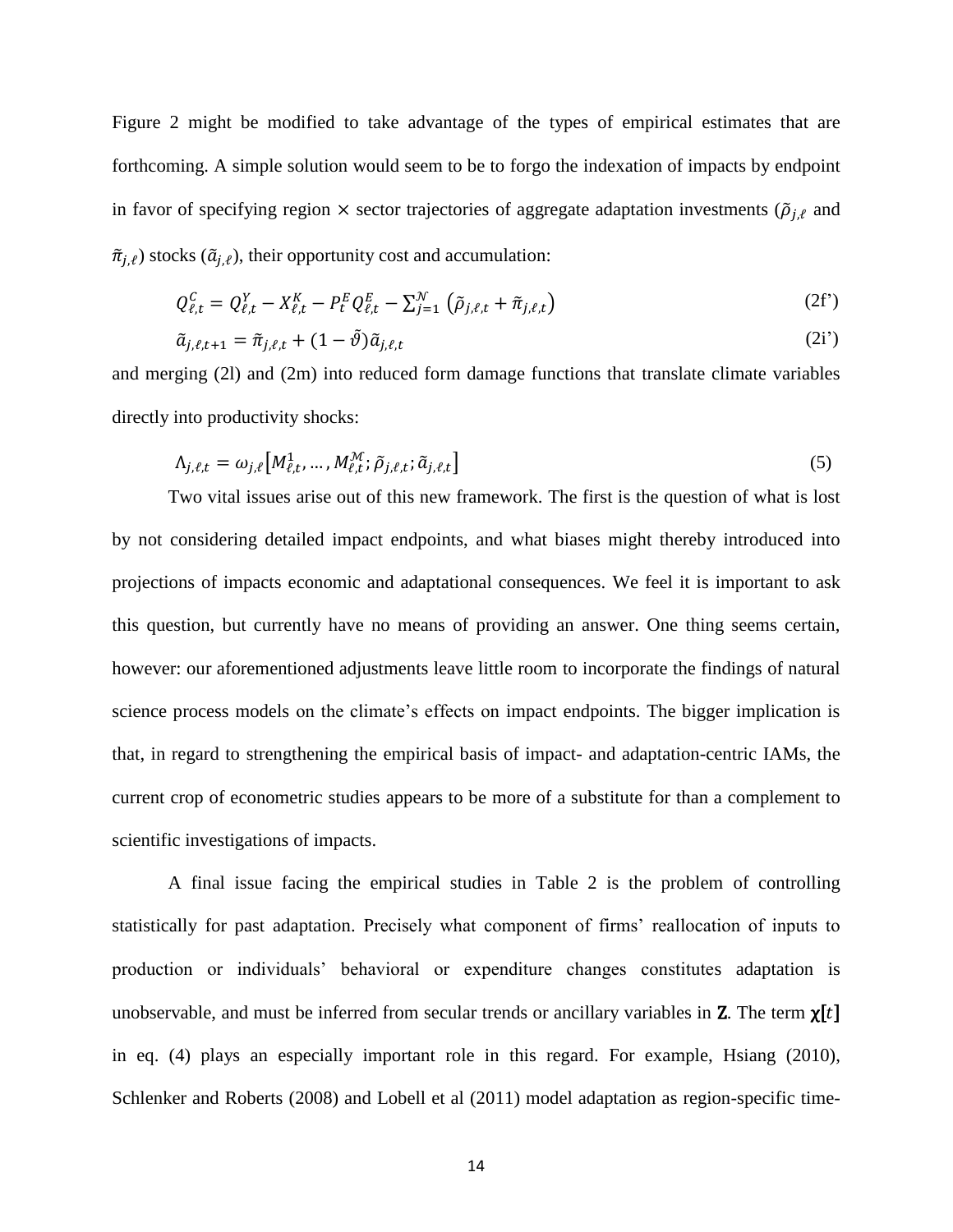averaged responses, by grouping subsets of cross-sectional units into geographic neighborhoods (say  $\mu(\ell)$ ), and specifying  $\chi = \sum_{\mu(\ell)} \chi_{\mu}(\delta_{\mu} \cdot t)$ , where the regional dummy  $\delta_{\mu} = 1$  if unit  $\ell \in \mu$ and zero otherwise, t is a time-trend, and the  $\chi_{\mu}$ s are parameters to be estimated. This specification allows cross-sectional units' long-run secular responses to differ, which has the potential to statistically capture (among other things) differences in rates of adaptation.

Nevertheless, the degree to which such statistical schemes do in fact compensate for a fundamental scarcity of data on adaptation remains to be seen. The concern is that estimates of eq. (4) suffer from omitted variable bias that leads to unmeasured adaptation responses imparting a downward bias the climate response function. If this occurs, incorporating the latter into eq. (5) can lead to double counting, in the sense that the mitigating effects of adaptation get commingled into the component of the function  $\omega_{i,\ell}$  that is denominated over climate variables, causing it to understate the true magnitude of productivity impacts and induce sub-optimal adaptation expenditures. By contrast, what is desirable is a clean delineation of the pure effects of climate variables on one hand, and of adaptation on the other, the optimal trajectory of which is left entirely to the IAM to compute.

#### **IV. Modeling Impacts and Adaptation: Recent Approaches**

We are now in a position to survey the modeling literature on impacts and adaptation, using the conceptual, theoretical, and empirical frameworks of the previous section to critically examine analytical approaches that have been pursued over the past decade. To this end, it is useful to restate the key desirable features of an IAM:

 Impacts should be differentiated by, first, the geographic regions which are subject to various kinds of climatic shifts, second, the biophysical endpoint conduits through which changes in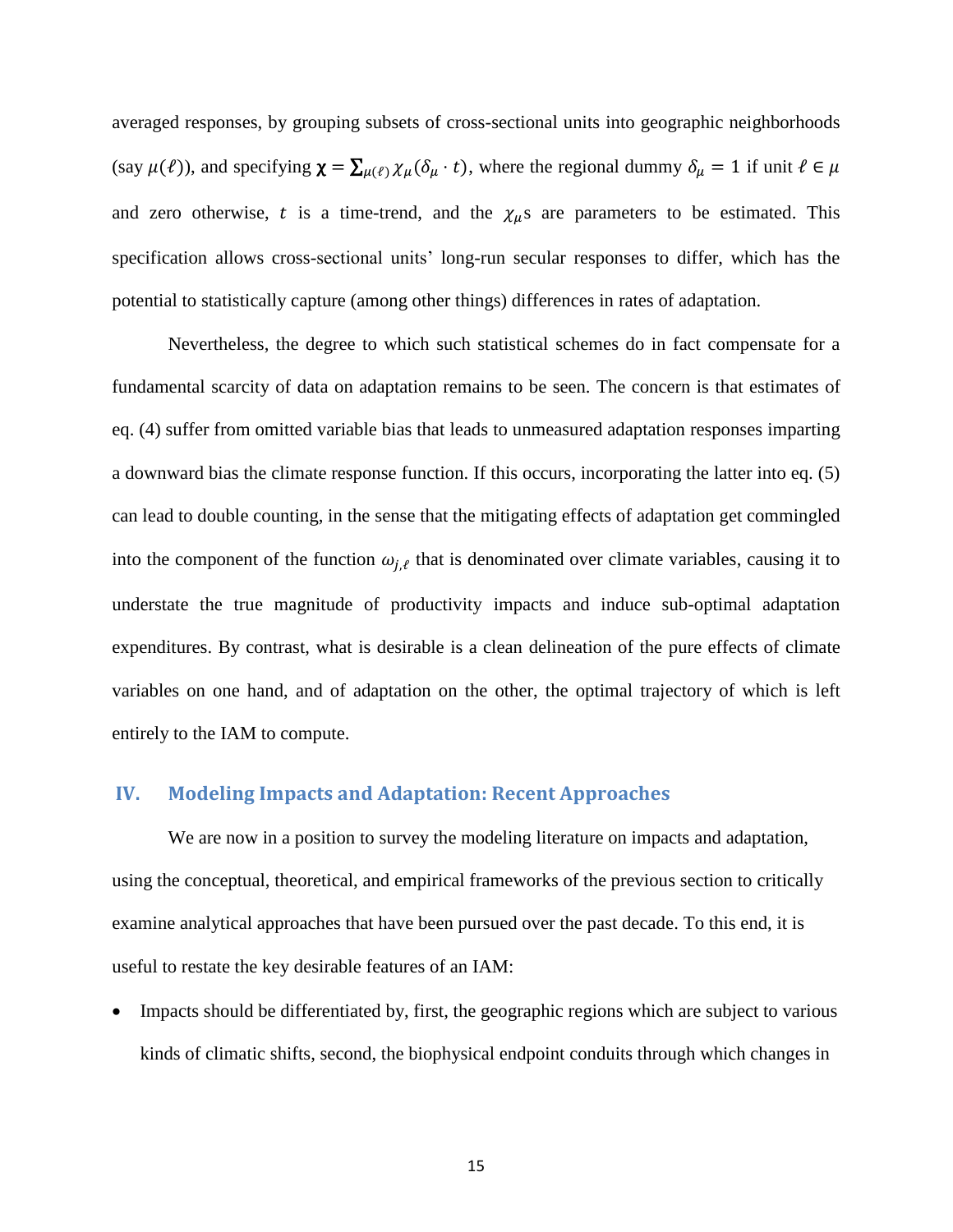meteorology affect economy, and third, the economic sectors exposed to changes in productivity as a result.

- Adaptation should be differentiated along two dimensions. First, distinctions should be made between (I) passive market responses, (II) specific protective investments designed to shield sectors from impacts, and (III) specific adaptive investments designed to mitigate sectors' economic losses from impact-related shocks once the latter occur. Second, an IAM should distinguish proactive from reactive investments.
- The linkages between climate variables, impact endpoints and the productivity of economic sectors should be specified in a manner that substantially reflects empirical findings on impacts and adaptation.
- Optimal adaptation, be it of the Type I, II or III variety, should be undertaken in response to the intertemporal feedback of expected future economic damages from climate change, and should span uncertain states of the world. Adaptation should also be considered jointly with GHG emissions mitigation.
- Adaptation-related activities should be subject to induced technological progress as demand for them increases with the risk of climate damage. To capture this in IAMs, it may be necessary to distinguish between private and public investments and innovation. Below we evaluate how well these are addressed by the modeling studies catalogued in Table 3. While there is much to be said on the first two points, the latter three are poorly handled in the vast majority of IAMs we review.

#### **A. Global Intertemporal Models**

Our discussion begins with global intertemporal models, since these are the closest to our canonical IAM in Figure 2. The strength of these models is their explicit incorporation of the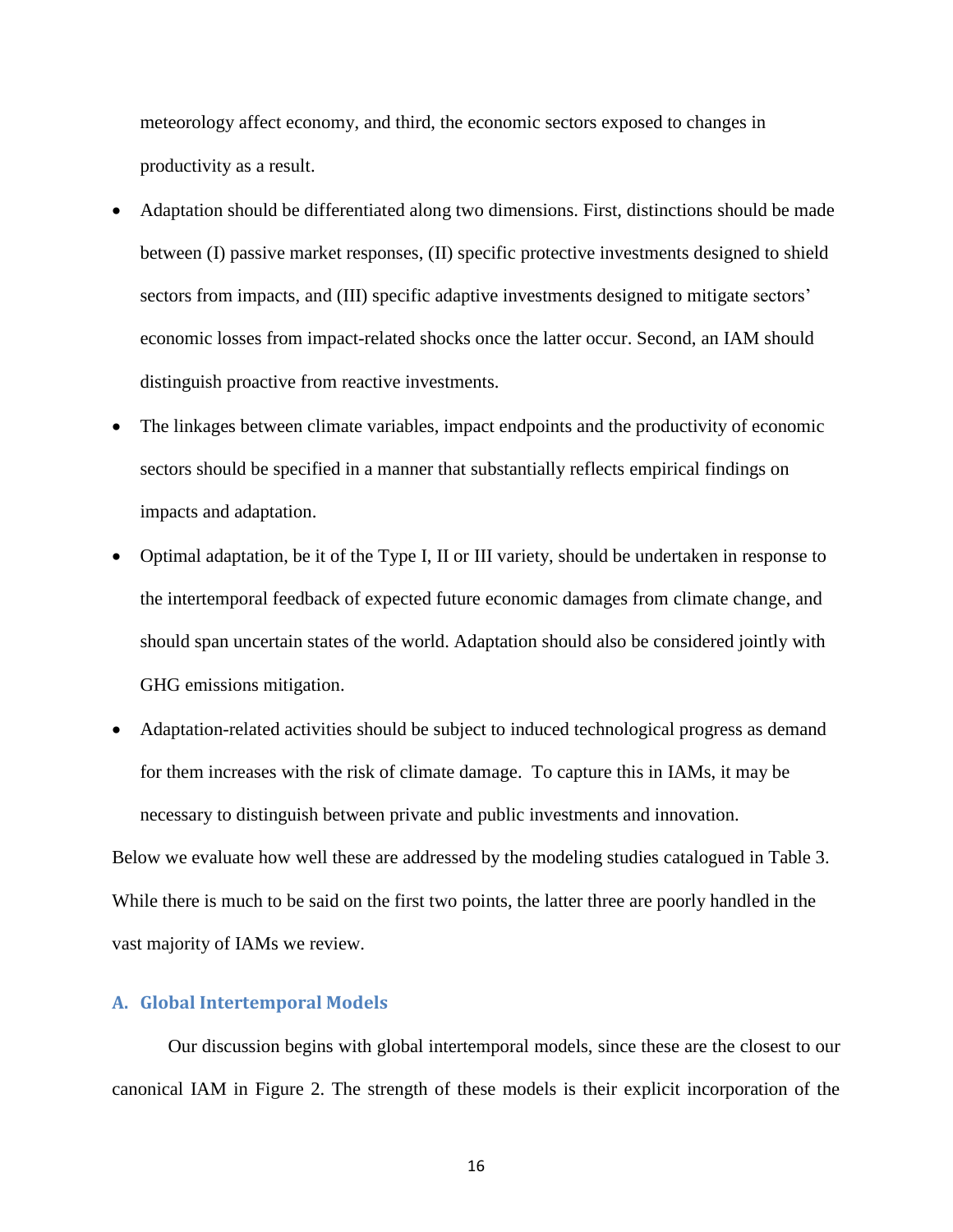intertemporal feedback effect of future climate damages on current energy use and abatement decisions, which they achieve by representing Figure 1's entire cycle of influences from emissions to climate impacts to damages over a multi-century horizon. However, largely for reasons of computational tractability, what ends up being sacrificed in the specification of damages is sectoral and impact endpoint detail, with all of the studies in this section using aggregate regional (or global) production functions denominated over labor, capital and energy, and damage functions denominated over global mean temperature. The aggregate scope of the economies thus represented subsumes general equilibrium effects and Type I adaptation.

When viewed though the lens of our conceptual framework, these models collapse both the endpoint and sectoral indexes, specifying instead aggregate regional adaptation investments  $(\hat{\rho}_{\ell}$  and  $\hat{\pi}_{\ell}$ ), stocks  $(\hat{a}_{\ell})$ , their opportunity cost and accumulation:

$$
Q_{\ell,t}^C = Q_{\ell,t}^Y - X_{\ell,t}^K - P_t^E Q_{\ell,t}^E - \hat{\rho}_{\ell,t} + \hat{\pi}_{\ell,t}
$$
\n(2f'')

$$
\hat{a}_{\ell,t+1} = \hat{\pi}_{\ell,t} + (1 - \tilde{\vartheta})\hat{a}_{\ell,t} \tag{2i'}
$$

while further aggregating the damage function  $(5)$  across sectors, and specifying global mean temperature  $(\overline{T})$  as the sole climate variable of interest:

$$
\widehat{\Lambda}_{\ell,t} = \Omega_{\ell} \big[ \kappa_{\ell} [\overline{T}_t]; \widehat{\rho}_{\ell,t}; \widehat{\pi}_{\ell,t} \big] \tag{5'}
$$

These changes to the structure of damages force consolidation of two other model components, on the input side meteorological variables generated by the reduced form climate model (aggregating over the index  $m$ ):

$$
\bar{T}_t = \Upsilon[G_t] \tag{2k'}
$$

and on the output side the production function (collapsing eqs. (2b)-(2e)):

$$
Q_{\ell,t}^Y = \widehat{\Lambda}_{\ell,t} \cdot \Phi_{\ell} \big[ Q_{\ell,t}^K, Q_{\ell,t}^E \big] \tag{6}
$$

The upshot is a simplification of the marginal externality cost of carbon-energy in eq. (3a) to: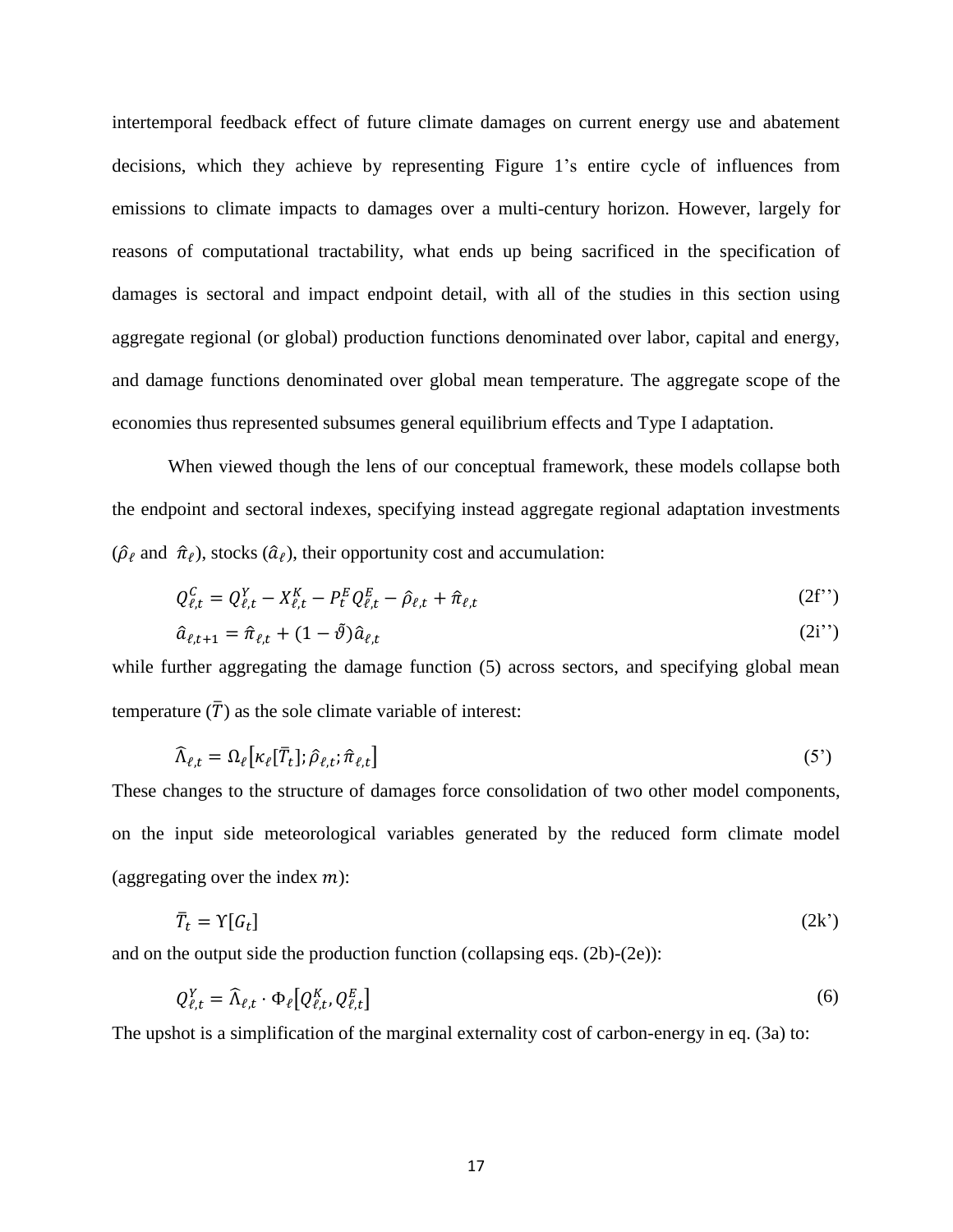$$
-\sum_{t=t'+1}^{T} \beta^{(t-t')} \frac{\partial \mathcal{E}}{\partial Q_{\ell',t'}^{E}} / \left( \frac{\partial \Xi}{\partial U_{\ell'}} \cdot \frac{\partial U_{\ell'}}{\partial Q_{\ell',t'}^{C}} \right) \times \sum_{\ell=1}^{L} \left( \frac{\partial \Xi}{\partial U_{\ell}} \cdot \frac{\partial U_{\ell}}{\partial Q_{\ell,t}^{C}} \cdot \Phi_{\ell,t} \cdot \frac{\partial \Omega_{\ell}}{\partial \overline{T}_{t}} \cdot \frac{\partial Y}{\partial G_{t}} \right) \tag{7}
$$

This aggregate scheme essentially describes Nordhaus' RICE model (Nordhaus and Yang, 1996; Nordhaus and Boyer, 2000; Nordhaus, 2009), with the addition of Type II and Type III adaptation investments. Central to this approach is Nordhaus and Boyer's (2000) consideration of the temperature dependence of seven specific impact endpoints<sup>4</sup> and their aggregation together into regional damage functions,  $\kappa_{\ell}$ . And, symptomatic of the empirical disconnect discussed above, these early estimates remain the foundation on which newer adaptation studies are based. De Bruin et al. (2009) introduce reactive adaptation, while Eboli et al (2010) add both reactive and proactive varieties of investments. To calibrate adaptation's mitigating effects these papers use the trick of splitting Nordhaus and Boyer's damage functions into the costs of adaptation and "residual" damages, utilizing estimates of damages from other models such as FUND and empirical results summarized in Agrawala and Fankhauser (2008) and UNFCCC (2007). Not surprisingly, the necessary empirical estimates are missing for many sectors and endpoints (e.g., other vulnerable markets; non-market use of time; catastrophic risks; human settlements) necessitating the use of assumptions to fill the relevant gaps. However, since the resulting adaptation and residual damage estimates are ultimately aggregated together at the regional level, is impossible to discern the extent to which guesses and interpolation influence their results.

#### **B. Computable General Equilibrium Models**

l

We next turn to computable general equilibrium (CGE) models, whose key feature is a multisectoral input-output representation of the economy—and, in the case of global CGE

 $^4$  Agriculture, sea-level rise, other market sectors, health, non-market amenity impacts, human settlements and ecosystems, extreme events and catastrophes.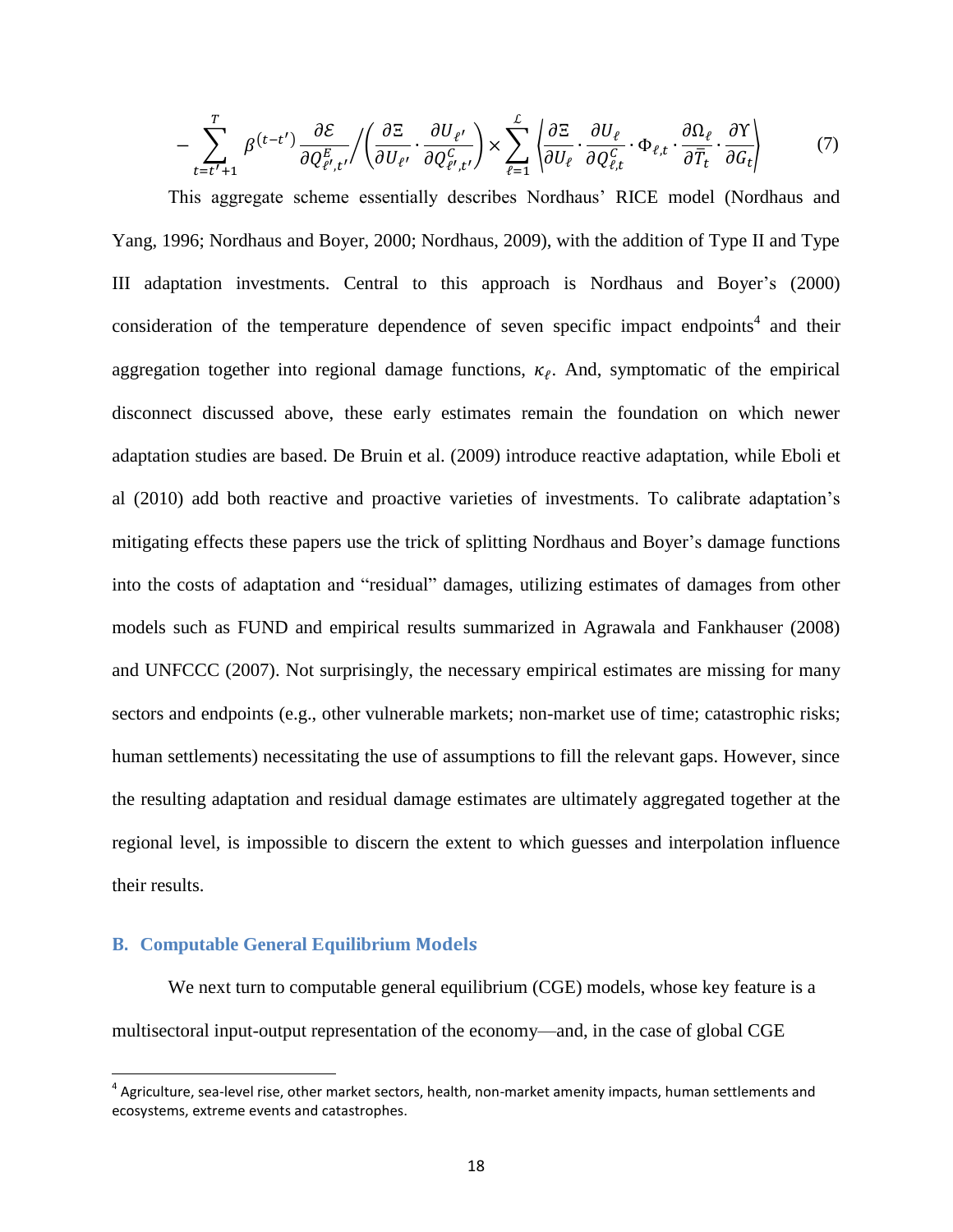models, the disaggregation of the world economy into regions linked by trade flows. For this reason, CGE models have the capability to represent in a comprehensive fashion the regional and sectoral scope of climate impacts—if not their detail—which of all the types of models considered can most easily accommodate region- and sector-specific climate damage functions.

But this advantage comes at the cost of inability to capture intertemporal feedbacks. Despite recent progress in specifying and solving forward-looking CGE models with optimal intertemporal capital accumulation (Lau et al, 2002), such analytical tools remain rare in the policy analysis domain. Where such models do exist computational constraints often limit their resolution to a handful of regions and sectors and a short time-horizon.<sup>5</sup> Thus, a common feature of the CGE models in Table 3 is that they are either static simulations of a future time period (e.g., Roson, 2003; Bosello et al 2006; 2007a,b) or recursive dynamic simulations that step through time driven by endogenous accumulation of capital with investment determined by current economic variables (e.g., Deke, 2001; Eboli et al, 2010; Ciscar et al 2011), and 2050 being the typical simulation horizon. Consequently, they lack the structure to simulate regionand sector-specific proactive investments, and restrict themselves to analyzing the welfare implications of Type I adaptations.

Except for Eboli et al (2010) and Ciscar et al (2011), CGE studies tend to investigate the broad multi-market effects of one or two impact endpoints at a time. The magnitudes of these forcing variables and their influences on the sectors in the model are determined exogenously and imposed as shocks to productivity or to the supply of climate-related fixed factors such as agricultural land. In the typical procedure, global climate models are forced with various scenarios of GHG emissions to calculate changes in climate variables at the regional scale,

 $\overline{\phantom{a}}$ 

 $^5$  e.g., the ADAGE model (Ross, 2007), which divides the U.S. economy into 9 regions, runs only to 2050. IGEM (Jorgenson and Wilcoxen, 1993; Jorgenson et al, 2004) runs out to 2100 but models the U.S. as a single region with sectoral detail.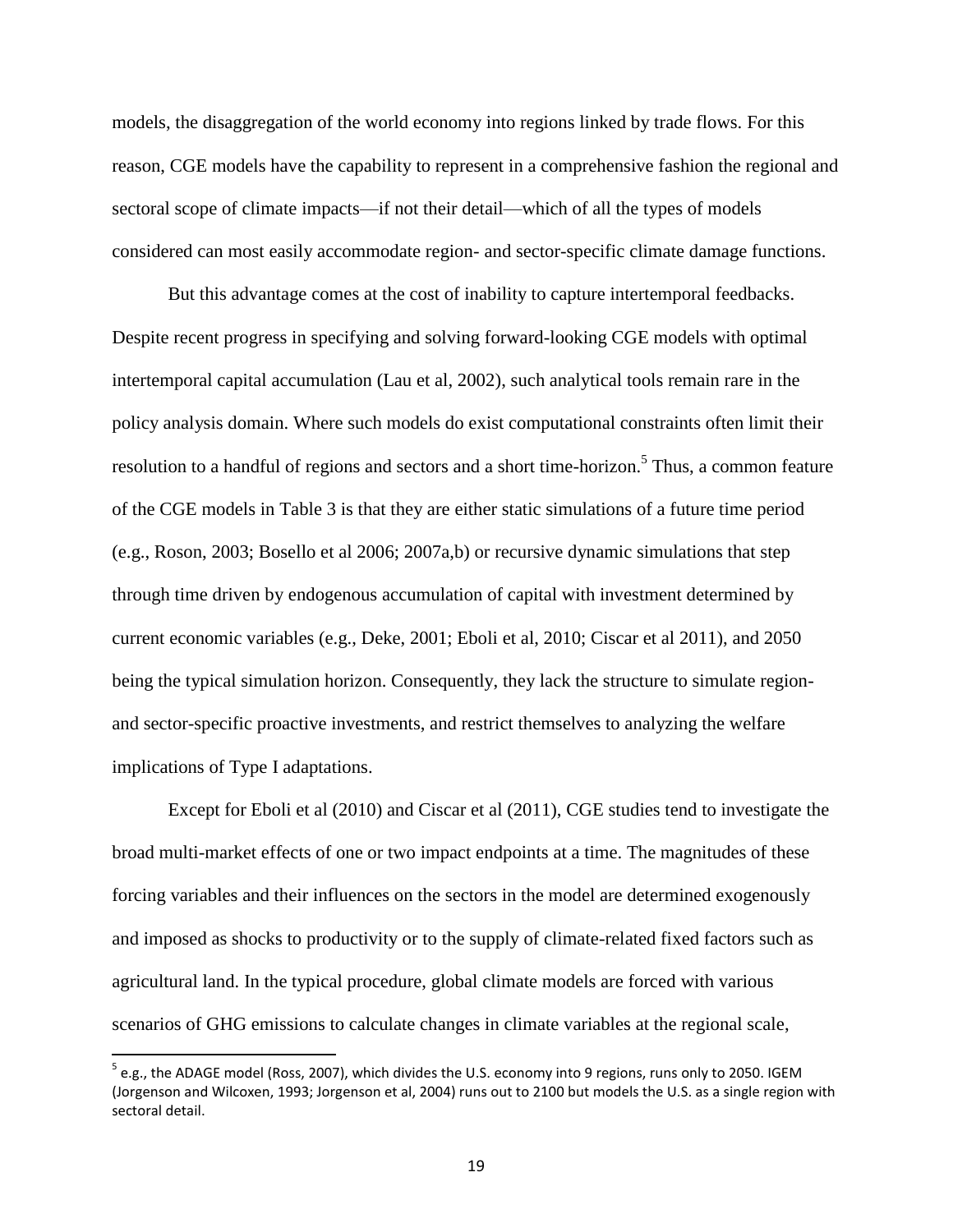giving rise to the reduced-from response surface,  $\frac{\partial \overline{Y}_{\ell}^{m}/\partial G_t}{\partial \overline{Y}_{\ell}}$ . The outputs of this step are then run through natural science or engineering-based impact models to generate a vector of endpoint intensities in a particular impact category, say *i'*, resulting in the response surface,  $\frac{\partial \zeta^{l'}_i}{\partial M^m_{f}}$ . The output of the latter is a region  $\times$  sector array of shocks which form the inputs to counterfactual simulations of the CGE model, whose job it is to calculate the ex-post web of intersectoral and interregional adjustments, as a way of estimating the consequences for sectoral output, and regions' aggregate net products.

The result of these studies is the marginal effect on regions' welfare of variations in the magnitude and interregional or intersectoral distribution of particular types of impacts, which can be written formally as

$$
\frac{\partial U_{\ell}}{\partial Q_{\ell,t}^C} \cdot \sum_{j=1}^{\mathcal{N}} \left\{ \frac{\partial \Phi_{\ell}}{\partial q_{j,\ell,t}^Y} \cdot \psi_{j,\ell,t} \cdot \frac{\partial \lambda_{j,\ell}}{\partial b_{j,\ell,t}^{i'}} \cdot \sum_{m=1}^{\mathcal{M}} \left( \frac{\overline{\partial \zeta_{j,\ell}^{i'}}}{\partial M_{\ell,t}^m} \cdot \frac{\overline{\partial Y_{\ell}^m}}{\partial G_t} \right) \right\}
$$
(8)

The disconnect with the empirical literature is related to the first term in the parenthesis, which has so far tended to be derived from the results of engineering or natural science process models, not econometric studies. Notwithstanding this, eq. (8) suggests the possibility of undertaking comparative analysis of the welfare consequences of different impact categories, the purpose of which would be to establish their relative risks, conditional on our limited knowledge of the likelihood of their intensity. The results of such an exercise could potentially inform the allocation of effort in investigating how different impacts are likely to respond to climatic forcings at the regional scale.

Lastly, there appear to be ample opportunities to apply CGE models to evaluate the potential of specific adaptation investments. Climate mitigation-focused CGE models routinely embody speculative "backstop" energy technologies whose future characteristics are not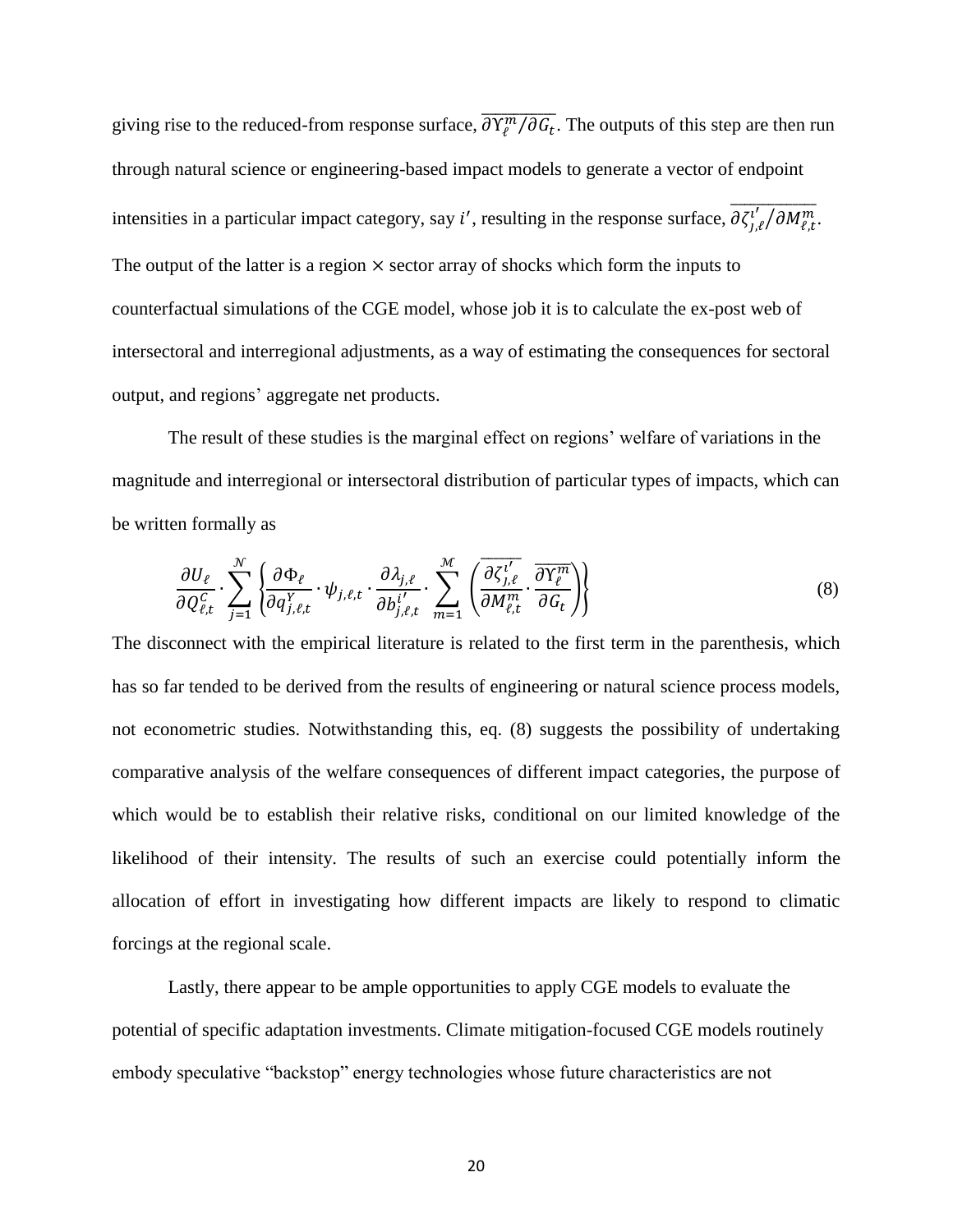precisely known, but which switch on and begin to moderate the future costs of GHG abatement once they become sufficiently high. Following the lead of de Bruin et al (2009), it is possible to undertake a similar analysis for adaptation, focusing on the reactive components of Type II and Type III investments. Likewise, Bosello and Zhang (2006) and Bosello et al (2010b) couple CGE and optimal growth models to introduce intertemporal feedbacks into the former as a way of inducing proactive adaptation investments. As before, the challenge is to improve the sectoral specificity of this procedure to the point where the proactive components of Type II and Type III investments can be simulated.

#### **C. Sectoral Partial Equilibrium Models**

Sectoral economic modeling studies constitute a third class of investigations. The strength of sectoral models is their detailed representation of the activities that constitute production within a particular area of the economy. The key limitation of their restricted sectoral coverage is an inability to capture multi-market general equilibrium effects. Since agriculture and forestry are the sectors most represented within this class of models, the implication is that this omission is more likely to bias estimates of the climate's economic consequences in poorer developing countries in which these activities make up a substantial fraction of GDP. The regional coverage of these models varies, with some (e.g., Rosegrant et al, 2008) being global in scope and resolving regional detail, but others (e.g., Adams et al, 1996) limited to a single region—most often the US. Also, along the time dimension, some models (Sohngen et al, 2001) are able to incorporate intertemporal feedbacks, while others are recursive dynamic (Rosegrant et al, 2008).

Sectoral studies rely on exogenous computation of impact endpoints, and follow the same procedure outlined above for CGE modeling, with the consequence that their connection with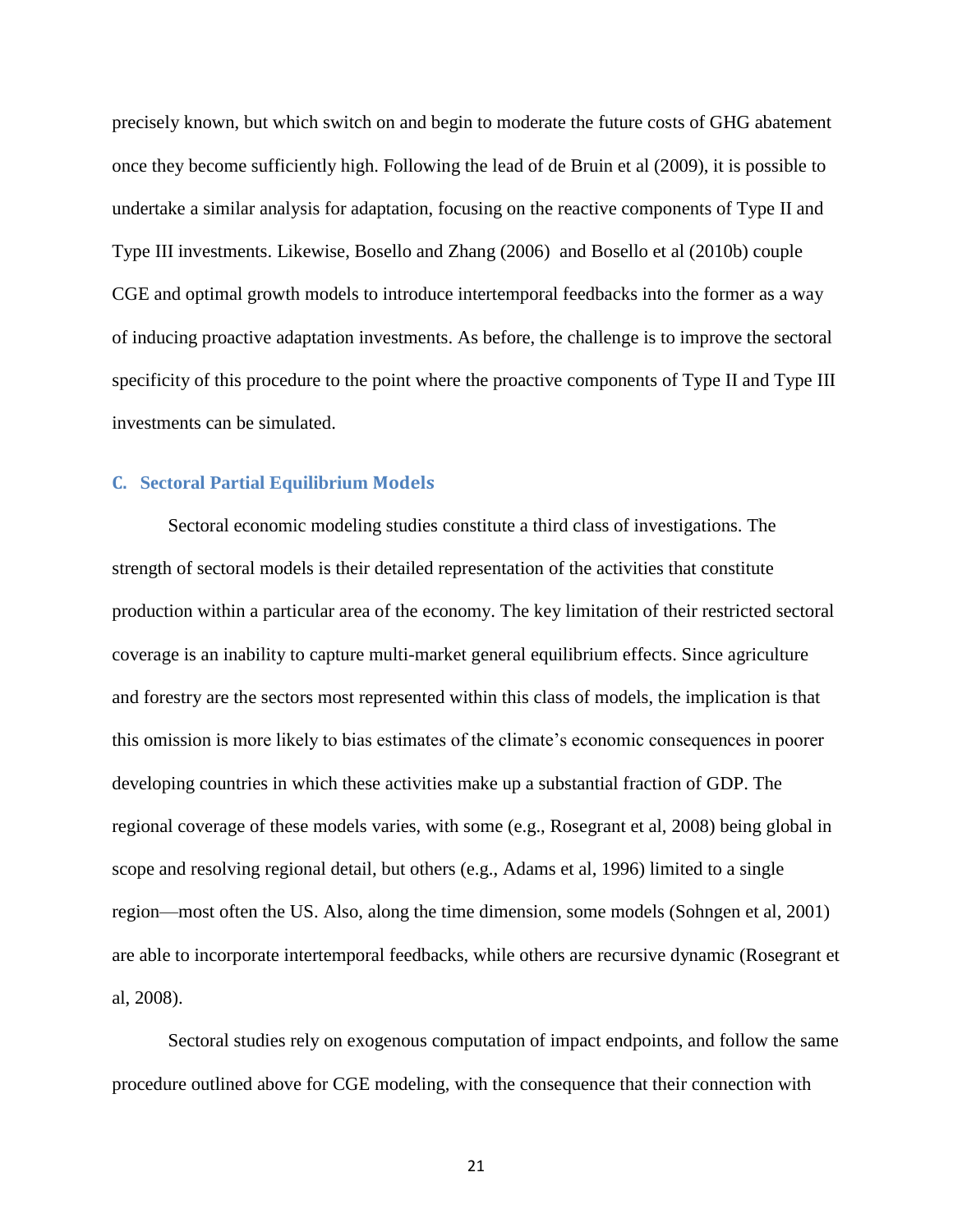empirical impacts research is tenuous as well. Nevertheless, because of their detailed structural elaboration of the sector they consider, these models have the capability to more precisely resolve the channels through which different endpoints exert their effects over a limited economic domain. But currently it does not appear that this advantage has been exploited. Consequently, sectoral modeling results take the form

$$
\psi_{j',\ell,t} \cdot \frac{\partial \lambda_{j',\ell}}{\partial b_{j',\ell,t}^{i'}} \cdot \sum_{m=1}^{\mathcal{M}} \left( \frac{\partial \zeta_{j',\ell}^{i'}}{\partial M_{\ell,t}^m} \cdot \frac{\partial Y_{\ell}^m}{\partial G_t} \right) \tag{9}
$$

which, as explained before in the context of eq. (8), fails to consider specific adaptation investments, either reactive or (in the case of intertemporal models) proactive. Addressing this limitation is a priority for future research.

#### **D. Other Simulation Models**

l

Our final category of studies includes those that employ models which do not optimize an economic objective, but instead simulate the interconnected feedback relationships that underlie the diagram in Figure 1. The two most widely cited models of this kind are PAGE (Plambeck et al, 2007; Hope, 2006) and FUND (Tol et al, 1995; Tol, 1995; Anthoff and Tol, 2008). Both models divide the world into a number of regions, each of which has multiple damage functions that correspond to "impact sectors"—a hybrid of our impact endpoint and economic sector categories. PAGE models only aggregate market and non-market damages, while FUND includes ten sectors.<sup>6</sup> Monetary damages are specified directly as functions of per capita income, which in both models is exogenous and scenario-driven, and global (FUND) or regional (PAGE) temperature changes. The latter are calculated from accumulated GHG emissions generated by applying time-varying emission factors to GDP, and result in marginal external costs of the form

 $^6$  Agriculture, forestry, water resources, energy consumption, sea level rise, ecosystems, human health (morbidity and mortality from diarrheal disease, vector-borne diseases, heat stress), and tropical cyclones.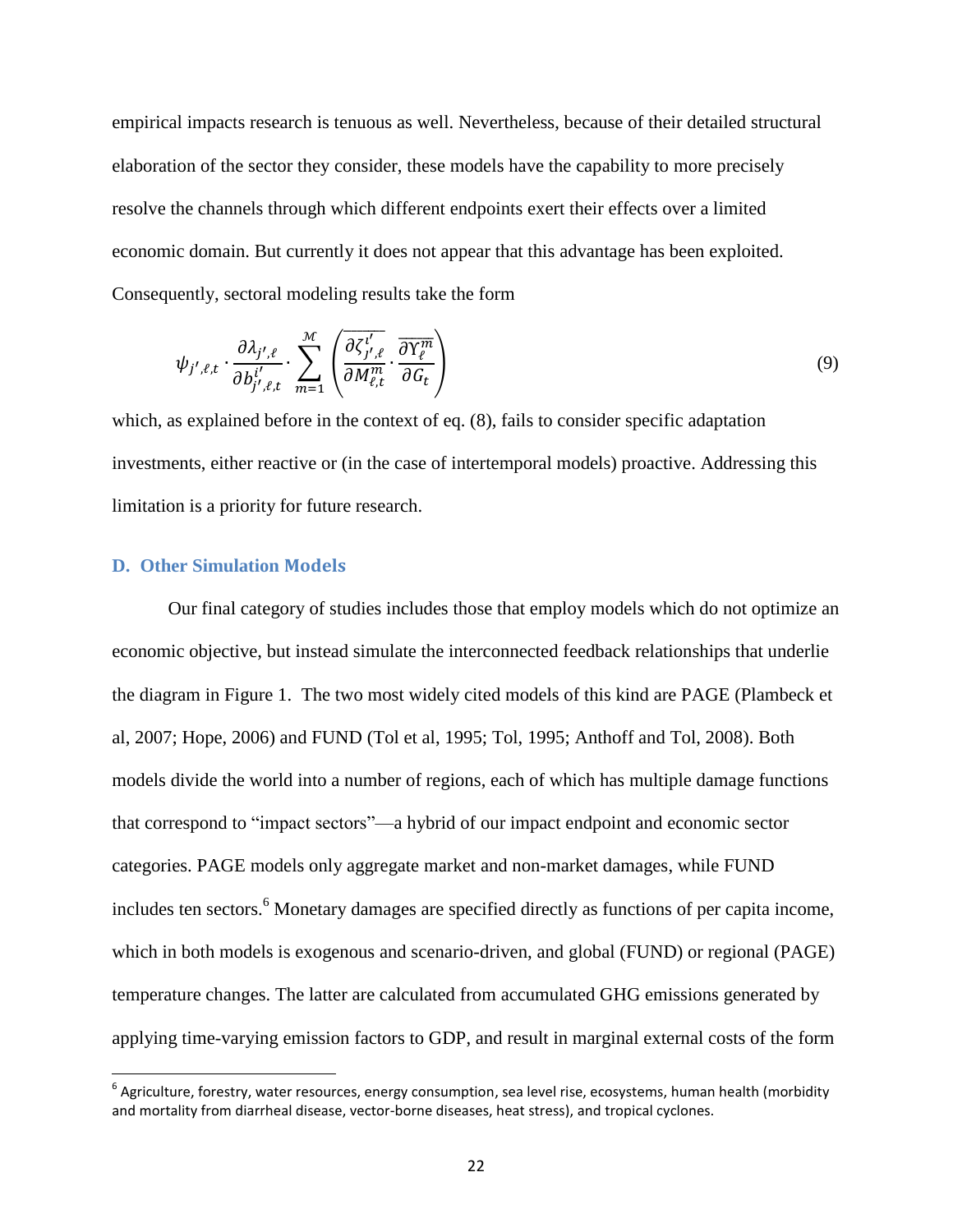$$
\sum_{t=t'+1}^{T} \beta^{(t-t')} \sum_{\ell=1}^{L} \left\{ \frac{\partial U_{\ell}}{\partial Q_{\ell,t}^{C}} \cdot \sum_{j=1}^{N} \left\{ \bar{\psi}_{j,\ell,t} \cdot \sum_{i=1}^{J} \left[ \frac{\partial \lambda_{j,\ell}}{\partial b_{j,\ell,t}^{i}} \cdot \sum_{m=1}^{M} \left( \frac{\overline{\partial \zeta_{j,\ell}^{l}}}{\partial M_{\ell,t}^{m}} \cdot \frac{\overline{\partial Y_{\ell}^{m}}}{\partial G_{t}} \right) \right] \right\}
$$
(10)

The functional forms and parameterizations of these damage relationships draw on a wide variety of sources, from summaries of empirical work to model results, but the precise linkages are far from transparent, especially with respect to regional variations in underlying biophysical endpoints.

Adaptation is represented both explicitly and implicitly in these models. FUND simulates specific adaptation costs as a component of damages in the agricultural and coastal sectors, while treating adaptation implicitly in other sectors such as energy and human health through the reduction in regions' vulnerability to impacts with increasing wealth. In PAGE adaptation is applied parametrically by the analyst as a policy variable. It incurs costs but allows developed countries to reduce up to 90%, and developing countries to reduce up to 50%, of the economic impacts of climate change, and permits all regions able to mitigate up to 25% of non-economic impacts. An interesting feature of PAGE is its explicit treatment of uncertainty by incorporating stochastic catastrophic damages and explicitly specifying 31 key inputs to marginal impact calculations as probability distributions.

#### **E. Unmet Challenges**

Comparing this brief survey of existing work with the list of desirable features of impacts and adaptation models, several gaps stand out. First, none of these models includes decision making under uncertainty, and for good reason. It is difficult to do. Optimal growth models like DICE with intertemporal decision making are deterministic and fully forward-looking. Past approaches to modify such a model to be stochastic usually involve creating multiple States of the World (SOWs), each with different parameter assumptions and different probabilities of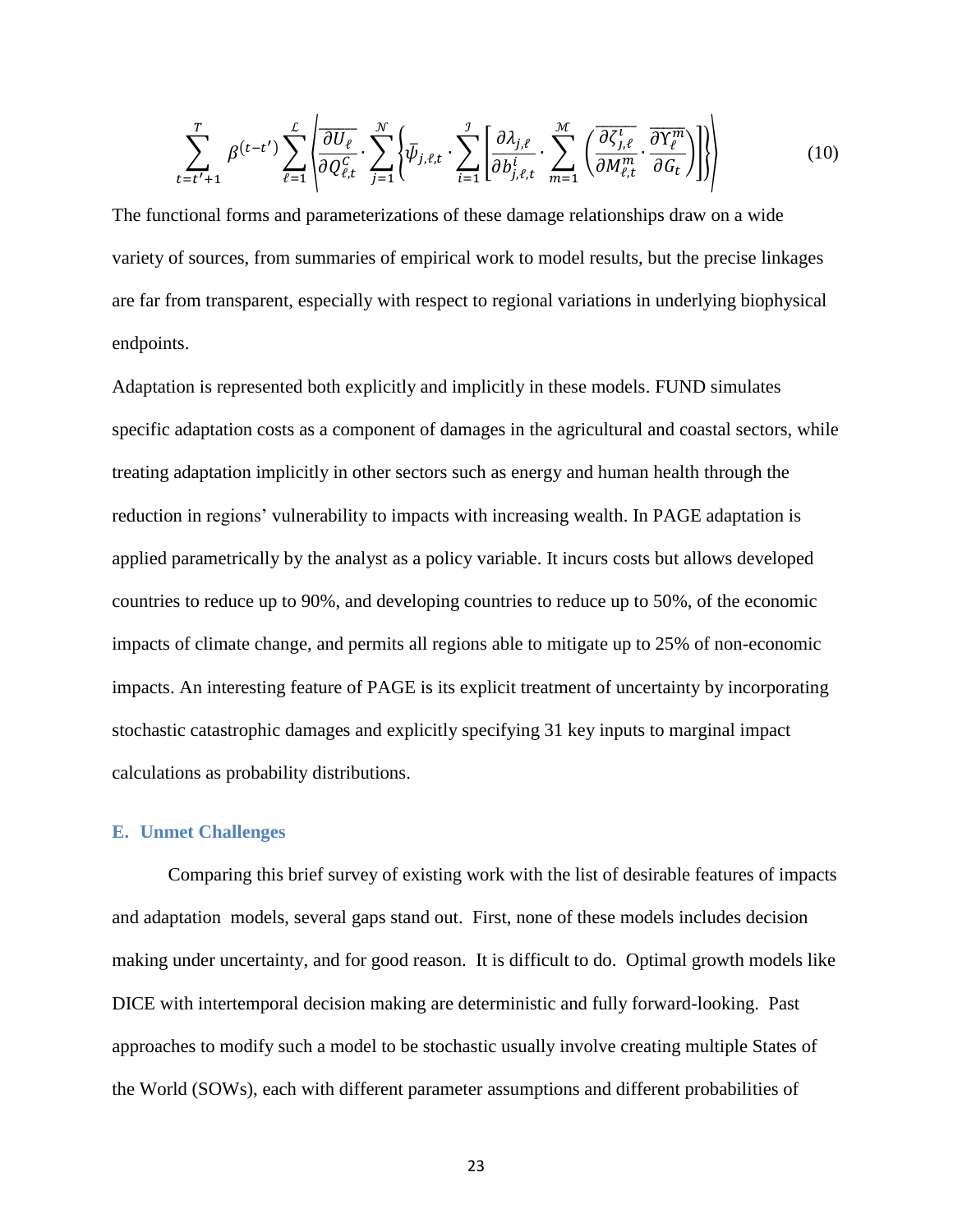occurrence; indexing all variables and equations in the model by SOW; and adding constraints to the decision variables so that for all time periods before information is revealed, decisions must be equal across SOWs. The problem with this approach is that it rapidly becomes a very large constrained nonlinear programming problem, and often the model will not converge to a solution for more than a trivial number of SOWs. The general problem of decision making under uncertainty is a stochastic dynamic programming problem that requires the exploration of a large number of samples of outcomes in every time period. The challenge is to fully explore the sample space while keeping the model computationally tractable.

Second, adaptation-related technological change is largely absent in current models. Most models are calibrated using existing knowledge of adaptation strategies and costs with no allowance for improvements in these strategies and technologies. The AD-WITCH intertemporal model (Bosello et al, 2010a,b) does attempt to account for this by including investment in adaptation knowledge as a decision variable that competes with other types of investment. Investments in adaptation knowledge accumulate as a stock which reduces the negative impact of climate change on gross output. However, the lack of empirical studies on adaptation-related technological change limits the modelers' ability to calibrate their model based on empirical knowledge. In the case of AD-WITCH, adaptation knowledge investments only relate to R&D expenditures in the health care sector where empirical data exist. This suggests that more empirical research in this area is desperately needed.

Third, differences in adaptive capacity or differences in the ability of regions to adapt to climate change are also important to capture in model analyses given the implications for distributional effects but are typically not represented in existing models. The FUND model implicitly captures adaptive capacity in the energy and health sectors by assuming wealthier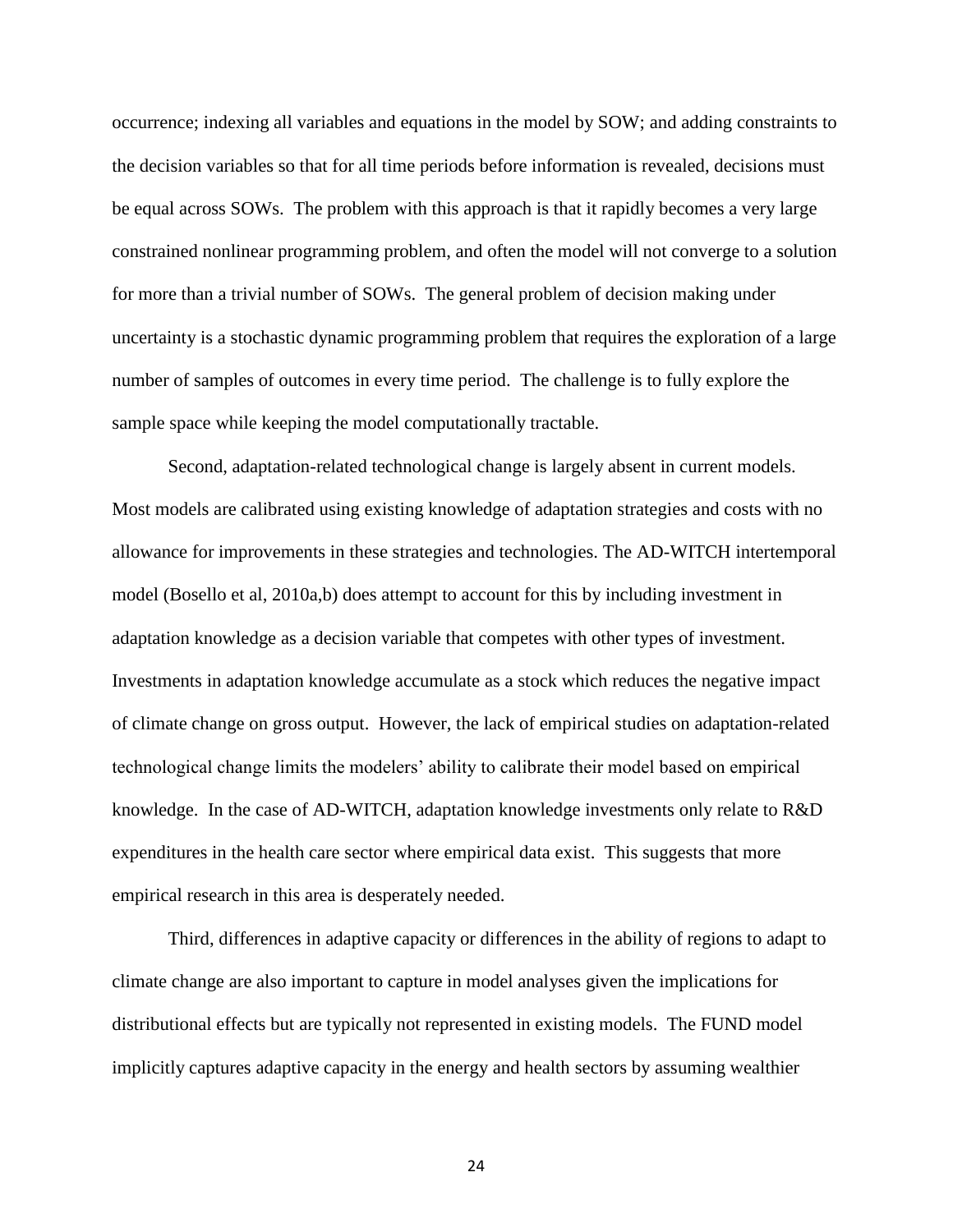nations are less vulnerable to climate impacts. However, it seems that only one model, AD-WITCH, attempts to explicitly capture adaptive capacity through the inclusion of investments in adaptation knowledge as a decision variable. Not only does this variable capture R&D investments in adaptation-related technologies as discussed in the previous paragraph, it also captures expenditures to improve the region's ability to adapt to climate change. Issues arise, however, when the model is calibrated since the modelers were only able to identify one source of qualitative information on adaptive capacity (i.e., the UNFCCC (2007) report discussed above) which only covers four aggregate regions (Africa, Asia, small island developing States, and Latin America). Assumptions were then made to translate this information to the regional representation and model parameters in AD-WITCH.

Lastly, another area where empirical work to inform models is lacking is in the dynamics of recovery from climate change impacts. Most models represent climate damages as a reduction in economic output which is assumed to recover over time. Empirical work on thresholds and time to recover including factors that influence these variables could help inform models on the type of dynamics that should be captured in impact and adaptation analyses. Also, better techniques to translate results from empirical studies to models are needed since the sectoral and regional detail of empirical studies does not typically align with the sectoral and regional detail in models. In general, to address the disconnect between empirical studies and modeling needs, we as a research community need to devise better ways to facilitate communication between empirical researchers and modelers.

#### **V. Concluding Remarks**

This paper offers a critical review of modeling practice in the field of integrated assessment of climate change and ways forward. Past efforts in integrated assessment have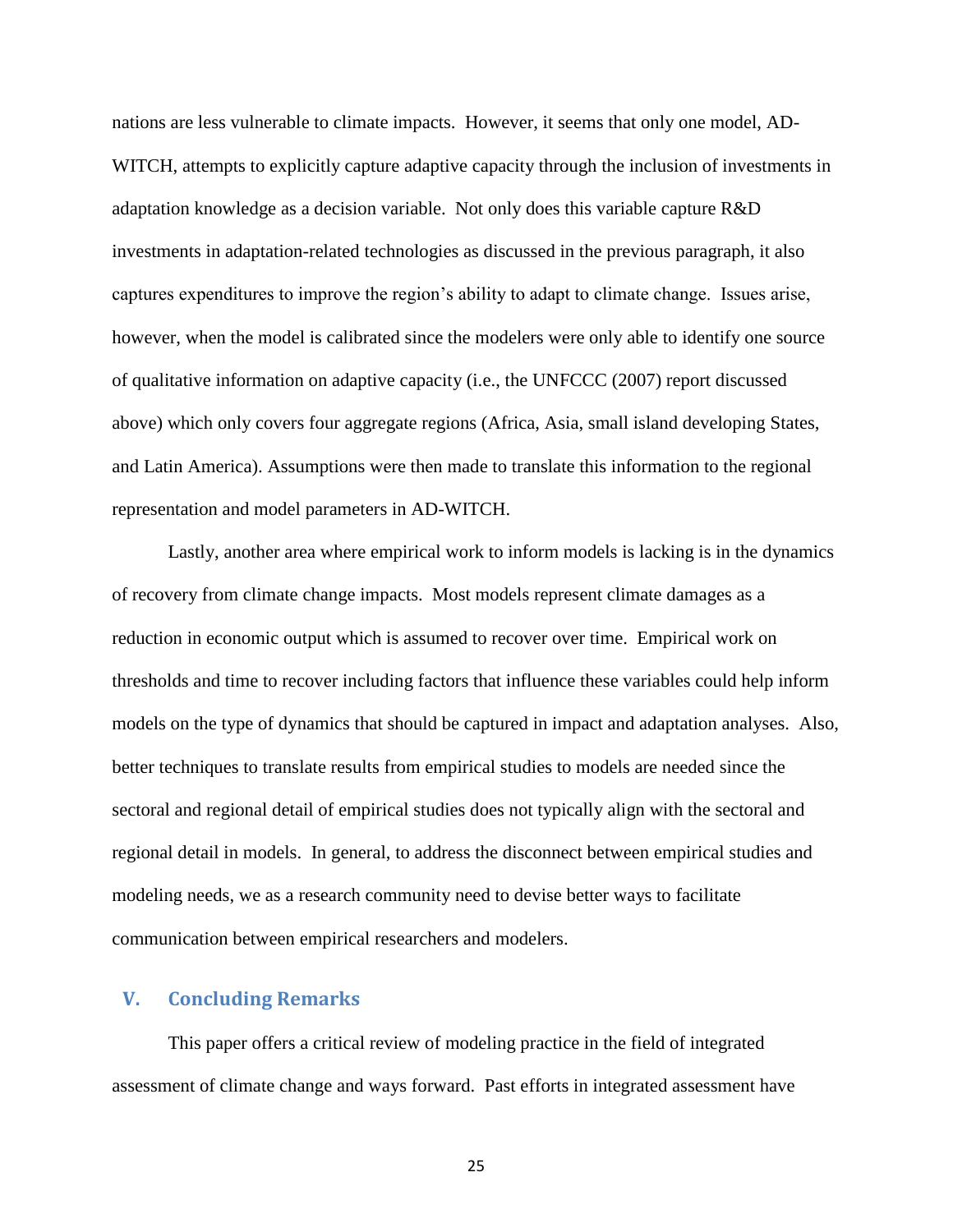concentrated on developing baseline trajectories of emissions and mitigation scenario analyses. A key missing component in IAMs is the representation of climate impacts and adaptation responses.

Through the examination of conceptual, theoretical and empirical frameworks for the analysis of climate impacts and adaptation, we identify five characteristics of an ideal IAM: regional and sectoral detail for impacts and adaptation strategies; distinct representation of the three types of adaptation—adaptation through market adjustments, protective/defensive expenditures, and adaptive/coping expenditures; intertemporal decision making under uncertainty; induced innovation in adaptation-related technologies; and connection with empirical work on impacts and adaptation.

Our review of existing IAMs finds that most models are severely lacking in most of these modeling features. Although CGE models are the best equipped to capture the regional and sectoral detail required, many models do not support this level of resolution. Most models also do not distinguish between the three types of adaptation, yet they are very different in terms of their impact on the economy. CGE models are designed to capture market adjustments and therefore can easily capture adaptation through market adjustments. This type of model is also capable of capturing adapative/coping expenditures as long as the regional and sectoral representation supports it. However, CGE models are typically not well-equipped to capture protective/defensive adaptation expenditures unless they are combined with an optimal growth model which supports intertemporal decision making. Although the existing optimal growth IAMs support intertemporal decision making, these models assume perfect foresight; no current model supports true decision making under uncertainty. Adaptation decisions are inherently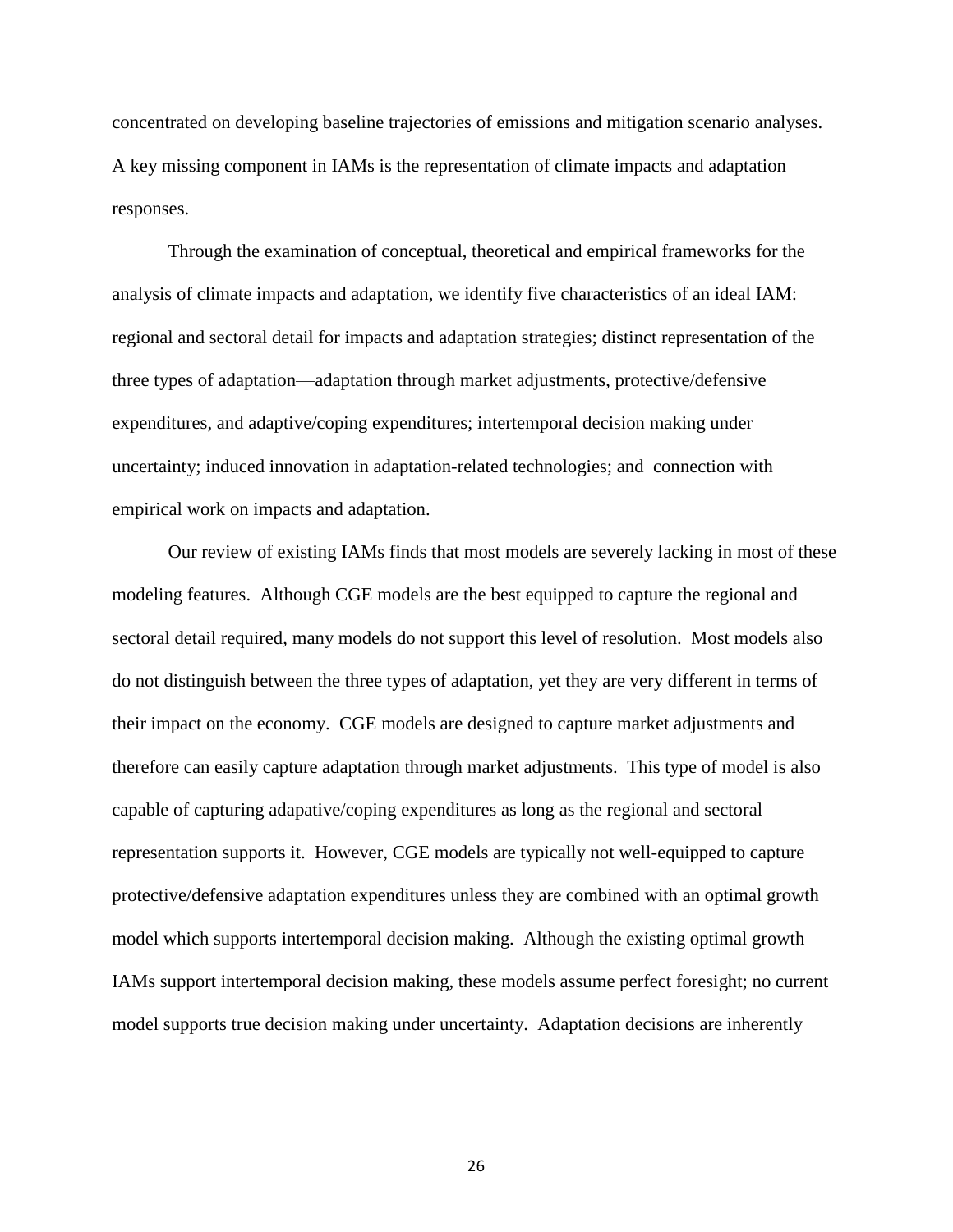intertemporal and are made under uncertainty; therefore, this is an important area where advancements in modeling techniques are desperately needed.

Although progress has been made on modeling technological change related to mitigation technologies, the few models that do include specific adaptation technologies do not adequately represent technological advancements in these technologies, especially advancements induced by increased demand for proactive/defensive adaptation options. Much of this is due to the severe lack of empirical work by which to parameterize a model with adaptation-related technological change. The lack of empirical studies to parameterize models or the disconnect between existing empirical studies and models, in our opinion, is a key factor in the model community's inability to improve the representation of impacts and adaptation in models. In our review of the empirical literature, we find that indicators estimated in empirical studies do not typically align with impact endpoints, productivity parameters or economic damage variables found in processbased IAMs. As a result, the few brave modelers who attempt to include impacts and adaptation in their models undergo heroic efforts to translate these indicators to something useful that can be incorporated into the model. As a result, these models are prone to criticism, scrutiny, and error. Therefore, to improve upon the representation of impacts and adaptation in models, a process by which to bridge the gap between empirical studies and models should be a major research priority of the community.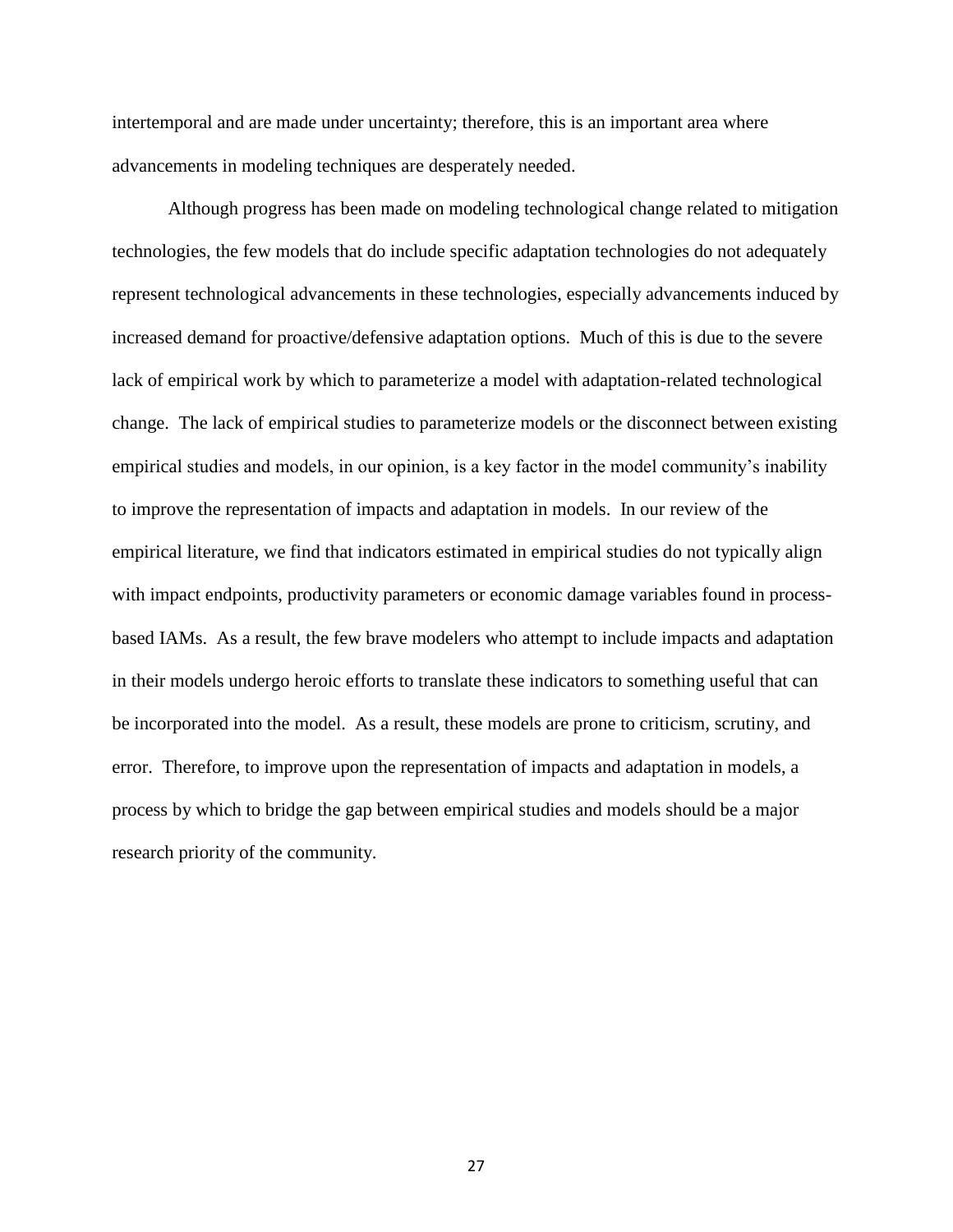#### **References**

- Adams, D.M., R.J. Alig, J.M. Callaway, B.A. McCcarl, S.M. Winnett (1996). The forest and agricultural sector optimization model (FASOM): Model structure and policy applications, USDA Forest Service Pacific Northwest Research Station Research Paper No. PNW-RP-495.
- Agrawala, S. and S. Fankhauser (2008), Economic Aspects of Adaptation to Climate Change, OECD, Paris, France.
- Anthoff, D. and R.S.J. Tol (2008). The climate framework for uncertainty, negotiation and distribution (FUND): technical description, version 3.3, Technical Report.
- Anthoff, D., S. Rose, R.S.J. Tol and S. Waldhoff (2011). Regional and Sectoral Estimates of the Social Cost of Carbon: An Application of FUND, ESRI Working Paper No. 375
- Aroonruengsawat, A. and M. Auffhammer (2011). Impacts of Climate Change on Residential Electricity Consumption: Evidence From Billing Data, in G. Libecap and R.H. Steckel (eds.), The Economics Of Climate Change: Adaptations Past and Present, University of Chicago Press, Chicago.
- Atwood, J.D., B.A. McCarl, C.C. Chen, B.R. Eddleman, R. Srinivasan, and W.I. Nayda (2000). Assessing Regional Impacts of Change: Linking Economic and Environmental Models, Agricultural Systems 63: 147-159.
- Bader, D.C., C. Covey, W.J. Gutowski, I.M. Held, K.E. Kunkel, R.L. Miller, R.T. Tokmakian and M.H. Zhang (2008). Climate Models: An Assessment of Strengths and Limitations, A Report by the U.S. Climate Change Science Program, U.S. Dept. of Energy, Washington DC.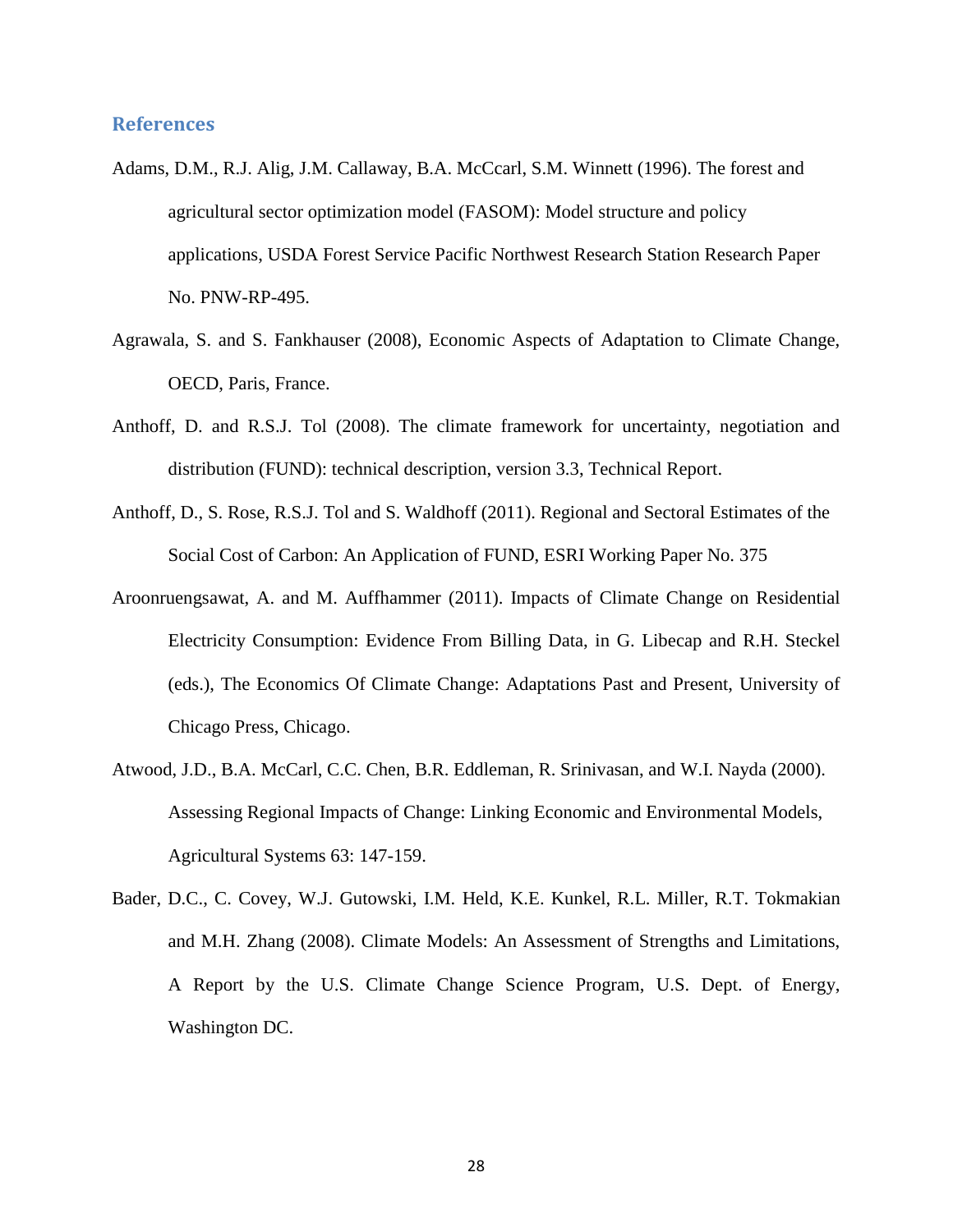- Barreca, A. (2011). Climate Change, Humidity, and Mortality in the United States, Journal of Environmental Economics and Management, forthcoming.
- Berrittella, M., Bigano, A., Roson, R. and Tol, R.S.J. (2006), A general equilibrium analysis of climate change impacts on tourism, Tourism Management, 25(5), 913-924.
- Bigano, A., A. Goria, J.M. Hamilton and R.S.J. Tol (2005). The Effect of Climate Change and Extreme Weather Events on Tourism, in A. Lanza, A. Markandya and F. Pigliaru (eds.), The Economics of Tourism and Sustainabie Development, Edward Elgar, Cheltenham.
- Bigano, A. , J.M. Hamilton and R.S.J. Tol (2007). The Impact of Climate Change on Domestic and International Tourism: A Simulation Study, Integrated Assessment Journal 7: 25-29
- Bigano, A., F. Bosello, R. Roson and R. Tol (2008). Economy-wide impacts of climate change: a joint analysis for sea level rise and tourism, Mitigation and Adaptation Strategies for Global Change 13: 765-791.
- Block, P., K. Strzepek, M. Rosegrant, and X. Diao (2008). Impacts of Considering Climate Variability on Investment Decisions in Ethiopia, Journal of Agricultural Economics 39: 171-181.
- Bosello F., C. Carraro , E. De Cian (2010a), An Analysis of Adaptation as a Response to Climate Change, in B. Lomborg, ed., Smart Solutions to Climate Change, Cambridge University Press, Cambridge.
- Bosello, F., C. Carraro and E. De Cian (2010b). Climate Policy and the Optimal Balance between Mitigation, Adaptation and Unavoided Damage, FEEM Working Paper No. 32.2010.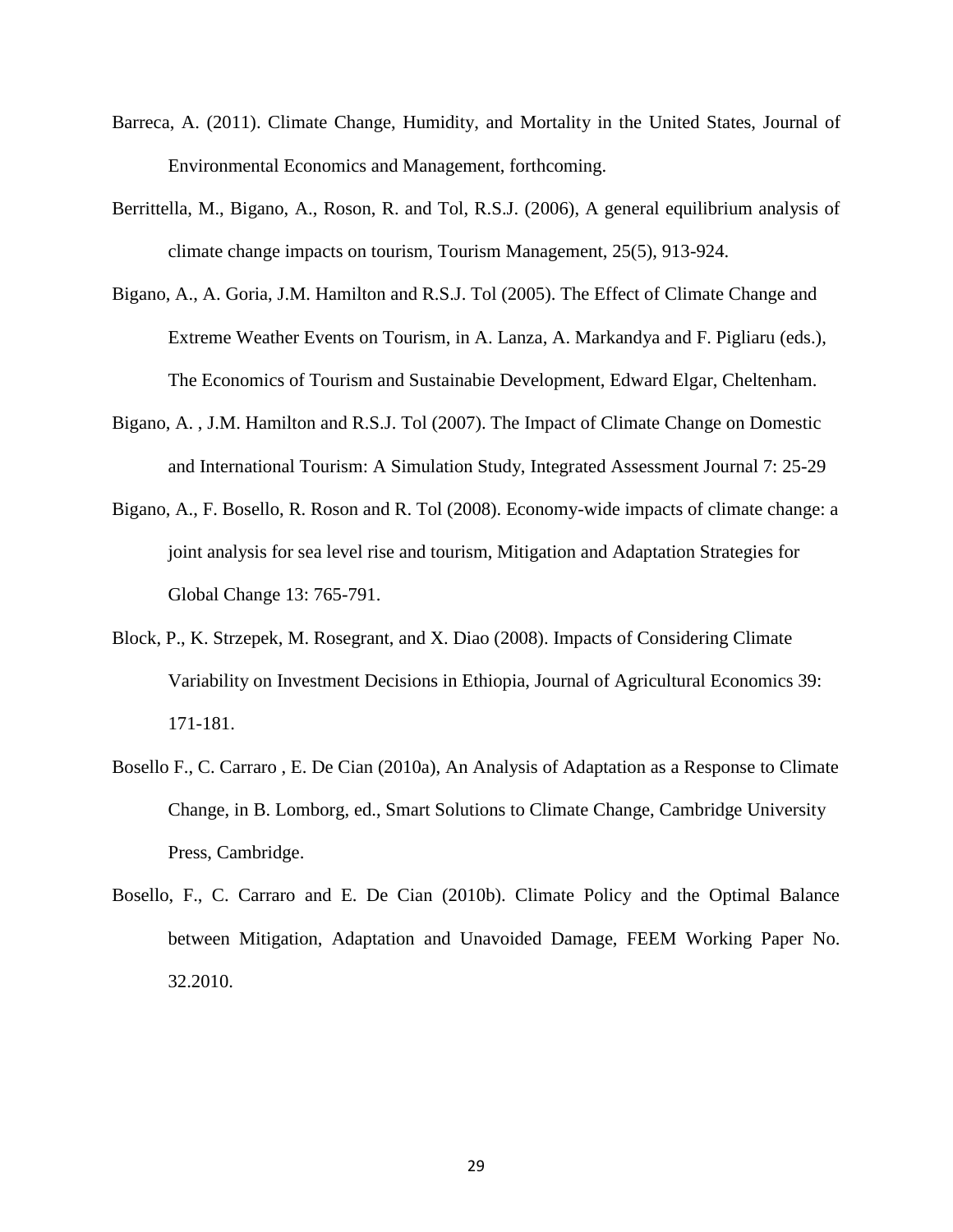- Bosello, F., De Cian, E. and Roson, R. (2007), Climate Change, Energy Demand and Market Power in a General Equilibrium Model of the World Economy, FEEM working paper No. 71.2007.
- Bosello, F., Roson, R. and Tol, R.S.J. (2006). Economy wide estimates of the implications of climate change: Human health, Ecological Economics 58: 579-591.
- Bosello, F., Roson, R. and Tol, R.S.J. (2007), Economy wide estimates of the implications of climate change: Sea-level rise, Environmental and Resource Economics 37: 549-571.
- Bosello, F. and Zhang J. (2006), Gli effetti del cambiamento climatico in agricoltura, Questione Agraria, 1-2006, 97-124.
- Butt, T.A., B.A. McCarl, and A.O. Kergna (2006). Policies For Reducing Agricultural Sector Vulnerability To Climate Change In Mali, Climate Policy 5: 583-598.
- Butt, T.A., B.A. McCarl, J.P. Angerer, P.R. Dyke, and J.W. Stuth (2005). Food Security Implications of Climate Change in Developing Countries: Findings from a Case Study in Mali, Climatic Change 68(3): 355-378.
- Capros P., T. Georgakopoulos, D. Van Regemorter, S. Proost, T.F.N. Schmidt and K. Conrad (1997). European Union: the GEM-E3 General Equilibrium Model, Economic and Financial Modelling 4: 51-160.
- Ciscar, J.C., A. Iglesias, L. Feyen, L. Szabó, D. Van Regemorter, B. Amelunge, R. Nicholls, P. Watkiss, O.B. Christensen, R. Dankers, L. Garrote, C. M. Goodess, A. Hunt, A. Moreno, J. Richards and A. Soria (2011). Physical and economic consequences of climate change in Europe, Proceedings of the National Academy of Sciences 108: 2678-2683.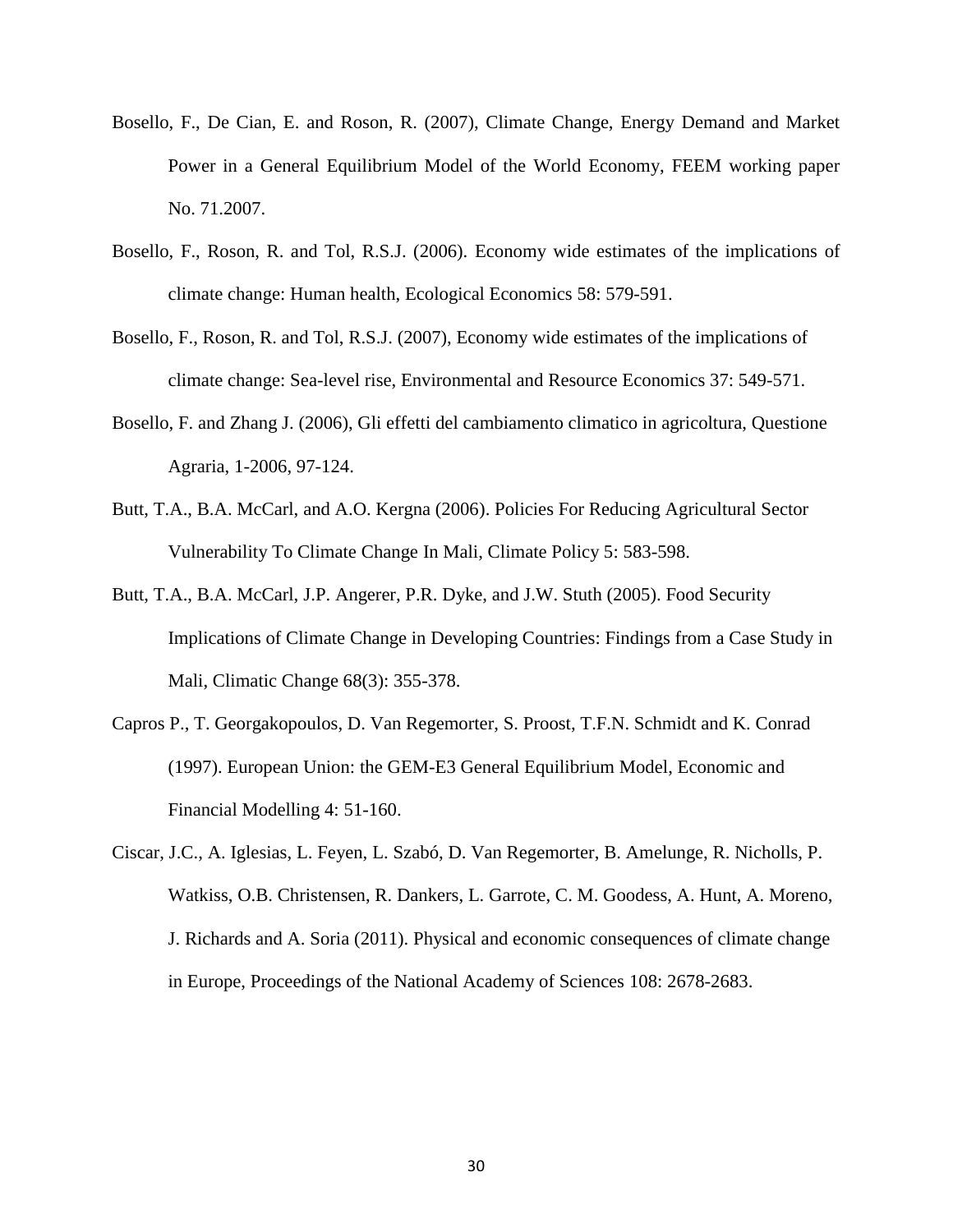- Darwin, R., M. Tsigas, J. Lewabdrowski, and A. Raneses (1995). World Agriculture and Climate Change. Agricultural Economic Report No. 703, US Department of Agriculture, Economic Research Service, Washington, DC.
- Darwin, R. F. (1999). A FARMer's View of the Ricardian Approach to Measuring Effects of Climatic Change on Agriculture, Climatic Change 41(3-4): 371-411.
- Darwin, R. F. and R. S. J. Tol (2001), Estimates of the Economic Effects of Sea Level Rise, Environmental and Resource Economics 19, 113-129.
- De Bruin, K.C., R.B. Dellink and R.S.J. Tol (2009). AD-DICE: an Implementation of Adaptation in the DICE Model, Climatic Change, 95: 63-81.
- Deke, O., K. G. Hooss, C. Kasten, G. Klepper and K. Springer (2001), Economic Impact of Climate Change: Simulations with a Regionalized Climate-Economy Model, Kiel Institute of World Economics, Kiel, 1065.
- Dell, M., B.F. Jones, and B.A. Olken (2008). Climate Shocks and Economic Growth: Evidence from the Last Half Century, NBER Working Paper No. 14132.
- Dell, M., B.F. Jones, and B.A. Olken (2009). Temperature and Income: Reconciling New Cross Sectional and Panel Estimates, American Economic Review Papers and Proceedings, 99: 198-204.
- Deschenes, O., M. Greenstone and J. Guryan (2009). Climate Change and Birth Weight, American Economic Review Papers and Proceedings 99: 211-217.
- Deschenes, O. and E. Moretti (2009). Extreme Weather Events, Mortality and Migration, Review of Economics and Statistics 91: 659-681.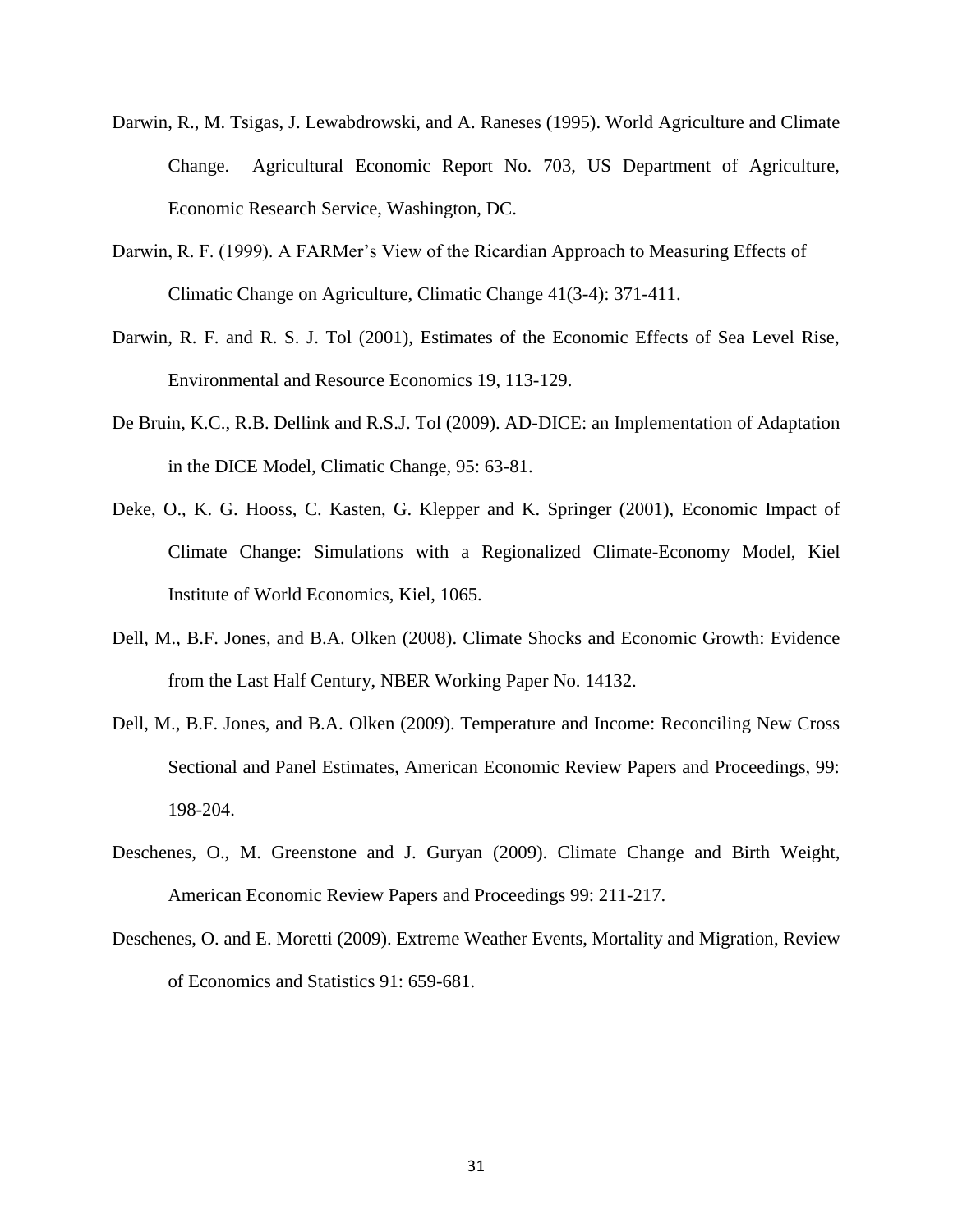- Deschenes, O. and M. Greenstone (2011). Climate Change, Mortality, and Adaptation: Evidence from Annual Fluctuations in Weather in the U.S., American Economic Journal: Applied Economics, forthcoming.
- Eboli, F., R. Parrado and R. Roson (2010), Climate-change feedback on economic growth: explorations with a dynamic general equilibrium model, Environment and Development Economics 15:515-533.
- Fishback, P.V., W. Troesken, T. Kollmann, M. Haines, P.W. Rhode and M. Thomasson (2011). Information and the Impact of Climate and Weather on Mortality Rates During the Great Depression, in G.D. Libecap and R.H. Steckel (eds.), The Economics of Climate Change: Adaptations Past and Present, Chicago: University of Chicago Press, 131-167.
- Graff Zivin, J. and M. Neidell (2010). Temperature and the Allocation of Time: Implications for Climate Change, NBER Working Paper No. w15717.
- Hamilton, J.M. and R.S.J. Tol (2007). The Impact of Climate Change on Tourism in Germany, the UK and Ireland: A Simulation Study, Regional Environmental Change 7: 161-172.
- Hamilton, J.M., D.J. Maddison and R.S.J. Tol (2005a). The Effects of Climate Change on International Tourism, Climate Research 29: 245-254.
- Hamilton, J.M., D.J. Maddison and R.S.J. Tol (2005b). Climate change and international tourism: a simulation study, Global Environmental Change, 15: 253-266.
- Hansen, Z.K., G.D. Libecap and S.E. Lowe (2011). Climate Variability and Water Infrastructure: Historical Experience in the Western United States, in G.D. Libecap and R.H. Steckel (eds.), The Economics of Climate Change: Adaptations Past and Present, Chicago: University of Chicago Press, 253-280.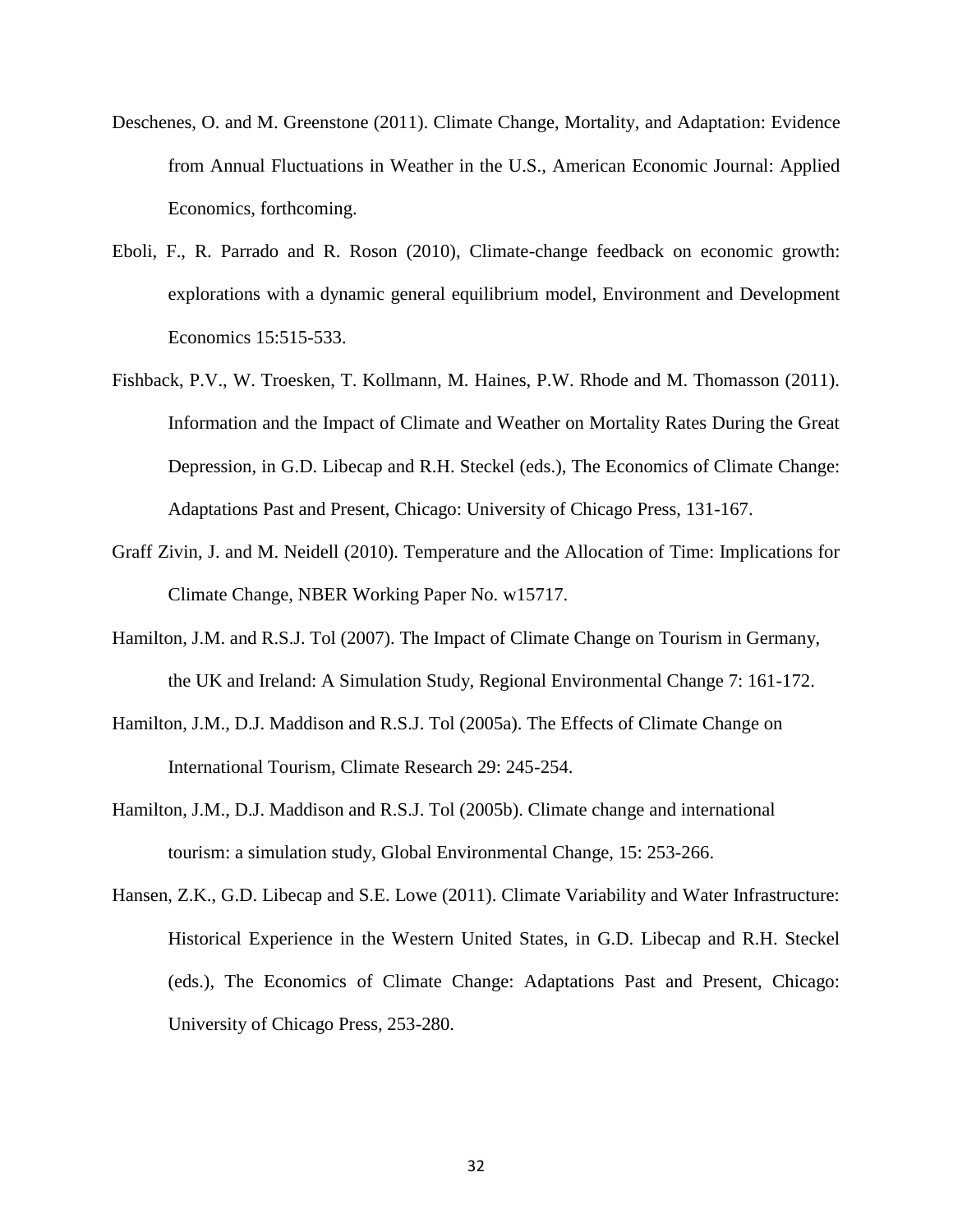- Hope, C. (2006). The Marginal Impact of CO2 from PAGE2002: An Integrated Assessment Model Incorporating the IPCC's Five Reasons for Concern. Integrated Assessment 6: 19‐ 56.
- Hsiang, S.M. (2010). : Temperatures and cyclones strongly associated with economic production in the Caribbean and Central America, Proceedings of the National Academy of Sciences 107: 15367-15372.
- Hsiang, S.M., K.C. Meng, and M.A. Cane (2011). Civil Conflicts are associated with the global climate, Nature 476: 438-441.
- Jones, B.F. and B.A. Olken (2010). Climate shocks and exports, American Economic Review: Papers and Proceedings 100: 454-459.
- Jorgenson, D.W. and P.J. Wilcoxen (1993). Reducing US Carbon Emissions: An Econometric General Equilibrium Assessment, Resource and Energy Economics 15: 7-26.
- Jorgenson, D.W., R.J. Goettle, B.H. Hurd, J.B. Smith, L.G. Chestnut and D.M. Mills (2004). U.S. market consequences of global climate change, Pew Center on Global Climate Change, Washington DC.
- Klepper, G., S. Peterson and K. Springer (2003). DART97: A Description of the Multi-regional, Multi-sectoral Trade Model for the Analysis of Climate Policies, Kiel Institute for the World Economy Working Paper No. 1149.
- Landon-Lane, J., H. Rockoff and R.H. Steckel (2011). Droughts, Floods and Financial Distress in the United States, , in G.D. Libecap and R.H. Steckel (eds.), The Economics of Climate Change: Adaptations Past and Present, Chicago: University of Chicago Press, 73-98.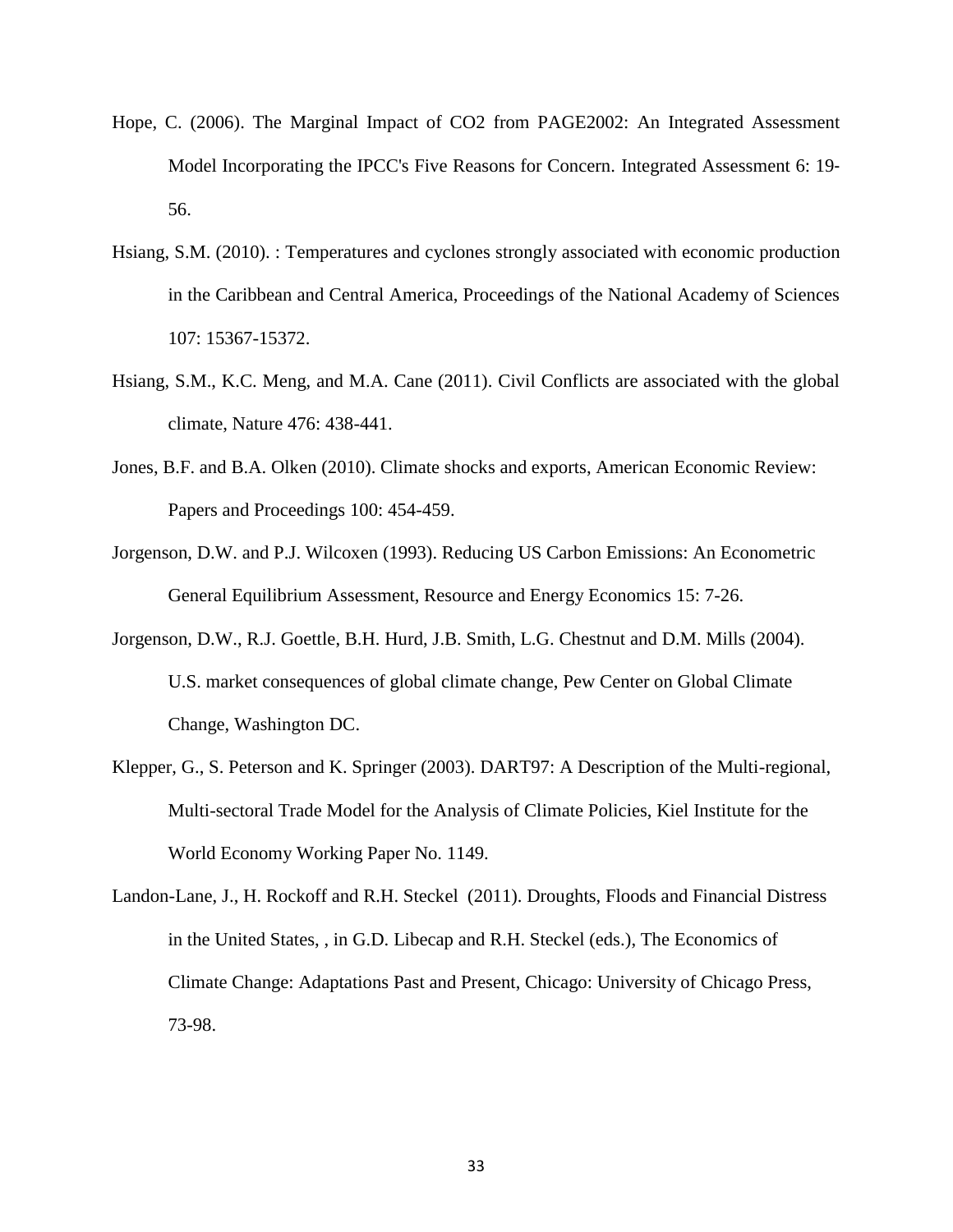- Lau, M.I, A. Pahlke, and T.F. Rutherford (2002). Modelling Economic Adjustment: A Primer in Dynamic General Equilibrium Analysis, Journal of Economic Dynamics and Control 26: 577-609.
- Libecap, G.D. and R.H. Steckel (eds.) (2011). The Economics of Climate Change: Adaptations Past and Present, University of Chicago Press, Chicago.
- Link, P.M. and R.S.J. Tol (2004). Possible Economic Impacts of a Shutdown of the Thermohaline Circulation: An Application of FUND, Portuguese Economic Journal 3: 99-114.
- Lise, W. and R.S.J. Tol (2002). The Impact of Climate on Tourism Demand, Climatic Change 55: 429-449.
- Lobell, D.B., W. Schlenker and Justin Costa-Roberts (2011). Climate Trends and Global Crop Production Since 1980, Science 333: 616-620.
- Massetti, E., and R. Mendelsohn (2011). Estimating Ricardian Models With Panel Data, NBER Working Paper No. 17101.
- McCarl, B.A., C.C., Chang, J.D., Atwood, W.I., Nayda (1998). Documentation of ASM: The U.S. Agricultural Sector Model (Technical Paper), Texas A&M University, Department of Agricultural Economics, TX.
- McCarl, B.A., D.M. Adams, R.J. Alig, D. Burton and C.C. Chen (2000). Effects of global climate change on the US forest sector: response functions derived from a dynamic resource and market simulator, Climate Research 15: 195-205.
- Mendelsohn, R, Nordhaus, W, and Shaw, D. (1994). The Impact of Global Warming on Agriculture: A Ricardian Analysis, American Economic Review 84: 753-771.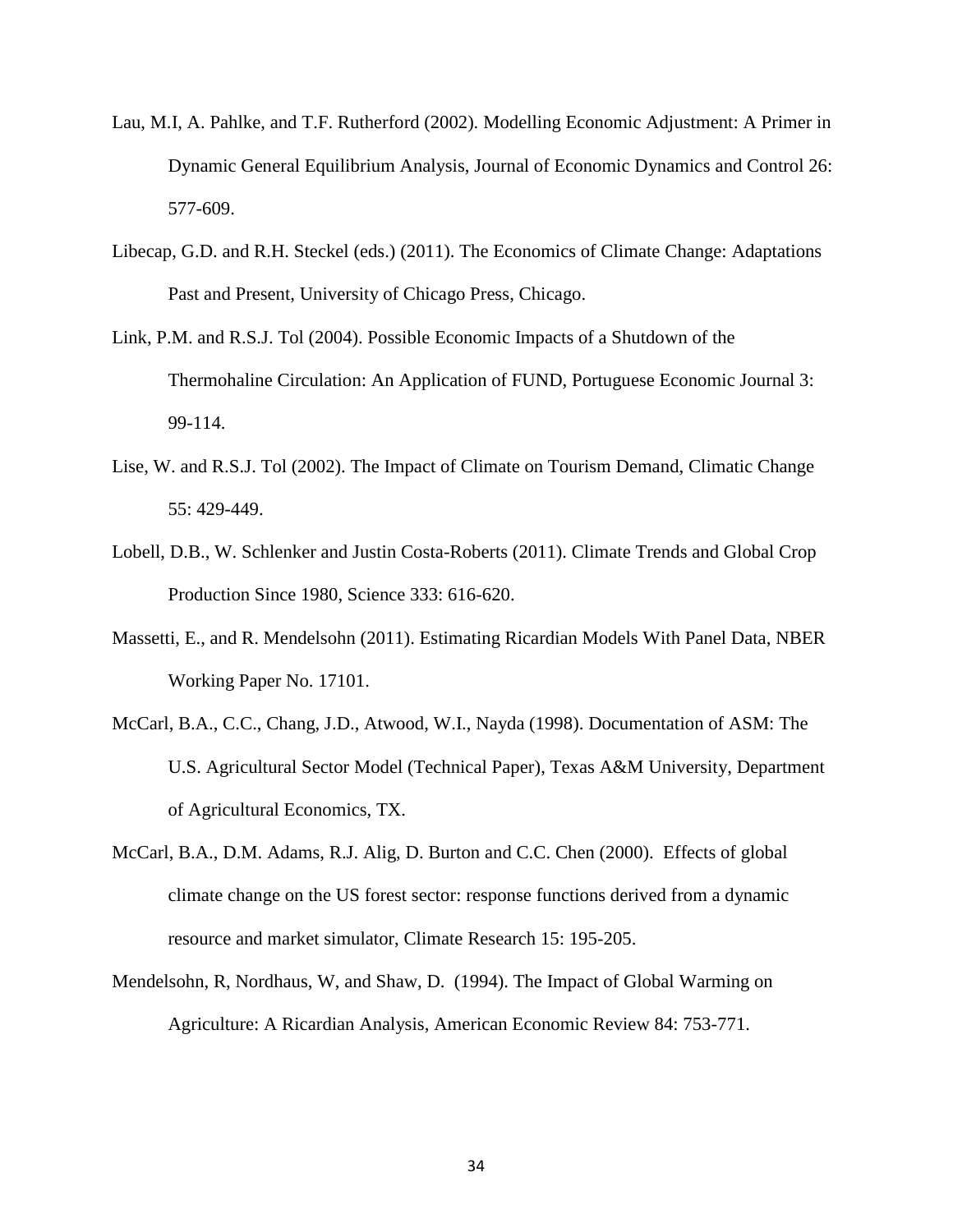- Murphy, A. and E. Strobl (2010). The impact of hurricanes on housing prices: evidence from U.S. coastal cities, Federal Reserve Bank of Dallas Working Paper No. 1009.
- National Research Council (NRC) (2010). Hidden Costs of Energy: Unpriced Consequences of Energy Production and Use, National Academies Press, Washington, DC.
- Narita, D., R. S. J. Tol and D. Anthoff (2010). Economic costs of extratropical storms under climate change: an application of FUND, Journal of Environmental Planning and Management 53(3): 371-384.
- Nelson, G.C., M.W. Rosegrant, A. Palazzo, I. Gray, C. Ingersoll, R. Robertson, S. Tokgoz, T. Zhu, T.B. Sulser, C. Ringler, S. Msangi, and L. You (2010). Food security, farming, and climate change to 2050: Scenarios, results, policy options, International Food Policy Research Institute Research Monograph, Washington DC.
- Nicholls, R.J., R.S.J. Tol and A.T. Vafeidis (2008), Global Estimates of the Impact of a Collapse of the West-Antarctic Ice Sheet, Climatic Change, 91:171-191.
- Nordhaus, W.D. (2009). A Question of Balance: Economic Modeling of Global Warming, Yale University Press.
- Nordhaus, W.D. (2010). Economic aspects of global warming in a post-Copenhagen environment, Proceedings of the National Academy of Sciences 107: 11721-11726
- Nordhaus, W.D. and Z. Yang (1996). A Regional Dynamic General-Equilibrium Model of Alternative Climate-Change Strategies, American Economic Review 86: 741-765.
- Nordhaus, W.D., and Boyer, J (2000). Warming the World: Economic Models of Global Warming. MIT Press, Cambridge, MA.
- Plambeck, E.L., C. Hope, and Anderson, J. (2007). The Page95 Model: Integrating the Science and Economics of Global Warming, Energy Economics 19:77-101.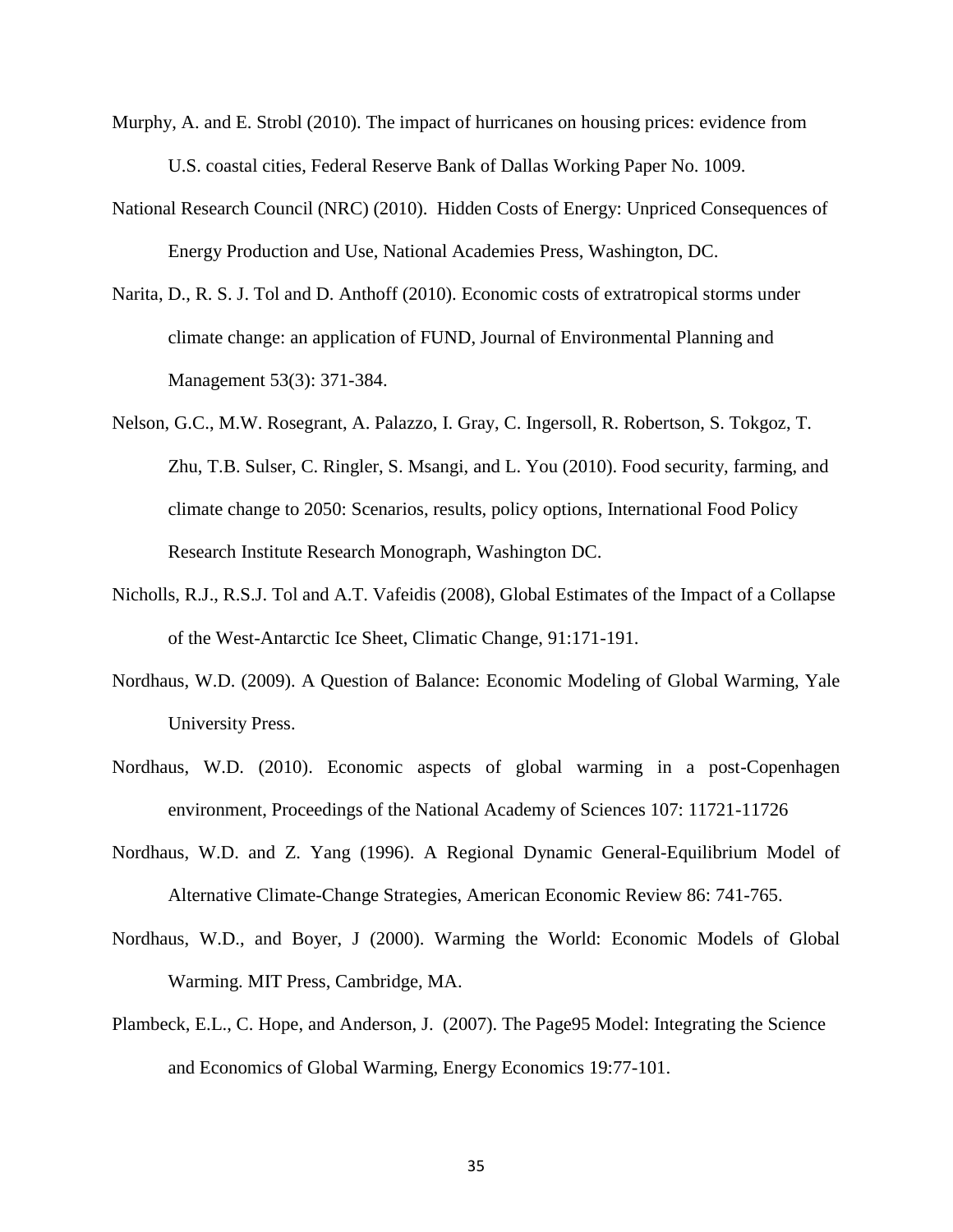- Rosegrant, M.W., C. Ringler, S. Msangi, T.B. Sulser, T. Zhu and S.A. Cline (2008). International Model for Policy Analysis of Agricultural Commodities and Trade (IMPACT), Technical Paper, International Food Policy Research Institute, Washington, D.C.
- Roson, R., (2003). Modelling the Economic Impact of Climate Change, EEE Programme Working Papers Series, International Centre for Theoretical Physics "Abdus Salam", Trieste, Italy.
- Ross, M.T. (2007). Documentation of the Applied Dynamic Analysis of the Global Economy (ADAGE) Model, Research Triangle Institute Working Paper 07-02.
- Schlenker, W., W.M. Hanemann and A.C. Fisher (2006). The Impact of Global Warming on U.S. Agriculture: An Econometric Analysis of Optimal Growing Conditions, Review of Economics and Statistics 88: 113-125.
- Schlenker, W. and M. Roberts (2008). Nonlinear Effects of Weather on Corn Yields, Review of Agricultural Economics 28: 391-398.
- Sohngen, B., R. Mendelsohn, and R. Sedjo (2001). A Global Model of Climate Change Impacts on Timber Markets, Journal of Agricultural and Resource Economics 26(2): 326-343.
- Strobl, E. (2008). The Economic Growth Impact of Hurricanes: Evidence from US Coastal Counties, IZA Discussion Paper No. 3619.
- Strobl, E. (2009). The Macroeconomic Impact Of Natural Disasters In Developing Countries: Evidence From Hurricane Strikes in the Central American And Caribbean Region, Proceedings of the 2009 German Development Economics Conference, No. 35.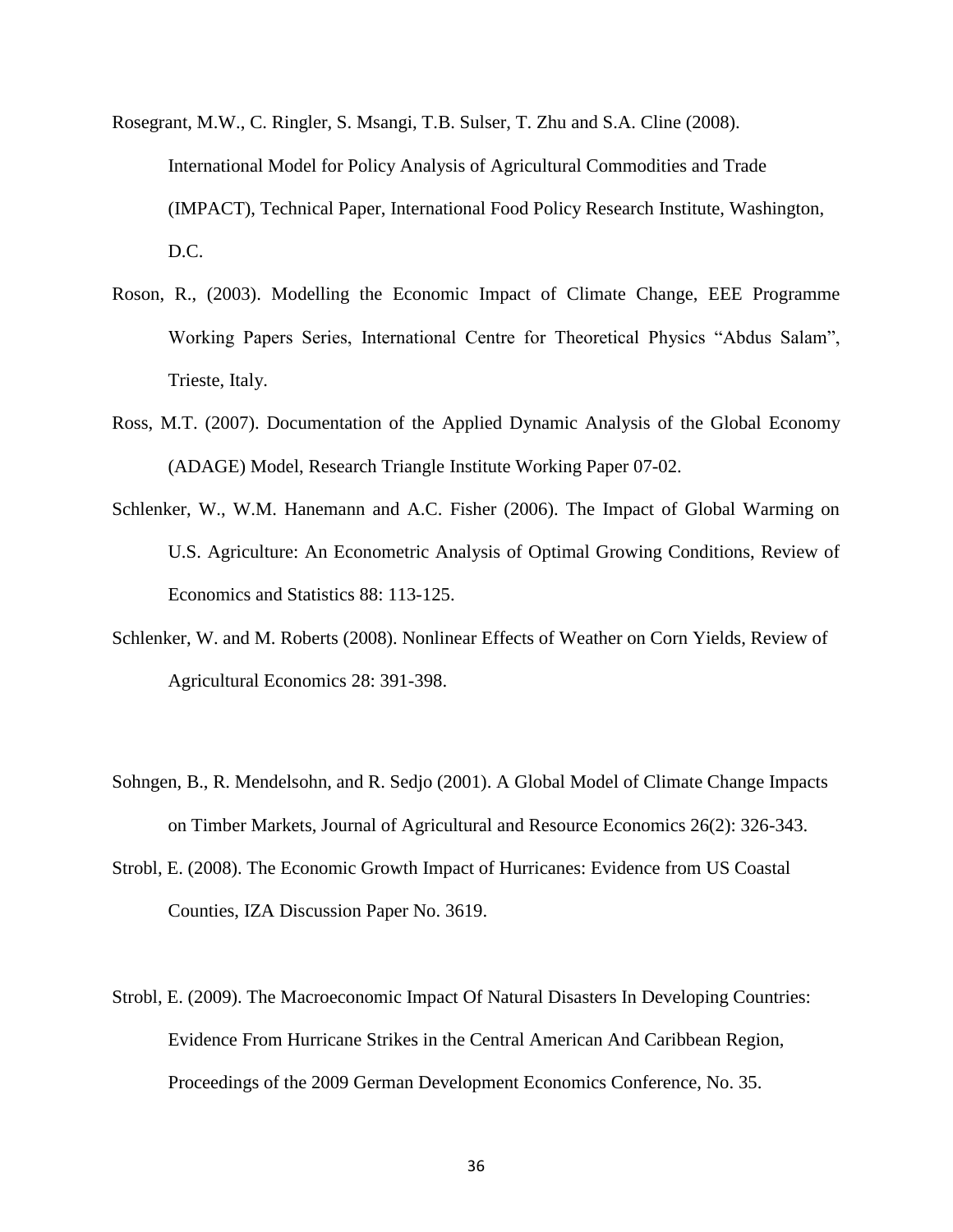- Strobl, E. and F. Walsh (2008). The Re-Building Effect of Hurricanes: Evidence from Employment in the US Construction Industry, AccessEcon Economics Bulletin 29: 3059- 3066.
- Tol, R.S.J. (1995). The Damage Costs of Climate Change Toward more Comprehensive Calculations, Environmental and Resource Economics 5: 353-374.
- Tol, R.S.J., T. Van der Burg, H.M.A. Jansen and H. Verbruggen (1995). The Climate Fund Some Notions on the Socio-Economic Impacts of Greenhouse Gas Emissions and Emission Reduction in an International Context, Institute for Environmental Studies, Vrije Universiteit, Amsterdam.
- Tol, R.S.J. (2007). The Double Trade-Off between Adaptation and Mitigation for Sea Level Rise: An Application of FUND, Mitigation and Adaptation Strategies for Global Change 12: 741-753.
- Tol, R.S.J. (2008). Climate, development and malaria: an application of FUND, Climatic Change 88: 21-34.
- Turner, M.A., J.S. Rosenthal, J. Chen and C. Hao (2010). Adaptation to climate change: Evidence from 18th and 19th century Iceland, Working Paper, University of Toronto Economics Dept.
- UNFCCC (2007). Climate Change: Impacts, Vulnerabilities, and Adaptation in Developing Countries, UNFCCC, Bonn, Germany.
- World Bank (2010). The Costs to Developing Countries of Adapt to Climate Change, The Global Report of the Economics of Adaptation to Climate Change Study, World Bank, Washington, DC.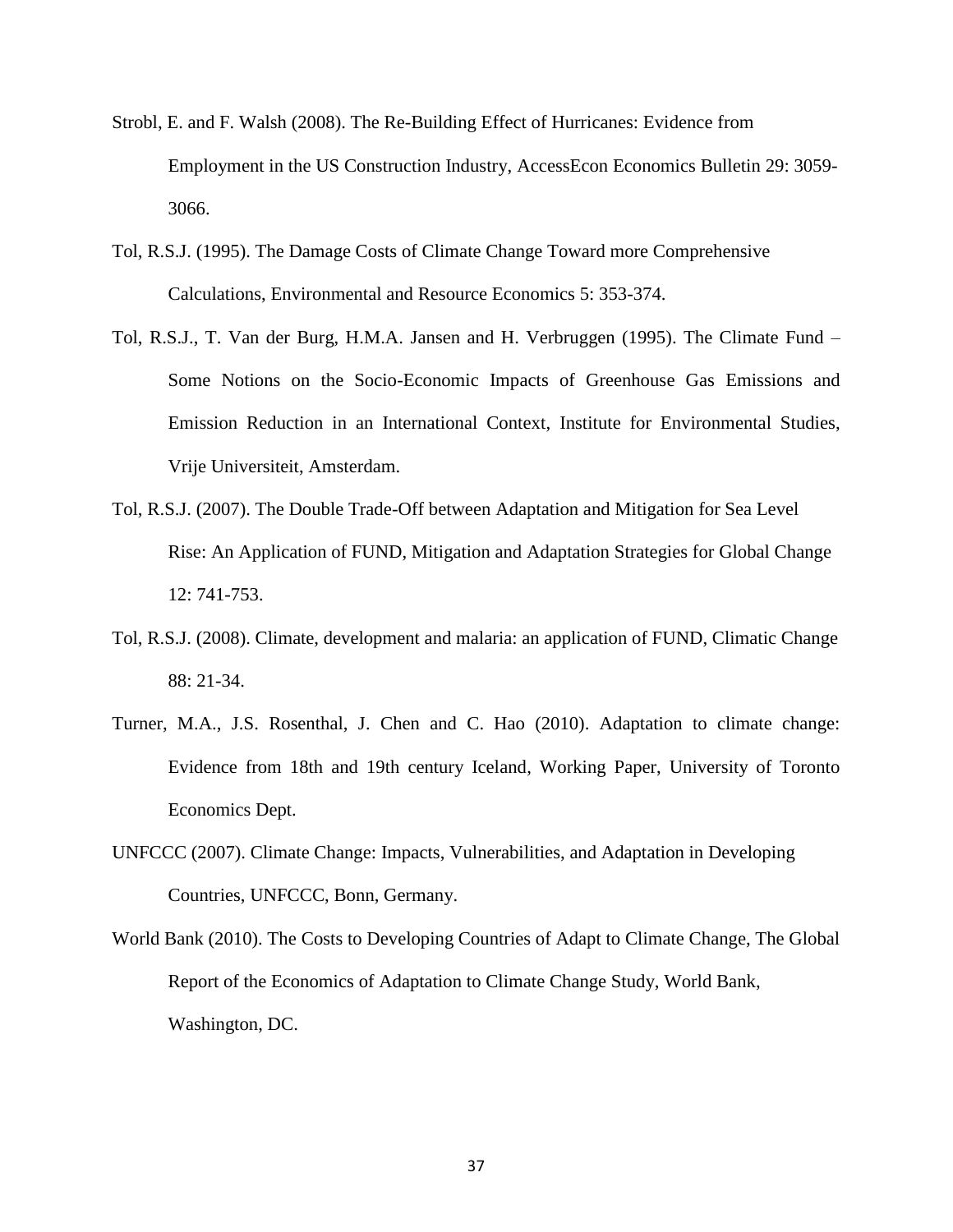

#### **Figure 1. Economic Damages from Climate Impacts: A Bottom-Up Framework**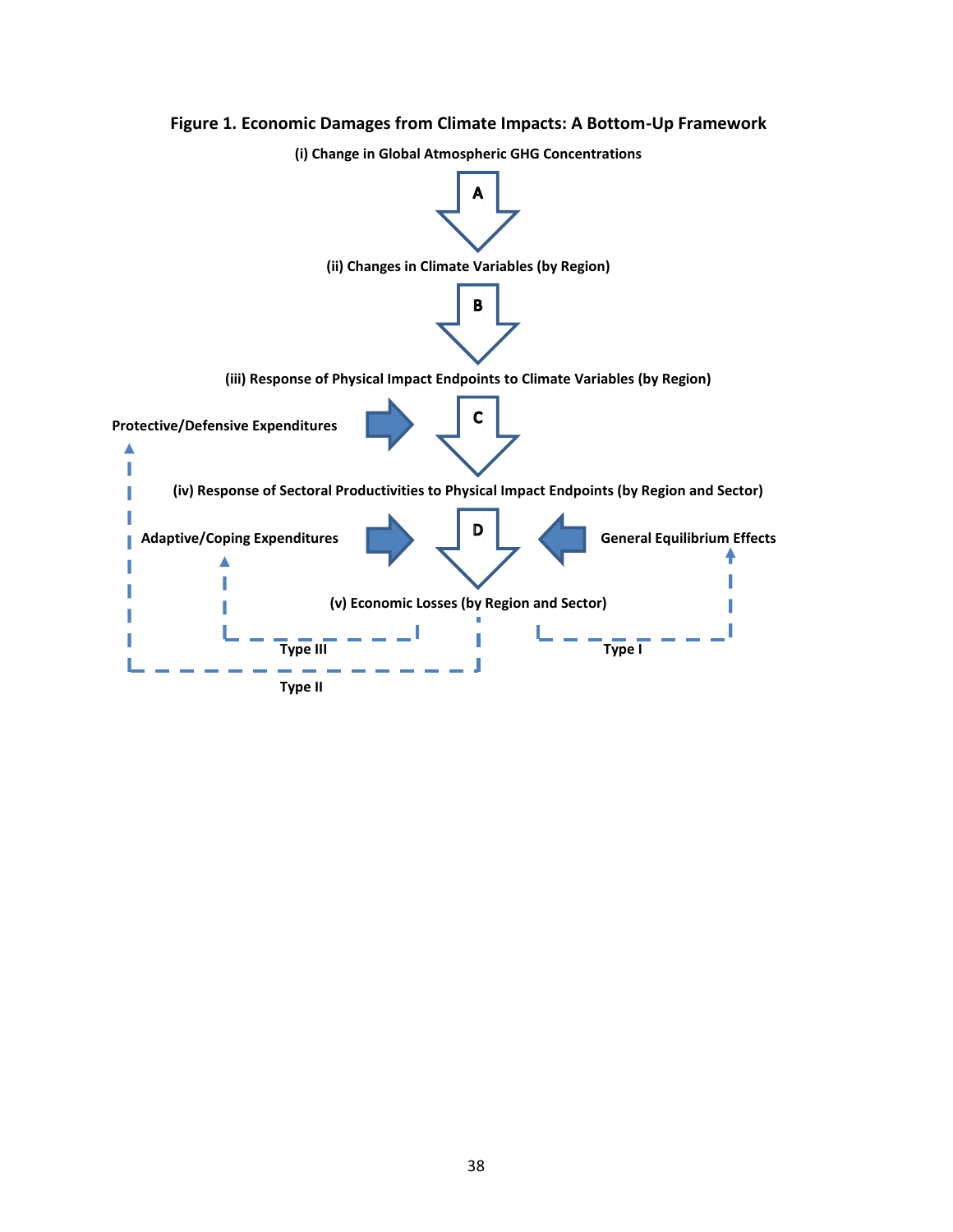#### **Figure 2. A Canonical IAM Incorporating Climate Impacts and Adaptation**

A. Nomenclature

| Set indexes:                                                                                   |                                                                            |
|------------------------------------------------------------------------------------------------|----------------------------------------------------------------------------|
| $t = \{0, , \mathcal{T}\}\$                                                                    | Time periods                                                               |
| $l = \{1, , L\}$                                                                               | World regions                                                              |
| $j = \{1, , \mathcal{N}\}\$                                                                    | Industry sectors                                                           |
| $m = \{1, \ldots, \mathcal{M}\}$                                                               | Meteorological characteristics                                             |
| $i = \{1, , J\}$                                                                               | Climate impact endpoints                                                   |
| Control variables:                                                                             |                                                                            |
| $q_{j,\ell,t}^E$                                                                               | Sectoral energy input                                                      |
| $q_{j,\ell,t}^K$<br>$Q_{\ell,t}^C$<br>$X_{\ell,t}^K$                                           | Sectoral capital input                                                     |
|                                                                                                | Aggregate consumption                                                      |
|                                                                                                | Aggregate jelly capital investment                                         |
| $\rho^i_{j,\ell,t}$                                                                            | Region-, sector- and impact-specific reactive adaptation expenditure       |
| $\pi^i_{j,\ell,t}$                                                                             | Region-, sector- and impact-specific proactive adaptation investment       |
| Economic state variables:                                                                      |                                                                            |
| $\mathcal W$                                                                                   | Welfare (model objective)                                                  |
| $q^Y_{j,\ell,t}$                                                                               | Net sectoral product                                                       |
| $Q_{\ell,t}^Y$<br>$Q_{\ell,t}^E$<br>$P_{t}^E$                                                  | Aggregate net regional product                                             |
|                                                                                                | aggregate regional energy use                                              |
|                                                                                                | Global marginal energy resource extraction cost                            |
| $Q_{\ell,t}^K$                                                                                 | Stock of aggregate jelly capital                                           |
| $a_{j,\ell,t}^i$                                                                               | Stock of region-, sector- and impact-specific proactive adaptation capital |
| Environmental state variables:                                                                 |                                                                            |
| $G_t$                                                                                          | Global stock of atmospheric GHGs                                           |
| $M_{\ell,t}^m$                                                                                 | Region-specific climate variables                                          |
| $b^i_{j,\ell,t}$                                                                               | Region-, sector-, and impact-specific endpoint indexes                     |
| $\Lambda_{j,\ell,t}$                                                                           | Region- and sector-specific damage induced productivity losses             |
| Functional relationships:                                                                      |                                                                            |
| Ξ                                                                                              | Global intertemporal welfare                                               |
| $U_{\ell}$                                                                                     | Regional intratemporal utility                                             |
| $\Phi_{\ell}$                                                                                  | Regional aggregate production functions                                    |
| $\psi_{j,\ell}$                                                                                | Sectoral production functions                                              |
| $\Theta$                                                                                       | Global energy supply function                                              |
| $\mathcal{E}% _{M_{1},M_{2}}^{\alpha,\beta}(\mathbf{A})$                                       | Global atmospheric GHG accumulation                                        |
|                                                                                                | Regional climate response functions                                        |
| $\begin{array}{c} \displaystyle \Upsilon_\ell^m \\ \displaystyle \zeta_{j,\ell}^i \end{array}$ | Regional and sectoral climate impacts functions                            |
| $\lambda_{j,\ell}$                                                                             | Regional and sectoral damage functions                                     |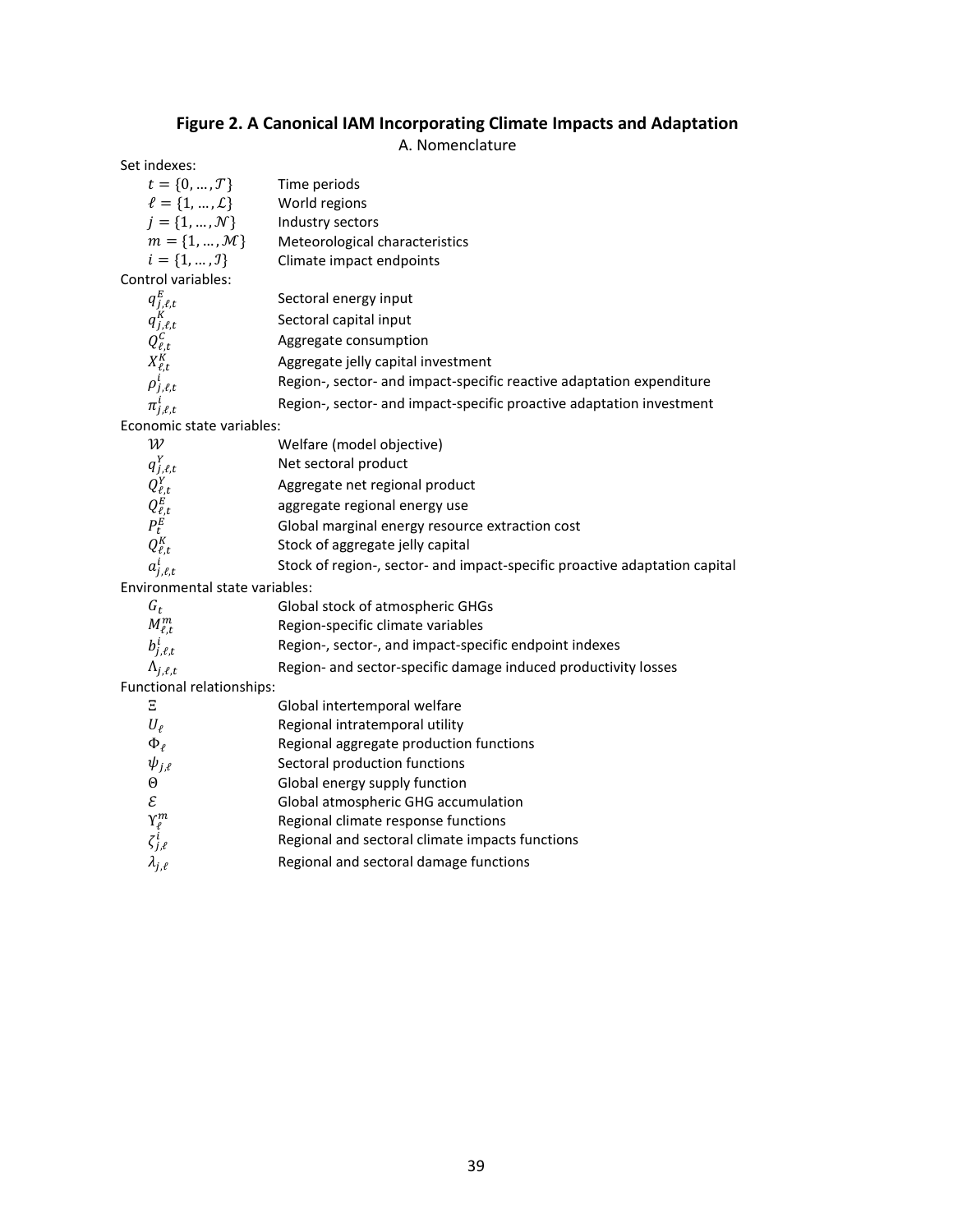### **Figure 2. A Canonical IAM Incorporating Climate Impacts and Adaptation (Continued)** B. Model Equations **Economic Sub-Model**

Objective:

$$
\max_{Q_{\ell,t}^C, q_{j,\ell,t}^E, q_{j,\ell,t}^K} \mathcal{W} = \sum_{t=0}^T \beta^t \Xi \left[ U_1 \left[ Q_{1,t}^C \right], \dots, U_L \left[ Q_{L,t}^C \right] \right] \tag{2a}
$$

Aggregate net regional product:

$$
Q_{\ell,t}^Y = \Phi_\ell \big[ q_{1,\ell,t}^Y, \dots, q_{N,\ell,t}^Y \big] \tag{2b}
$$

Sectoral net regional product = Climate loss factor × Sectoral gross regional product, generated from energy and capital:

$$
q_{j,\ell,t}^Y = \Lambda_{j,\ell,t} \cdot \psi_{j,\ell} \left[ q_{j,\ell,t}^E, q_{j,\ell,t}^K \right] \tag{2c}
$$

Intra-regional and intra-temporal market clearance for energy:

$$
\sum_{j=1}^{N} q_{j,\ell,t}^{E} = Q_{\ell,t}^{E}
$$
 (2d)

Intra-regional and intra-temporal market clearance for jelly capital:

$$
\sum_{j=1}^{N} q_{j,\ell,t}^{K} = Q_{\ell,t}^{K} \tag{2e}
$$

Aggregate regional absorption constraint:

$$
Q_{\ell,t}^C = Q_{\ell,t}^Y - X_{\ell,t}^K - P_t^E Q_{\ell,t}^E - \sum_{i=1}^{\mathcal{I}} \sum_{j=1}^{\mathcal{N}} \left( \rho_{j,\ell,t}^i + \pi_{j,\ell,t}^i \right)
$$
(2f)

Global energy trade and marginal resource extraction cost:

$$
P_t^E = \Theta \big[ \sum_{\ell=1}^L \sum_{s=0}^t Q_{\ell,s}^E \big] \tag{2g}
$$

Regional jelly capital accumulation:

$$
Q_{\ell,t+1}^K = X_{\ell,t}^K + (1 - \vartheta^K) Q_{\ell,t}^K
$$
 (2h)

Accumulation of impact-, sector- and region- specific adaptation capital:

$$
a_{j,\ell,t+1}^i = \pi_{j,\ell,t}^i + (1 - \vartheta^i) a_{j,\ell,t}^i
$$
 (2i)

#### **Climate Sub-Model**

Global atmospheric GHG accumulation:

$$
G_{t+1} = \mathcal{E} \big[ \sum_{\ell} Q_{\ell,t}^E, G_t \big] \tag{2}
$$

Regional meteorological effects of global atmospheric GHG concentration:

$$
M_{\ell,t}^m = \Upsilon_{\ell}^m[G_t] \tag{2k}
$$

#### **Impacts Sub-Model**

Biophysical climate impacts by type, sector and region:

$$
b_{j,\ell,t}^i = \zeta_{j,\ell}^i \big[ M_{\ell,t}^1, \dots, M_{\ell,t}^{\mathcal{M}}; \rho_{j,\ell,t}^i; a_{j,\ell,t}^i \big] \tag{21}
$$

Climate-induced productivity shocks:

$$
\Lambda_{j,\ell,t} = \lambda_{j,\ell} \left[ b_{j,\ell,t}^1, \dots, b_{j,\ell,t}^j; \rho_{j,\ell,t}^1, \dots, \rho_{j,\ell,t}^j; a_{j,\ell,t}^1, \dots, a_{j,\ell,t}^j \right]
$$
(2m)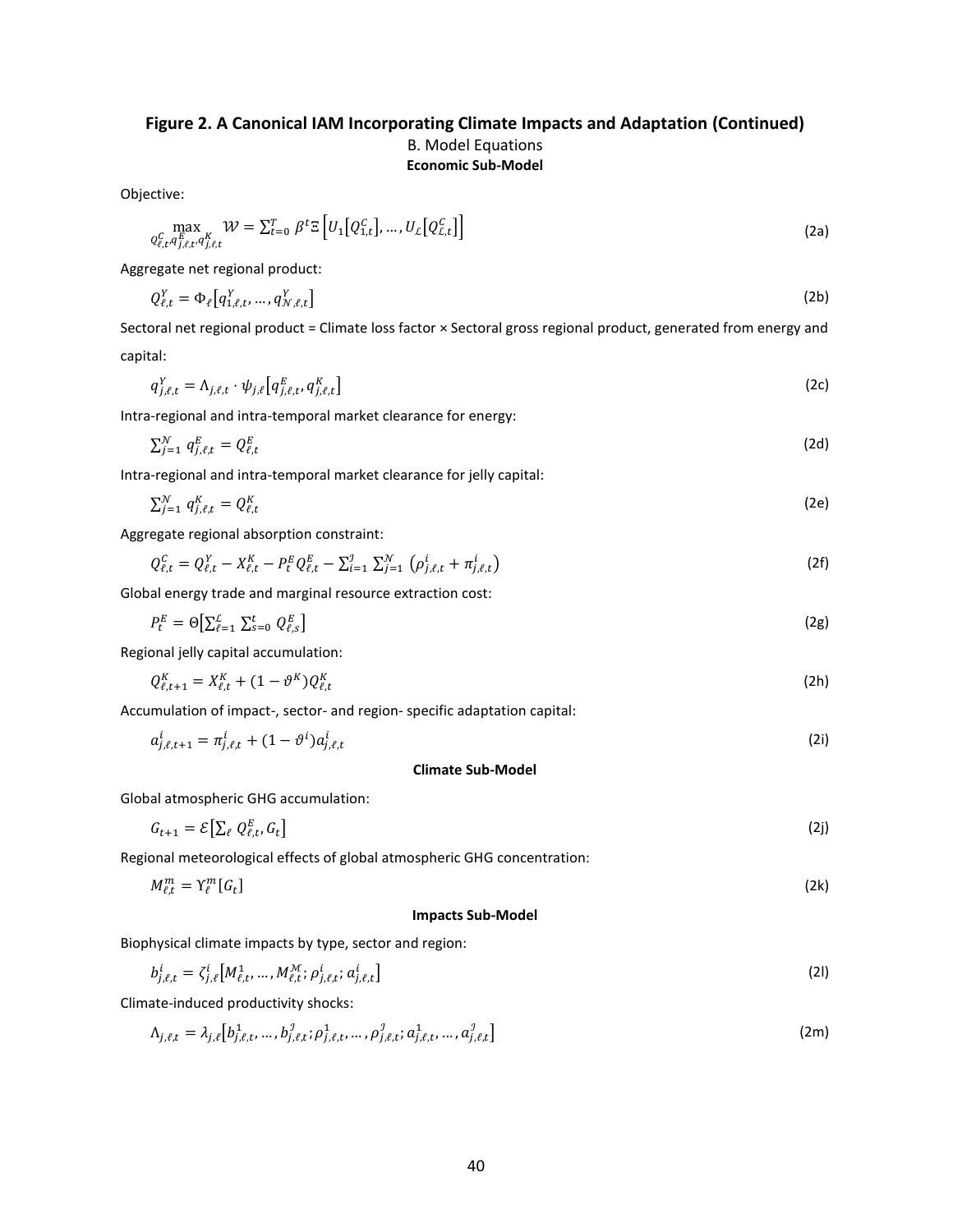| <b>Region</b> | <b>Impact Endpoint</b> | <b>Climate Variable</b> | <b>Modeling Studies</b> | <b>Empirical Studies</b> |
|---------------|------------------------|-------------------------|-------------------------|--------------------------|
|               | Endpoint 1             | Temperature             |                         |                          |
|               |                        | Precipitation           |                         |                          |
|               |                        | Sea Level               |                         |                          |
|               |                        | Temperature             |                         |                          |
| Region 1      | Endpoint 2             | Precipitation           |                         |                          |
|               |                        | Sea Level               |                         |                          |
|               | $\cdots$               |                         |                         |                          |
|               |                        | Temperature             |                         |                          |
|               | Endpoint i             | Precipitation           |                         |                          |
|               |                        | Sea Level               |                         |                          |
|               | Endpoint 1             | Temperature             |                         |                          |
|               |                        | Precipitation           |                         |                          |
|               |                        | Sea Level               |                         |                          |
|               | Endpoint 2             | Temperature             |                         |                          |
|               |                        | Precipitation           |                         |                          |
| Region 2      |                        | Sea Level               |                         |                          |
|               | $\cdots$               |                         |                         |                          |
|               | Endpoint i             | Temperature             |                         |                          |
|               |                        | Precipitation           |                         |                          |
|               |                        | Sea Level               |                         |                          |
|               |                        |                         |                         |                          |

#### **Table 1. Key Responses in Modeling Climate Impacts and Adaptation** A. Regional Responses of Impact Endpoints with respect to Climate Variables

#### B. Regional Responses of Sector Productivities with respect to Impact Endpoints

| <b>Region</b> | Sector   | <b>Impact Endpoint</b> | <b>Modeling Studies</b> | $\sim$ $\sim$ $\sim$ $\sim$<br><b>Empirical Studies</b> |
|---------------|----------|------------------------|-------------------------|---------------------------------------------------------|
|               | Sector 1 | Endpoint 1             |                         |                                                         |
|               |          | $\cdots$               |                         |                                                         |
|               |          | Endpoint i             |                         |                                                         |
|               | Sector 2 | Endpoint 1             |                         |                                                         |
| Region 1      |          | $\cdots$               |                         |                                                         |
|               |          | Endpoint i             |                         |                                                         |
|               |          |                        |                         |                                                         |
|               |          | Endpoint 1             |                         |                                                         |
|               | Sector j | $\cdots$               |                         |                                                         |
|               |          | Endpoint i             |                         |                                                         |
|               | Sector 1 | Endpoint 1             |                         |                                                         |
|               |          | $\cdots$               |                         |                                                         |
|               |          | Endpoint i             |                         |                                                         |
|               | Sector 2 | Endpoint 1             |                         |                                                         |
|               |          | $\cdots$               |                         |                                                         |
| Region 2      |          | Endpoint i             |                         |                                                         |
|               | $\cdots$ |                        |                         |                                                         |
|               | Sector j | Endpoint 1             |                         |                                                         |
|               |          | $\cdots$               |                         |                                                         |
|               |          | Endpoint i             |                         |                                                         |
|               |          |                        |                         |                                                         |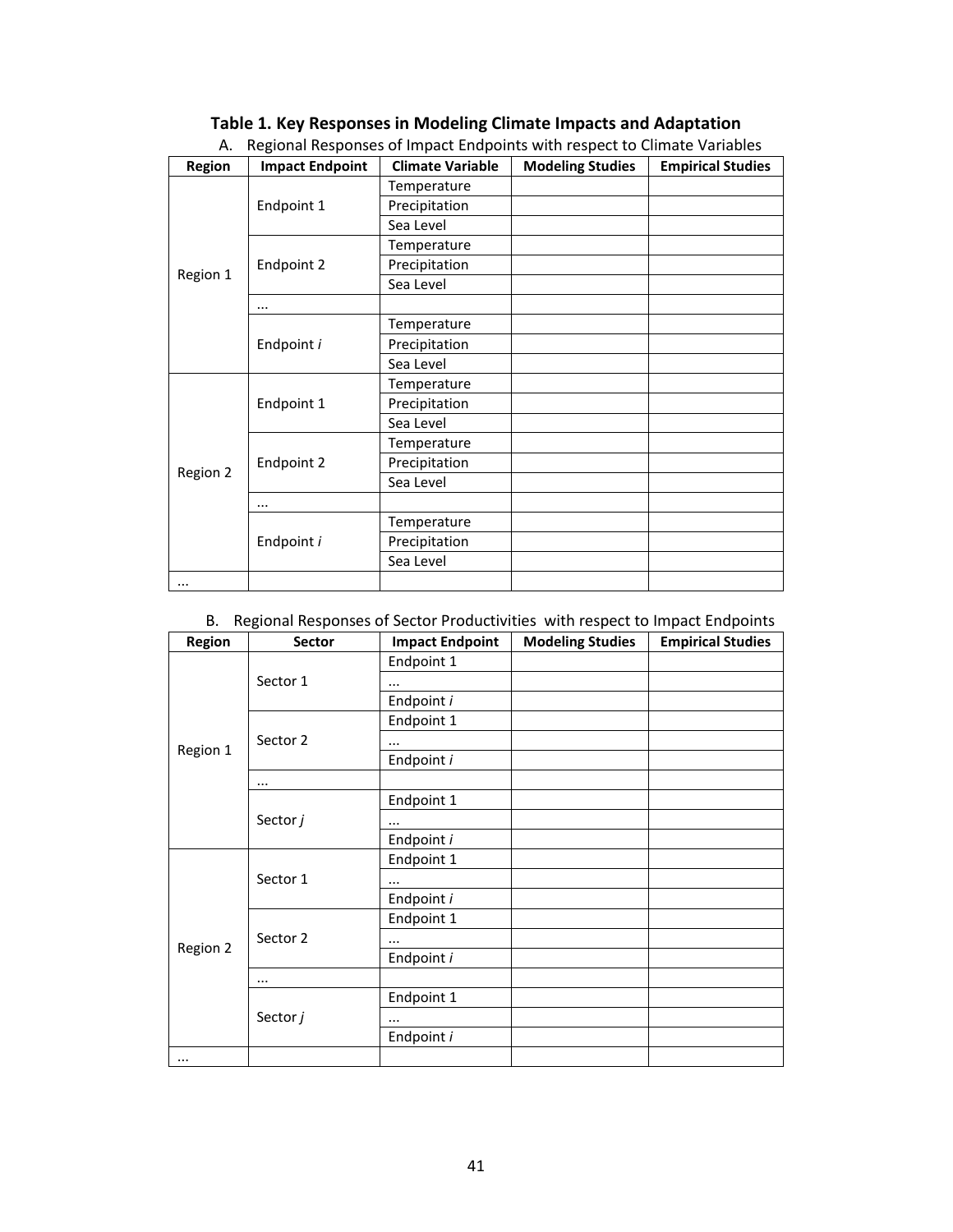| <b>Study</b>                          | <b>Climate variable</b>       | <b>Regional focus</b>                       | Dependent variable                  |  |
|---------------------------------------|-------------------------------|---------------------------------------------|-------------------------------------|--|
|                                       |                               | <b>Multiple Endpoints, Multiple Sectors</b> |                                     |  |
| Dell et al (2008)                     | Temperature                   | 136 countries                               | Growth rates of aggregate           |  |
|                                       |                               |                                             | income, aggregate investment,       |  |
|                                       |                               |                                             | agricultural output, industrial     |  |
|                                       |                               |                                             | output, political stability         |  |
| Dell et al (2009)                     | Temperature                   | Municipalities in 12                        | Labor income                        |  |
|                                       |                               | countries in the                            |                                     |  |
|                                       |                               | Americas                                    |                                     |  |
| Jones and Olken (2010)                | Temperature,                  | 101 countries                               | Exports                             |  |
|                                       | Precipitation                 |                                             |                                     |  |
| Graff Zivin and Neidell (2010)        | Temperature                   | U.S.counties                                | Labor supply and productivity       |  |
|                                       |                               | <b>Multiple Endpoints, Single Sector</b>    |                                     |  |
| Deschenes and Moretti (2009)          | Temperature                   | U.S. counties                               | Mortality due to cold/heat<br>waves |  |
| Turner et al (2010)                   | Temperature                   | Iceland                                     | Population growth                   |  |
| Deschenes and Greenstone              | Temperature,                  | U.S. counties                               | Mortality                           |  |
| (2011)                                | Precipitation                 |                                             |                                     |  |
| Hsiang et al (2011)                   | El Nino Southern              | 170 countries                               | Hazard of civil strife              |  |
|                                       | Oscillation                   |                                             |                                     |  |
| Barreca (2011)                        | Temperature,                  | U.S. counties                               | Mortality                           |  |
|                                       | Precipitation,                |                                             |                                     |  |
|                                       | Humidity                      |                                             |                                     |  |
| Massetti and Mendelsohn (2011)        | Temperature,<br>Precipitation | U.S. counties                               | Agricultural land values            |  |
| Lise and Tol (2002)                   | Temperature,                  | 210 countries                               | Tourism flows                       |  |
|                                       | Precipitation                 |                                             |                                     |  |
|                                       |                               | <b>Single Endpoint, Multiple Sectors</b>    |                                     |  |
| Stobl (2008)                          | Cyclone winds                 | U.S. counties                               | Per-capita income growth            |  |
| Murphy and Stobl (2010)               | Cyclone winds                 | U.S. coastal cities                         | House prices, per-capita            |  |
|                                       |                               |                                             | income                              |  |
| Stobl (2009)                          | Cyclone winds                 | 31 Caribbean Basin                          | Per-capita income growth            |  |
|                                       |                               | countries                                   |                                     |  |
| <b>Hsiang (2010)</b>                  | Temperature,                  | 28 Caribbean Basin                          | Output of agriculture, tourism,     |  |
|                                       | Cyclones                      | countries                                   | 6 non-exposed sectors               |  |
| <b>Single Endpoint, Single Sector</b> |                               |                                             |                                     |  |
| Schlenker and Roberts (2008)          | Temperature,<br>Precipitation | U.S. counties                               | Crop yields                         |  |
| Stobl and Walsh (2008)                | Cyclone winds                 | U.S. counties                               | Construction employment             |  |
| Deschenes et al (2009)                | Temperature                   | U.S. counties                               | In-utero heat stress, birth         |  |
|                                       |                               |                                             | weight                              |  |
| Aroonruengsawat and                   | Temperature                   | California zip codes                        | Electricity demand                  |  |
| Auffhammer (2011)                     |                               |                                             |                                     |  |
| Lobell et al (2011)                   | Temperature,<br>Precipitation | 170 countries                               | Crop yields                         |  |

| Table 2. Recent Econometric Studies of Climate Impacts' Consequences |  |
|----------------------------------------------------------------------|--|
|----------------------------------------------------------------------|--|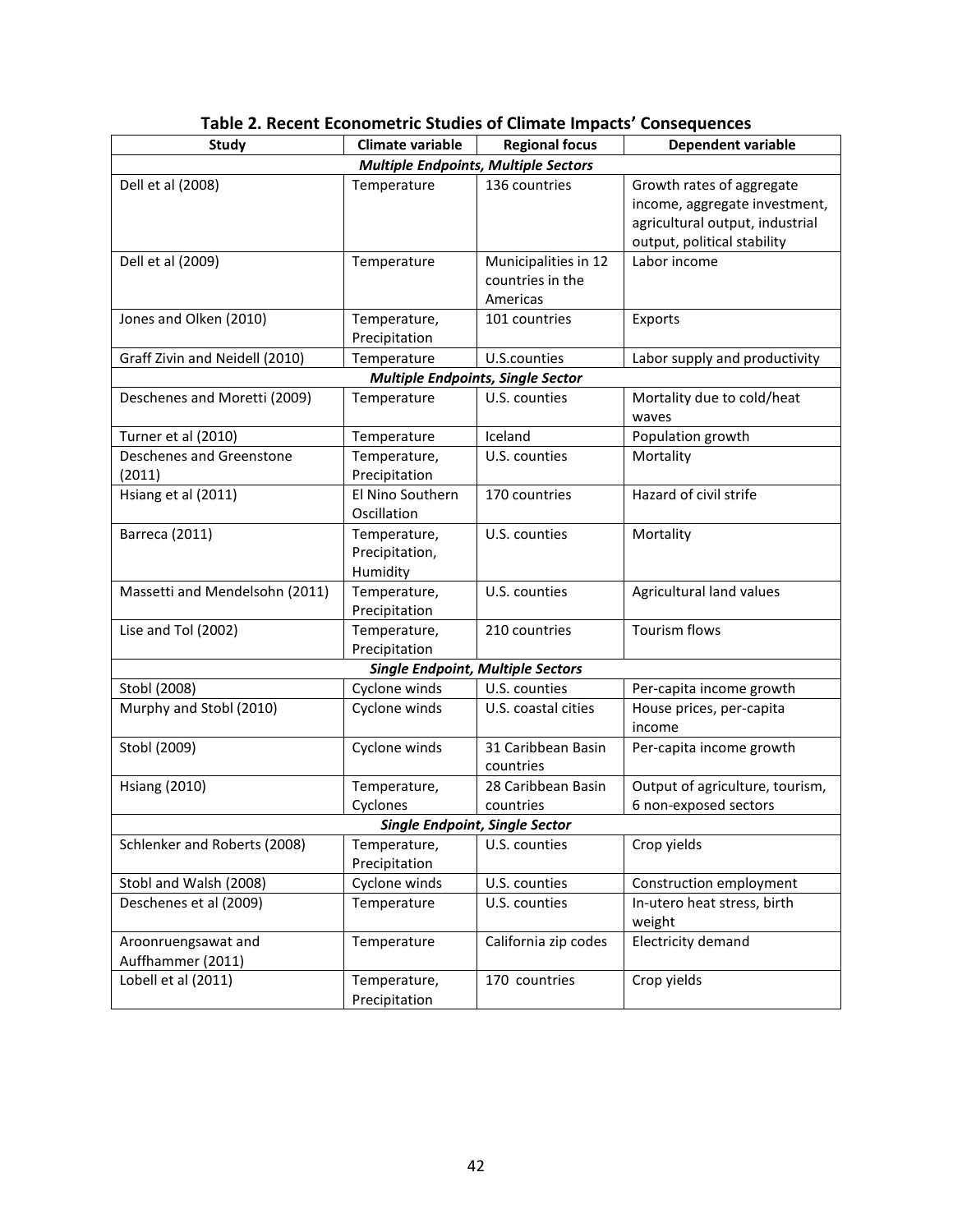| Study                                                 | <b>Regional Scope</b> | <b>Sectoral Focus</b>                  | <b>Remarks</b>                                           |  |
|-------------------------------------------------------|-----------------------|----------------------------------------|----------------------------------------------------------|--|
| <b>Global Intertemporal Economic Modeling Studies</b> |                       |                                        |                                                          |  |
| de Bruin et al. (2009)                                | Global                | Aggregate                              | Uses AD-DICE/AD-RICE model                               |  |
| Bosello et al (2010b)                                 | Global (12 regions)   | Aggregate with energy system           | Uses AD-WITCH model                                      |  |
|                                                       |                       | detail                                 |                                                          |  |
| Nordhaus (2010)                                       | Global (12 regions)   | Aggregate                              | Uses RICE-2010 model                                     |  |
| <b>CGE Economic Modeling Studies</b>                  |                       |                                        |                                                          |  |
| Deke et al. (2001)                                    | Global (11 regions)   | Agriculture, Sea-level rise            | Uses DART model (Klepper et al., 2003)                   |  |
| Darwin (1999)                                         | Global (8 regions)    | Agriculture                            | Uses FARM model (Darwin et al., 1995)                    |  |
| Darwin and Tol (2001)                                 |                       | Sea level rise                         |                                                          |  |
| Jorgenson et al (2004)                                | U.S.                  | Agriculture, Forestry, Energy,         | Uses IGEM model (Jorgenson and Wilcoxen, 1993)           |  |
|                                                       |                       | Water, Coastal protection, Air         |                                                          |  |
|                                                       |                       | quality, Heat stress                   |                                                          |  |
| Bosello et al (2006)                                  |                       | Health                                 |                                                          |  |
| Bosello and Zhang (2006)                              | Global (8 regions)    | Agriculture                            | Uses GTAP-EF model (Roson, 2003)                         |  |
| Bosello et al (2007a)                                 |                       | Energy demand                          |                                                          |  |
| Bosello et al (2007b)                                 |                       | Sea level rise                         |                                                          |  |
| Berittella et al (2006),                              | Global (8 regions)    | Tourism, Sea level rise                | Couples HTM and GTAP-EF models                           |  |
| Bigano et al (2008)                                   |                       |                                        |                                                          |  |
| Eboli et al (2010)                                    | Global (14 regions)   | Agriculture, Energy demand,            | Uses ICES model                                          |  |
| Bosello et al (2010a)                                 | Global (14 regions)   | Health, Tourism, Sea level rise        | Couples AD-WITCH and ICES models to investigate          |  |
|                                                       |                       |                                        | adaptation                                               |  |
| Ciscar et al (2011)                                   | Europe (5 regions)    | Agriculture, Sea-level rise, Flooding, | Uses GEM-E3 model (Capros et al, 1997)                   |  |
|                                                       |                       | Tourism                                |                                                          |  |
|                                                       |                       | <b>Literature Surveys</b>              |                                                          |  |
| Agrawala and Fankhauser (2008)                        | Multiple regions      | Coastal zone, Agriculture, Water       | Survey of studies providing sector-specific estimates of |  |
|                                                       |                       | resources, Energy demand,              | adaptation costs generated by sectoral economic          |  |
|                                                       |                       | Infrastructure, Tourism, Health        | simulations                                              |  |
| World Bank (2010)                                     | 6 developing regions  | Infrastructure, Coastal zones, Water   | Sector-specific estimates of adaptation costs, generated |  |
|                                                       |                       | supply and flood protection,           | by combining dose-response functions with engineering    |  |
|                                                       |                       | Agriculture, Fisheries, Health,        | analyses and sectoral economic simulations               |  |
|                                                       |                       | Extreme weather events                 |                                                          |  |
| <b>UNFCCC (2007)</b>                                  | Asia, Latin America,  | Agriculture, Water resources,          | Summarizes vulnerability, current and future adaptation  |  |
|                                                       | Africa, Small island  | Health, Terrestrial ecosystems,        | plans/strategies, drawing on UNFCCC national             |  |
|                                                       | states                | Coastal zones                          | communications, regional workshops, expert meetings.     |  |

# **Table 3. Recent Integrated Assessment Modeling Studies of the Economic Consequences of Climate Impacts**